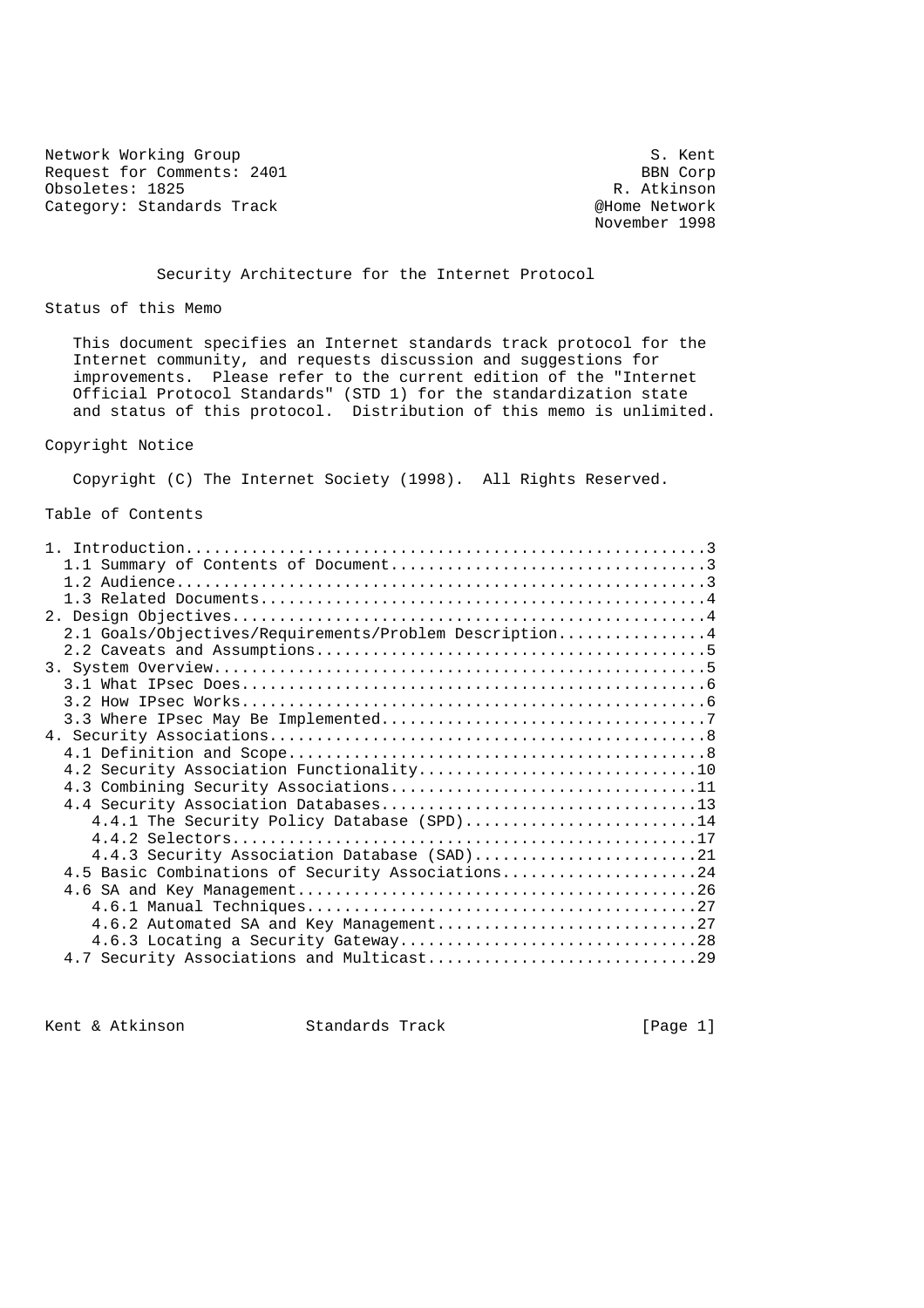| 5.1.1 Selecting and Using an SA or SA Bundle30                          |  |
|-------------------------------------------------------------------------|--|
| 5.1.2 Header Construction for Tunnel Mode31                             |  |
| 5.1.2.1 IPv4 -- Header Construction for Tunnel Mode31                   |  |
| 5.1.2.2 IPv6 -- Header Construction for Tunnel Mode32                   |  |
|                                                                         |  |
| 5.2.1 Selecting and Using an SA or SA Bundle33                          |  |
| 5.2.2 Handling of AH and ESP tunnels34                                  |  |
| 6. ICMP Processing (relevant to IPsec)35                                |  |
|                                                                         |  |
|                                                                         |  |
| 6.1.2 Path MTU Discovery (PMTU)36                                       |  |
|                                                                         |  |
|                                                                         |  |
| 6.1.2.3 Granularity of PMTU Processing37                                |  |
|                                                                         |  |
|                                                                         |  |
| 8. Use in Systems Supporting Information Flow Security39                |  |
| 8.1 Relationship Between Security Associations and Data Sensitivity. 40 |  |
|                                                                         |  |
| 8.3 Additional MLS Attributes for Security Association Databases41      |  |
| 8.4 Additional Inbound Processing Steps for MLS Networking41            |  |
| 8.5 Additional Outbound Processing Steps for MLS Networking41           |  |
| 8.6 Additional MLS Processing for Security Gateways42                   |  |
|                                                                         |  |
|                                                                         |  |
|                                                                         |  |
|                                                                         |  |
|                                                                         |  |
|                                                                         |  |
| Appendix B -- Analysis/Discussion of PMTU/DF/Fragmentation Issues48     |  |
|                                                                         |  |
|                                                                         |  |
|                                                                         |  |
| B.3.1 Identifying the Originating Host(s)53                             |  |
|                                                                         |  |
| B.3.3 Granularity of Maintaining PMTU Data56                            |  |
| B.3.4 Per Socket Maintenance of PMTU Data57                             |  |
| B.3.5 Delivery of PMTU Data to the Transport Layer57                    |  |
|                                                                         |  |
| Appendix C -- Sequence Space Window Code Example58                      |  |
|                                                                         |  |
|                                                                         |  |
|                                                                         |  |
|                                                                         |  |
|                                                                         |  |

Kent & Atkinson Standards Track [Page 2]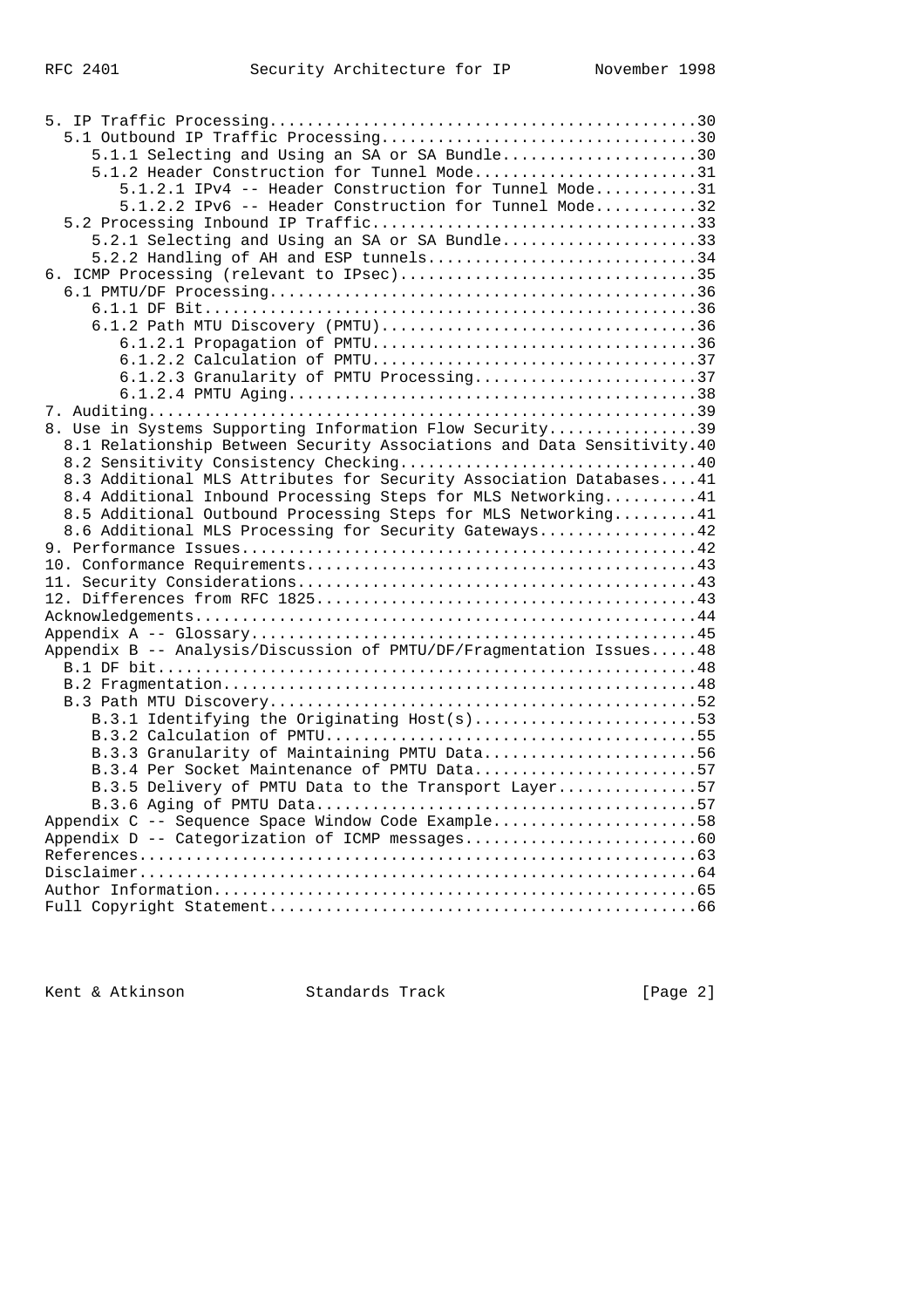# 1. Introduction

1.1 Summary of Contents of Document

 This memo specifies the base architecture for IPsec compliant systems. The goal of the architecture is to provide various security services for traffic at the IP layer, in both the IPv4 and IPv6 environments. This document describes the goals of such systems, their components and how they fit together with each other and into the IP environment. It also describes the security services offered by the IPsec protocols, and how these services can be employed in the IP environment. This document does not address all aspects of IPsec architecture. Subsequent documents will address additional architectural details of a more advanced nature, e.g., use of IPsec in NAT environments and more complete support for IP multicast. The following fundamental components of the IPsec security architecture are discussed in terms of their underlying, required functionality. Additional RFCs (see Section 1.3 for pointers to other documents) define the protocols in (a), (c), and (d).

- a. Security Protocols -- Authentication Header (AH) and Encapsulating Security Payload (ESP)
- b. Security Associations -- what they are and how they work, how they are managed, associated processing
- c. Key Management -- manual and automatic (The Internet Key Exchange (IKE))
- d. Algorithms for authentication and encryption

 This document is not an overall Security Architecture for the Internet; it addresses security only at the IP layer, provided through the use of a combination of cryptographic and protocol security mechanisms.

 The keywords MUST, MUST NOT, REQUIRED, SHALL, SHALL NOT, SHOULD, SHOULD NOT, RECOMMENDED, MAY, and OPTIONAL, when they appear in this document, are to be interpreted as described in RFC 2119 [Bra97].

#### 1.2 Audience

 The target audience for this document includes implementers of this IP security technology and others interested in gaining a general background understanding of this system. In particular, prospective users of this technology (end users or system administrators) are part of the target audience. A glossary is provided as an appendix

Kent & Atkinson Standards Track [Page 3]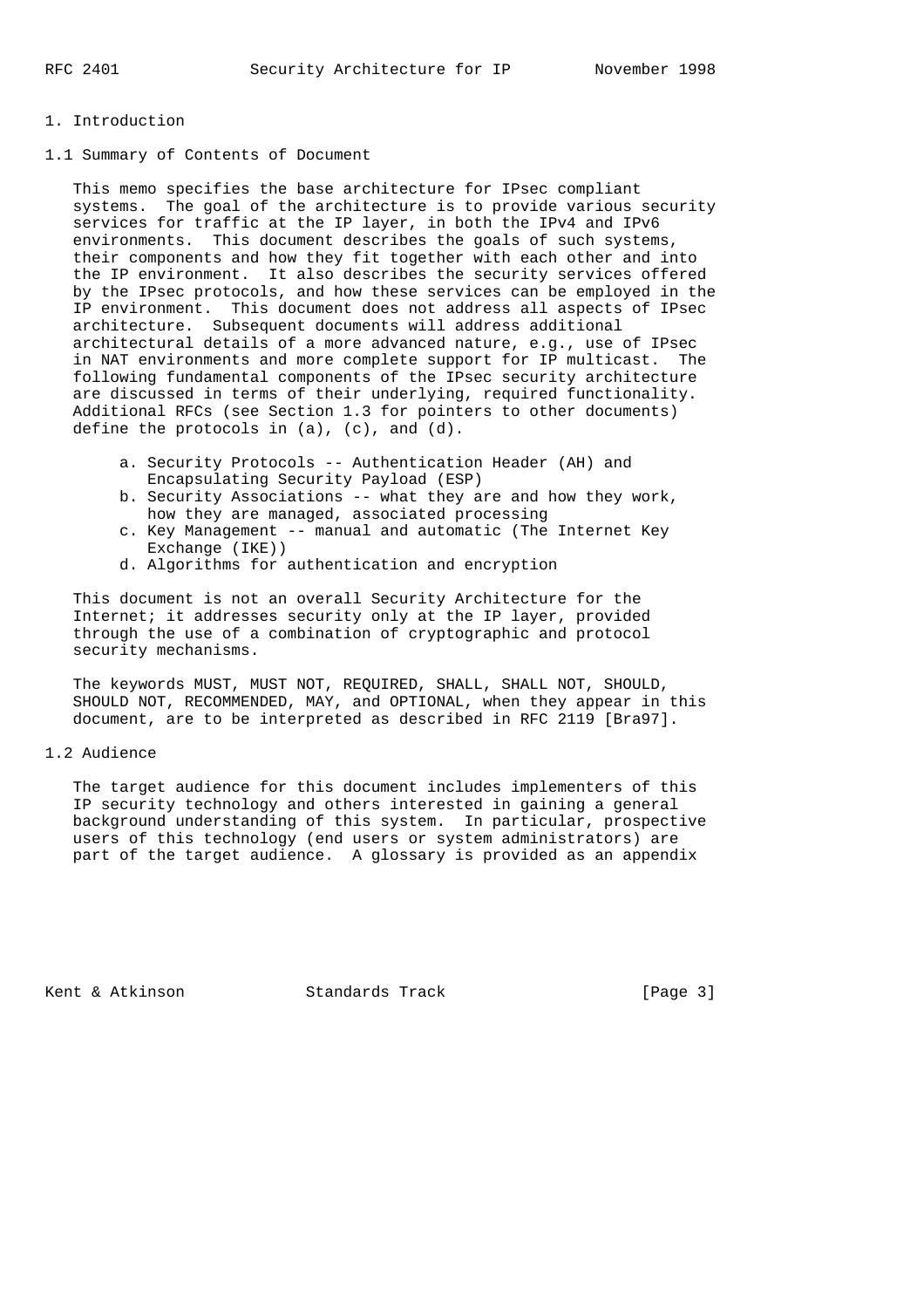to help fill in gaps in background/vocabulary. This document assumes that the reader is familiar with the Internet Protocol, related networking technology, and general security terms and concepts.

#### 1.3 Related Documents

 As mentioned above, other documents provide detailed definitions of some of the components of IPsec and of their inter-relationship. They include RFCs on the following topics:

- a. "IP Security Document Roadmap" [TDG97] -- a document providing guidelines for specifications describing encryption and authentication algorithms used in this system.
- b. security protocols -- RFCs describing the Authentication Header (AH) [KA98a] and Encapsulating Security Payload (ESP) [KA98b] protocols.
- c. algorithms for authentication and encryption -- a separate RFC for each algorithm.
- d. automatic key management -- RFCs on "The Internet Key Exchange (IKE)" [HC98], "Internet Security Association and Key Management Protocol (ISAKMP)" [MSST97],"The OAKLEY Key Determination Protocol" [Orm97], and "The Internet IP Security Domain of Interpretation for ISAKMP" [Pip98].

#### 2. Design Objectives

2.1 Goals/Objectives/Requirements/Problem Description

 IPsec is designed to provide interoperable, high quality, cryptographically-based security for IPv4 and IPv6. The set of security services offered includes access control, connectionless integrity, data origin authentication, protection against replays (a form of partial sequence integrity), confidentiality (encryption), and limited traffic flow confidentiality. These services are provided at the IP layer, offering protection for IP and/or upper layer protocols.

 These objectives are met through the use of two traffic security protocols, the Authentication Header (AH) and the Encapsulating Security Payload (ESP), and through the use of cryptographic key management procedures and protocols. The set of IPsec protocols employed in any context, and the ways in which they are employed, will be determined by the security and system requirements of users, applications, and/or sites/organizations.

 When these mechanisms are correctly implemented and deployed, they ought not to adversely affect users, hosts, and other Internet components that do not employ these security mechanisms for

Kent & Atkinson Standards Track [Page 4]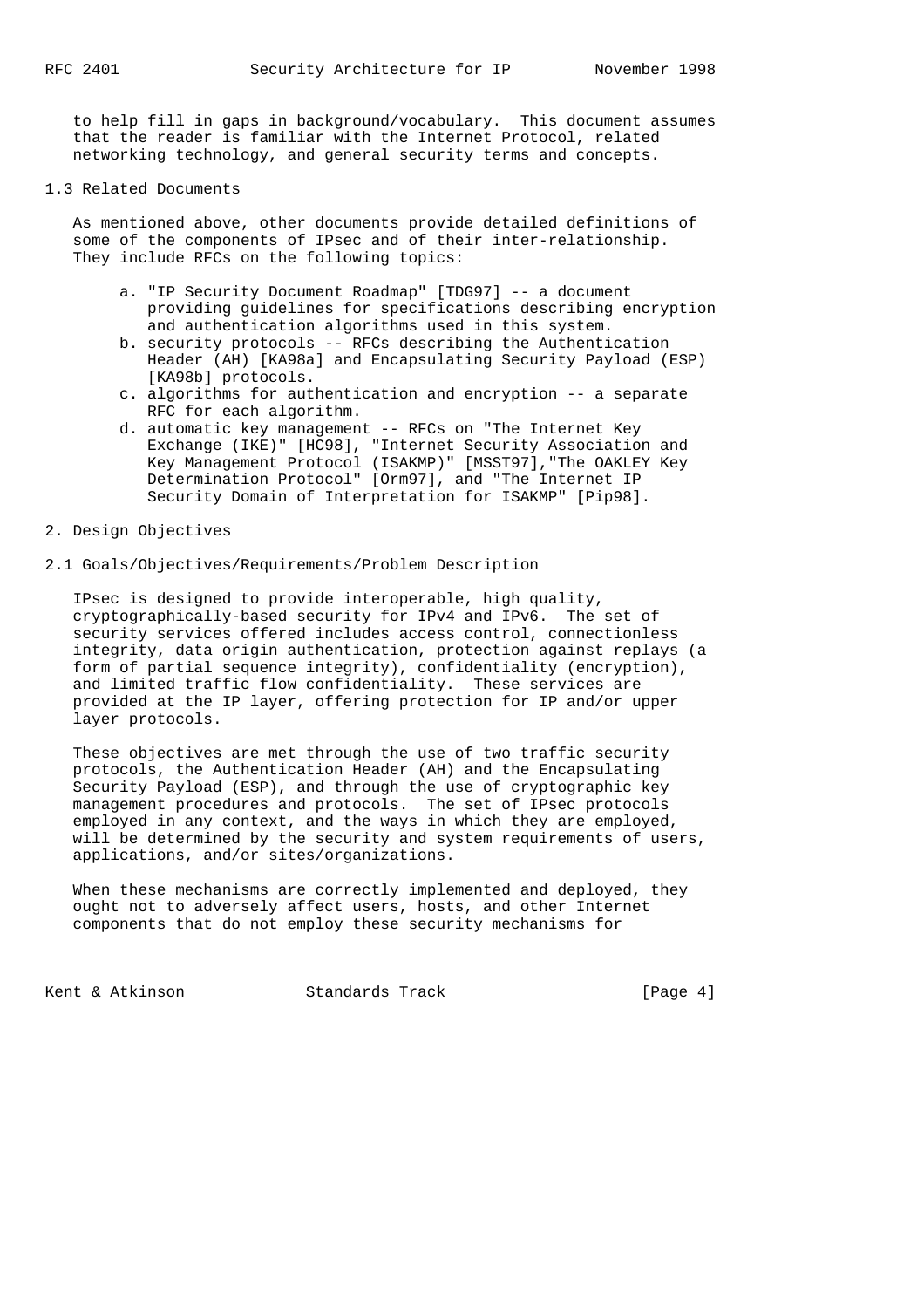protection of their traffic. These mechanisms also are designed to be algorithm-independent. This modularity permits selection of different sets of algorithms without affecting the other parts of the implementation. For example, different user communities may select different sets of algorithms (creating cliques) if required.

 A standard set of default algorithms is specified to facilitate interoperability in the global Internet. The use of these algorithms, in conjunction with IPsec traffic protection and key management protocols, is intended to permit system and application developers to deploy high quality, Internet layer, cryptographic security technology.

#### 2.2 Caveats and Assumptions

 The suite of IPsec protocols and associated default algorithms are designed to provide high quality security for Internet traffic. However, the security offered by use of these protocols ultimately depends on the quality of the their implementation, which is outside the scope of this set of standards. Moreover, the security of a computer system or network is a function of many factors, including personnel, physical, procedural, compromising emanations, and computer security practices. Thus IPsec is only one part of an overall system security architecture.

 Finally, the security afforded by the use of IPsec is critically dependent on many aspects of the operating environment in which the IPsec implementation executes. For example, defects in OS security, poor quality of random number sources, sloppy system management protocols and practices, etc. can all degrade the security provided by IPsec. As above, none of these environmental attributes are within the scope of this or other IPsec standards.

# 3. System Overview

 This section provides a high level description of how IPsec works, the components of the system, and how they fit together to provide the security services noted above. The goal of this description is to enable the reader to "picture" the overall process/system, see how it fits into the IP environment, and to provide context for later sections of this document, which describe each of the components in more detail.

 An IPsec implementation operates in a host or a security gateway environment, affording protection to IP traffic. The protection offered is based on requirements defined by a Security Policy Database (SPD) established and maintained by a user or system administrator, or by an application operating within constraints

Kent & Atkinson Standards Track [Page 5]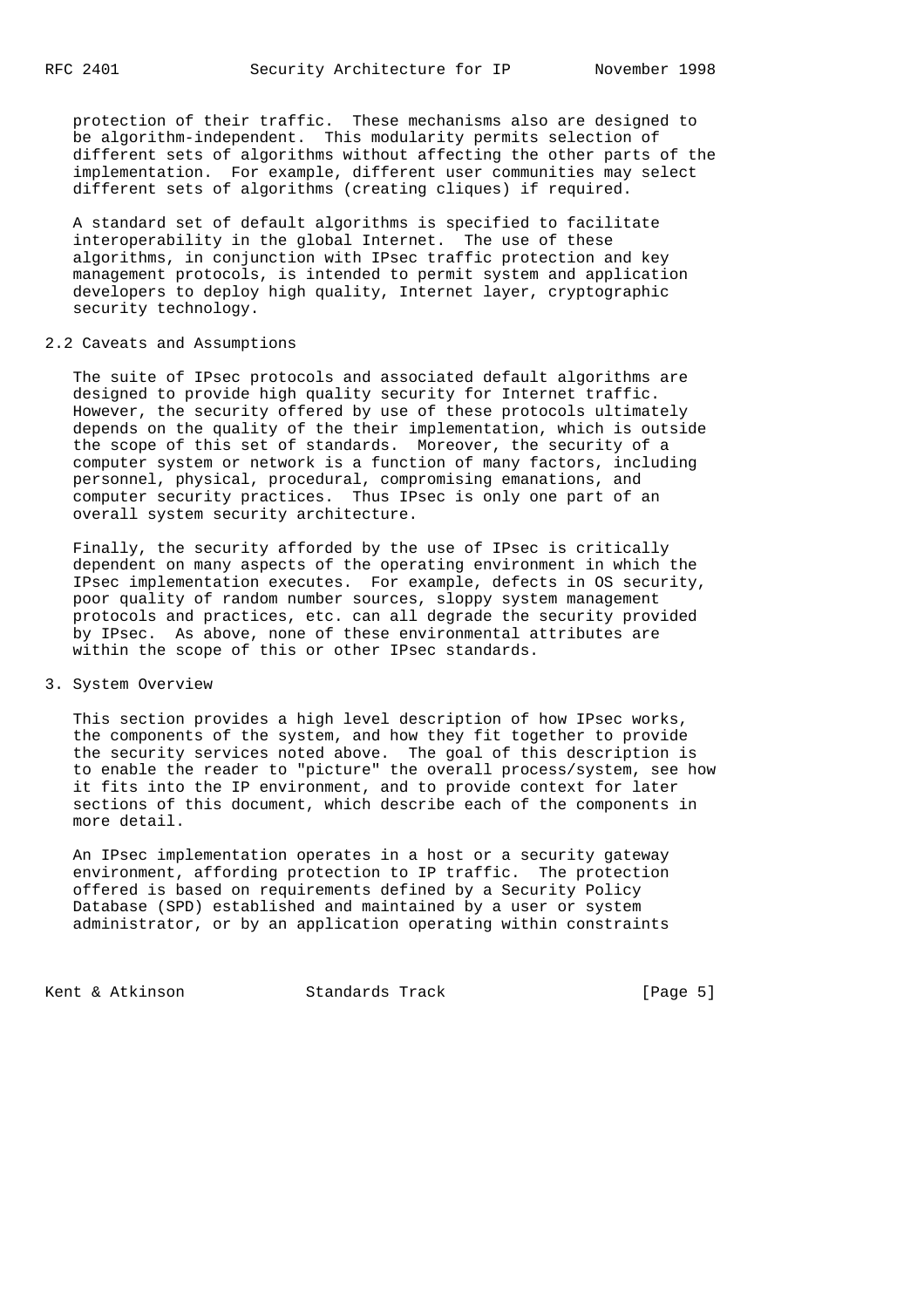established by either of the above. In general, packets are selected for one of three processing modes based on IP and transport layer header information (Selectors, Section 4.4.2) matched against entries in the database (SPD). Each packet is either afforded IPsec security services, discarded, or allowed to bypass IPsec, based on the applicable database policies identified by the Selectors.

## 3.1 What IPsec Does

 IPsec provides security services at the IP layer by enabling a system to select required security protocols, determine the algorithm(s) to use for the service(s), and put in place any cryptographic keys required to provide the requested services. IPsec can be used to protect one or more "paths" between a pair of hosts, between a pair of security gateways, or between a security gateway and a host. (The term "security gateway" is used throughout the IPsec documents to refer to an intermediate system that implements IPsec protocols. For example, a router or a firewall implementing IPsec is a security gateway.)

 The set of security services that IPsec can provide includes access control, connectionless integrity, data origin authentication, rejection of replayed packets (a form of partial sequence integrity), confidentiality (encryption), and limited traffic flow confidentiality. Because these services are provided at the IP layer, they can be used by any higher layer protocol, e.g., TCP, UDP, ICMP, BGP, etc.

 The IPsec DOI also supports negotiation of IP compression [SMPT98], motivated in part by the observation that when encryption is employed within IPsec, it prevents effective compression by lower protocol layers.

# 3.2 How IPsec Works

 IPsec uses two protocols to provide traffic security -- Authentication Header (AH) and Encapsulating Security Payload (ESP). Both protocols are described in more detail in their respective RFCs [KA98a, KA98b].

- o The IP Authentication Header (AH) [KA98a] provides connectionless integrity, data origin authentication, and an optional anti-replay service.
- o The Encapsulating Security Payload (ESP) protocol [KA98b] may provide confidentiality (encryption), and limited traffic flow confidentiality. It also may provide connectionless

Kent & Atkinson Standards Track [Page 6]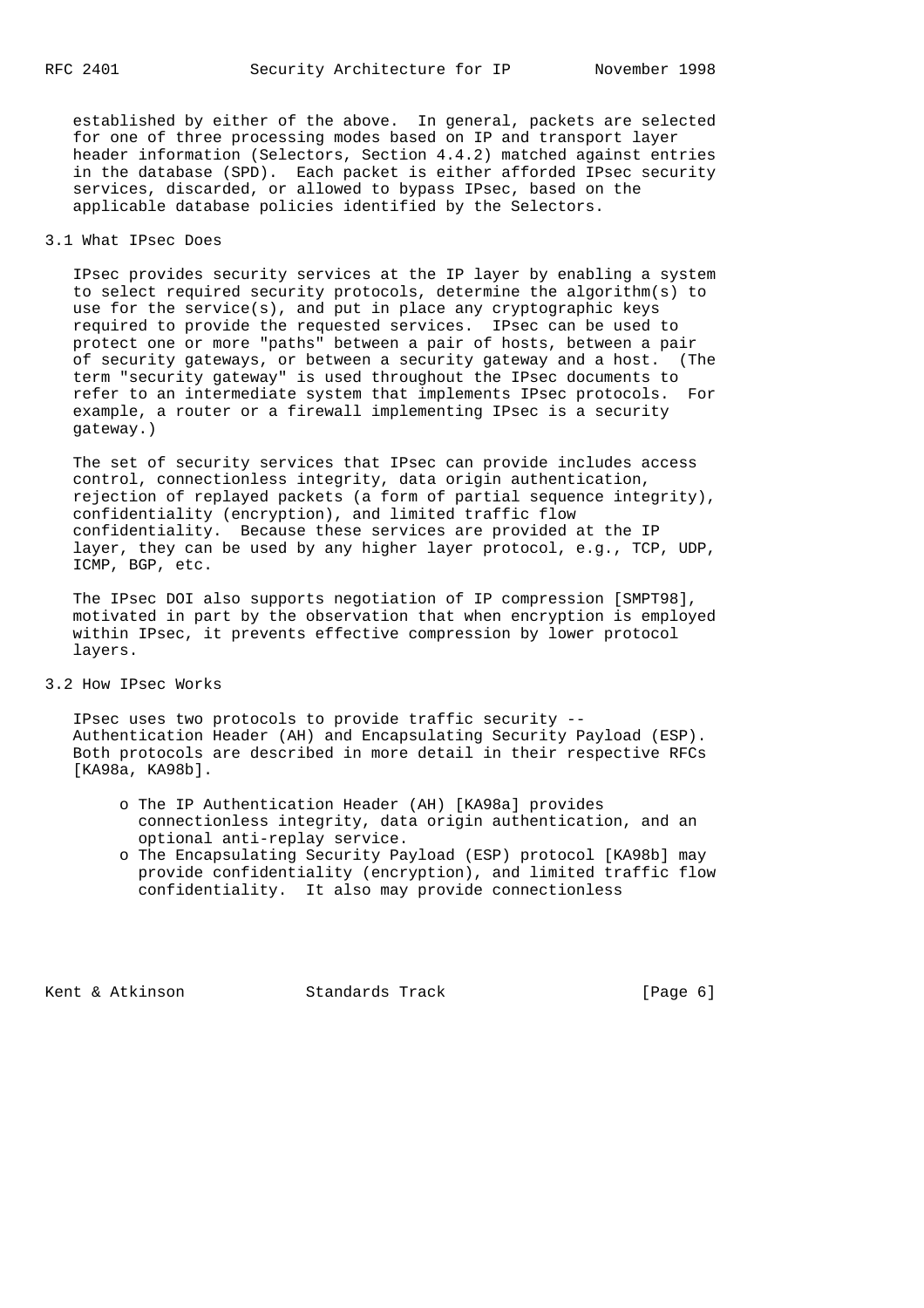integrity, data origin authentication, and an anti-replay service. (One or the other set of these security services must be applied whenever ESP is invoked.)

 o Both AH and ESP are vehicles for access control, based on the distribution of cryptographic keys and the management of traffic flows relative to these security protocols.

 These protocols may be applied alone or in combination with each other to provide a desired set of security services in IPv4 and IPv6. Each protocol supports two modes of use: transport mode and tunnel mode. In transport mode the protocols provide protection primarily for upper layer protocols; in tunnel mode, the protocols are applied to tunneled IP packets. The differences between the two modes are discussed in Section 4.

 IPsec allows the user (or system administrator) to control the granularity at which a security service is offered. For example, one can create a single encrypted tunnel to carry all the traffic between two security gateways or a separate encrypted tunnel can be created for each TCP connection between each pair of hosts communicating across these gateways. IPsec management must incorporate facilities for specifying:

- o which security services to use and in what combinations
- o the granularity at which a given security protection should be applied
- o the algorithms used to effect cryptographic-based security

 Because these security services use shared secret values (cryptographic keys), IPsec relies on a separate set of mechanisms for putting these keys in place. (The keys are used for authentication/integrity and encryption services.) This document requires support for both manual and automatic distribution of keys. It specifies a specific public-key based approach (IKE -- [MSST97, Orm97, HC98]) for automatic key management, but other automated key distribution techniques MAY be used. For example, KDC-based systems such as Kerberos and other public-key systems such as SKIP could be employed.

3.3 Where IPsec May Be Implemented

 There are several ways in which IPsec may be implemented in a host or in conjunction with a router or firewall (to create a security gateway). Several common examples are provided below:

 a. Integration of IPsec into the native IP implementation. This requires access to the IP source code and is applicable to both hosts and security gateways.

Kent & Atkinson Standards Track [Page 7]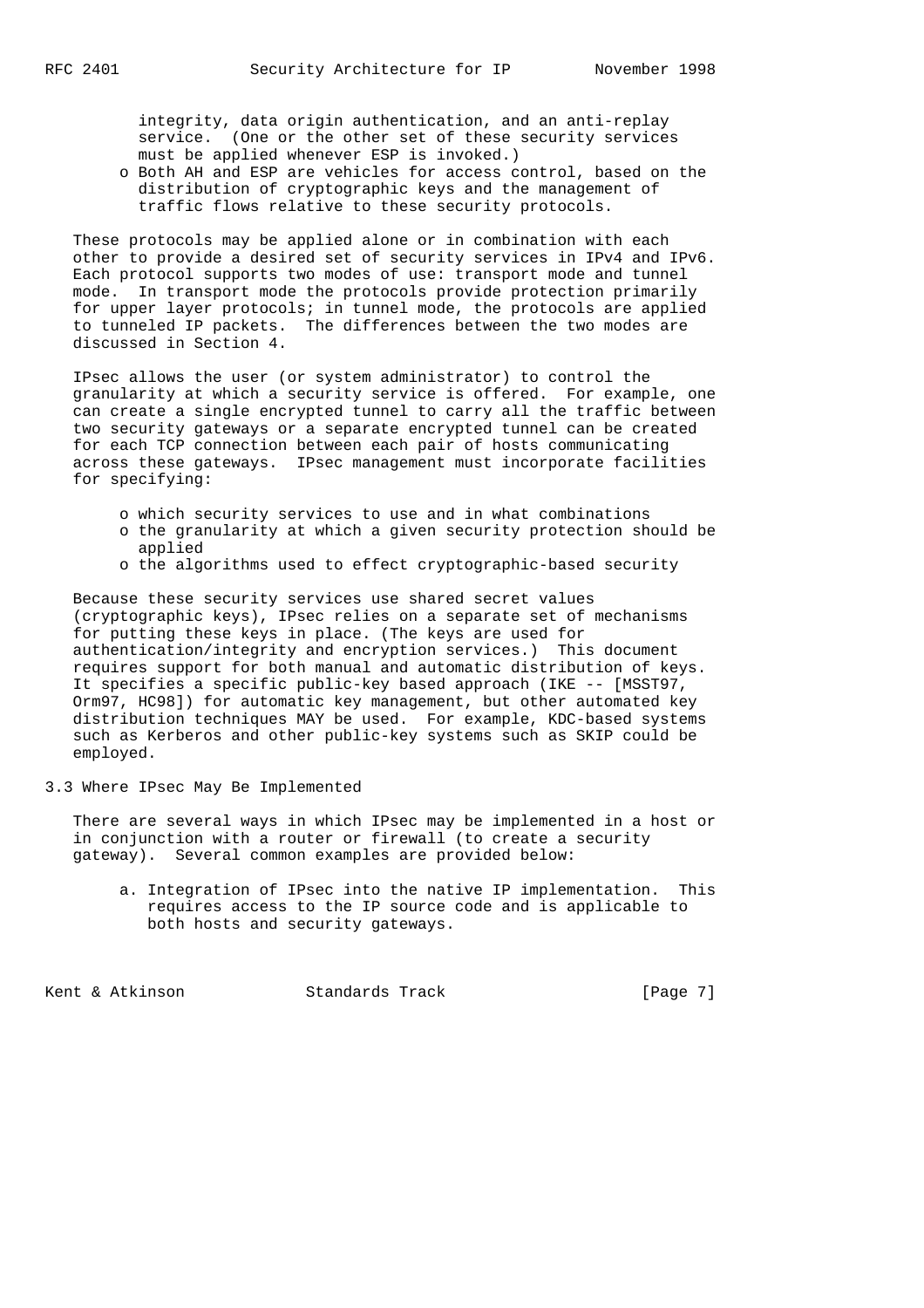- b. "Bump-in-the-stack" (BITS) implementations, where IPsec is implemented "underneath" an existing implementation of an IP protocol stack, between the native IP and the local network drivers. Source code access for the IP stack is not required in this context, making this implementation approach appropriate for use with legacy systems. This approach, when it is adopted, is usually employed in hosts.
	- c. The use of an outboard crypto processor is a common design feature of network security systems used by the military, and of some commercial systems as well. It is sometimes referred to as a "Bump-in-the-wire" (BITW) implementation. Such implementations may be designed to serve either a host or a gateway (or both). Usually the BITW device is IP addressable. When supporting a single host, it may be quite analogous to a BITS implementation, but in supporting a router or firewall, it must operate like a security gateway.

#### 4. Security Associations

 This section defines Security Association management requirements for all IPv6 implementations and for those IPv4 implementations that implement AH, ESP, or both. The concept of a "Security Association" (SA) is fundamental to IPsec. Both AH and ESP make use of SAs and a major function of IKE is the establishment and maintenance of Security Associations. All implementations of AH or ESP MUST support the concept of a Security Association as described below. The remainder of this section describes various aspects of Security Association management, defining required characteristics for SA policy management, traffic processing, and SA management techniques.

# 4.1 Definition and Scope

 A Security Association (SA) is a simplex "connection" that affords security services to the traffic carried by it. Security services are afforded to an SA by the use of AH, or ESP, but not both. If both AH and ESP protection is applied to a traffic stream, then two (or more) SAs are created to afford protection to the traffic stream. To secure typical, bi-directional communication between two hosts, or between two security gateways, two Security Associations (one in each direction) are required.

 A security association is uniquely identified by a triple consisting of a Security Parameter Index (SPI), an IP Destination Address, and a security protocol (AH or ESP) identifier. In principle, the Destination Address may be a unicast address, an IP broadcast address, or a multicast group address. However, IPsec SA management mechanisms currently are defined only for unicast SAs. Hence, in the

Kent & Atkinson Standards Track [Page 8]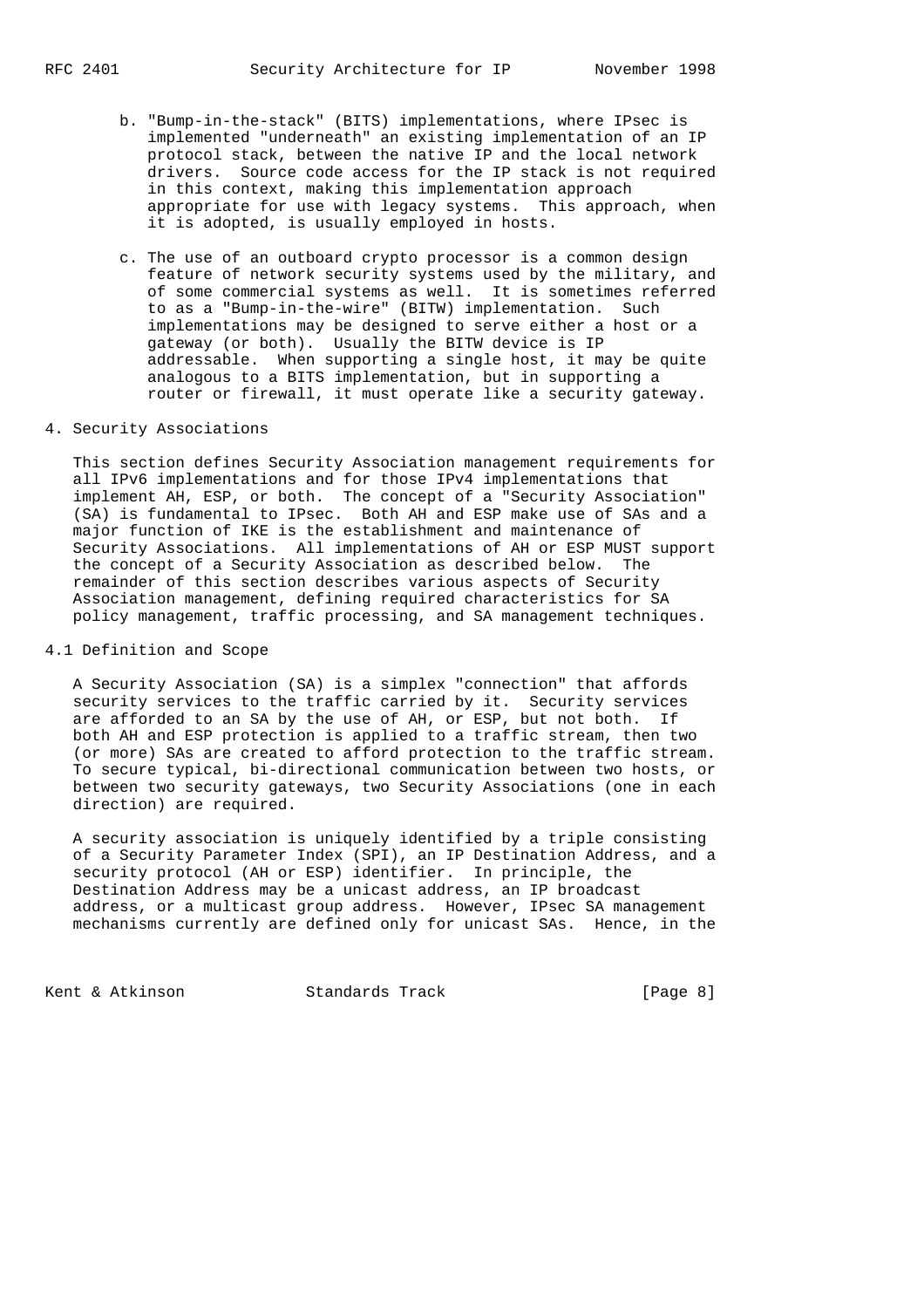discussions that follow, SAs will be described in the context of point-to-point communication, even though the concept is applicable in the point-to-multipoint case as well.

 As noted above, two types of SAs are defined: transport mode and tunnel mode. A transport mode SA is a security association between two hosts. In IPv4, a transport mode security protocol header appears immediately after the IP header and any options, and before any higher layer protocols (e.g., TCP or UDP). In IPv6, the security protocol header appears after the base IP header and extensions, but may appear before or after destination options, and before higher layer protocols. In the case of ESP, a transport mode SA provides security services only for these higher layer protocols, not for the IP header or any extension headers preceding the ESP header. In the case of AH, the protection is also extended to selected portions of the IP header, selected portions of extension headers, and selected options (contained in the IPv4 header, IPv6 Hop-by-Hop extension header, or IPv6 Destination extension headers). For more details on the coverage afforded by AH, see the AH specification [KA98a].

 A tunnel mode SA is essentially an SA applied to an IP tunnel. Whenever either end of a security association is a security gateway, the SA MUST be tunnel mode. Thus an SA between two security gateways is always a tunnel mode SA, as is an SA between a host and a security gateway. Note that for the case where traffic is destined for a security gateway, e.g., SNMP commands, the security gateway is acting as a host and transport mode is allowed. But in that case, the security gateway is not acting as a gateway, i.e., not transiting traffic. Two hosts MAY establish a tunnel mode SA between themselves. The requirement for any (transit traffic) SA involving a security gateway to be a tunnel SA arises due to the need to avoid potential problems with regard to fragmentation and reassembly of IPsec packets, and in circumstances where multiple paths (e.g., via different security gateways) exist to the same destination behind the security gateways.

 For a tunnel mode SA, there is an "outer" IP header that specifies the IPsec processing destination, plus an "inner" IP header that specifies the (apparently) ultimate destination for the packet. The security protocol header appears after the outer IP header, and before the inner IP header. If AH is employed in tunnel mode, portions of the outer IP header are afforded protection (as above), as well as all of the tunneled IP packet (i.e., all of the inner IP header is protected, as well as higher layer protocols). If ESP is employed, the protection is afforded only to the tunneled packet, not to the outer header.

Kent & Atkinson Standards Track [Page 9]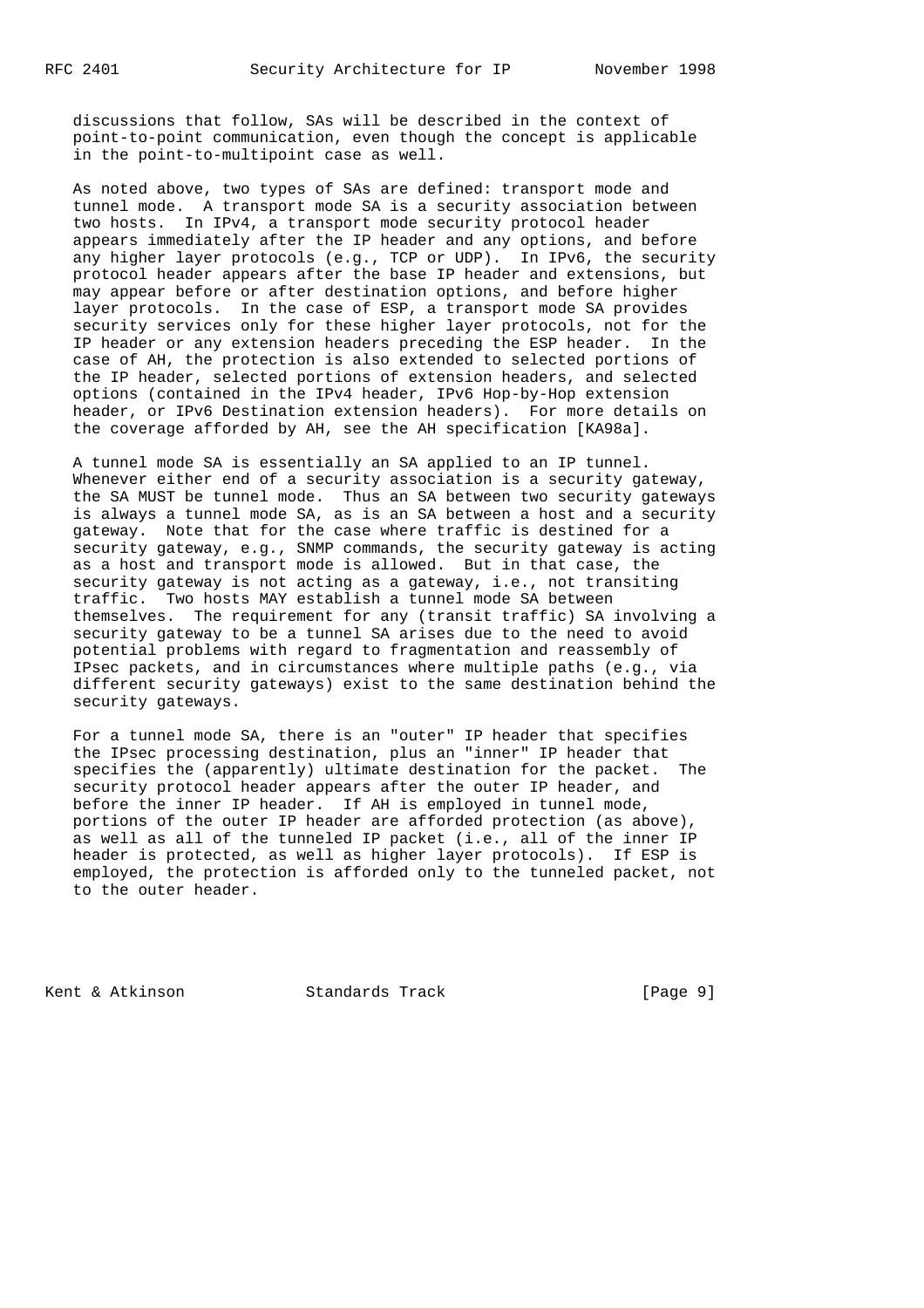In summary,

- a) A host MUST support both transport and tunnel mode.
- b) A security gateway is required to support only tunnel mode. If it supports transport mode, that should be used only when the security gateway is acting as a host, e.g., for network management.

### 4.2 Security Association Functionality

 The set of security services offered by an SA depends on the security protocol selected, the SA mode, the endpoints of the SA, and on the election of optional services within the protocol. For example, AH provides data origin authentication and connectionless integrity for IP datagrams (hereafter referred to as just "authentication"). The "precision" of the authentication service is a function of the granularity of the security association with which AH is employed, as discussed in Section 4.4.2, "Selectors".

 AH also offers an anti-replay (partial sequence integrity) service at the discretion of the receiver, to help counter denial of service attacks. AH is an appropriate protocol to employ when confidentiality is not required (or is not permitted, e.g , due to government restrictions on use of encryption). AH also provides authentication for selected portions of the IP header, which may be necessary in some contexts. For example, if the integrity of an IPv4 option or IPv6 extension header must be protected en route between sender and receiver, AH can provide this service (except for the non-predictable but mutable parts of the IP header.)

 ESP optionally provides confidentiality for traffic. (The strength of the confidentiality service depends in part, on the encryption algorithm employed.) ESP also may optionally provide authentication (as defined above). If authentication is negotiated for an ESP SA, the receiver also may elect to enforce an anti-replay service with the same features as the AH anti-replay service. The scope of the authentication offered by ESP is narrower than for AH, i.e., the IP header(s) "outside" the ESP header is(are) not protected. If only the upper layer protocols need to be authenticated, then ESP authentication is an appropriate choice and is more space efficient than use of AH encapsulating ESP. Note that although both confidentiality and authentication are optional, they cannot both be omitted. At least one of them MUST be selected.

 If confidentiality service is selected, then an ESP (tunnel mode) SA between two security gateways can offer partial traffic flow confidentiality. The use of tunnel mode allows the inner IP headers to be encrypted, concealing the identities of the (ultimate) traffic source and destination. Moreover, ESP payload padding also can be

Kent & Atkinson Standards Track [Page 10]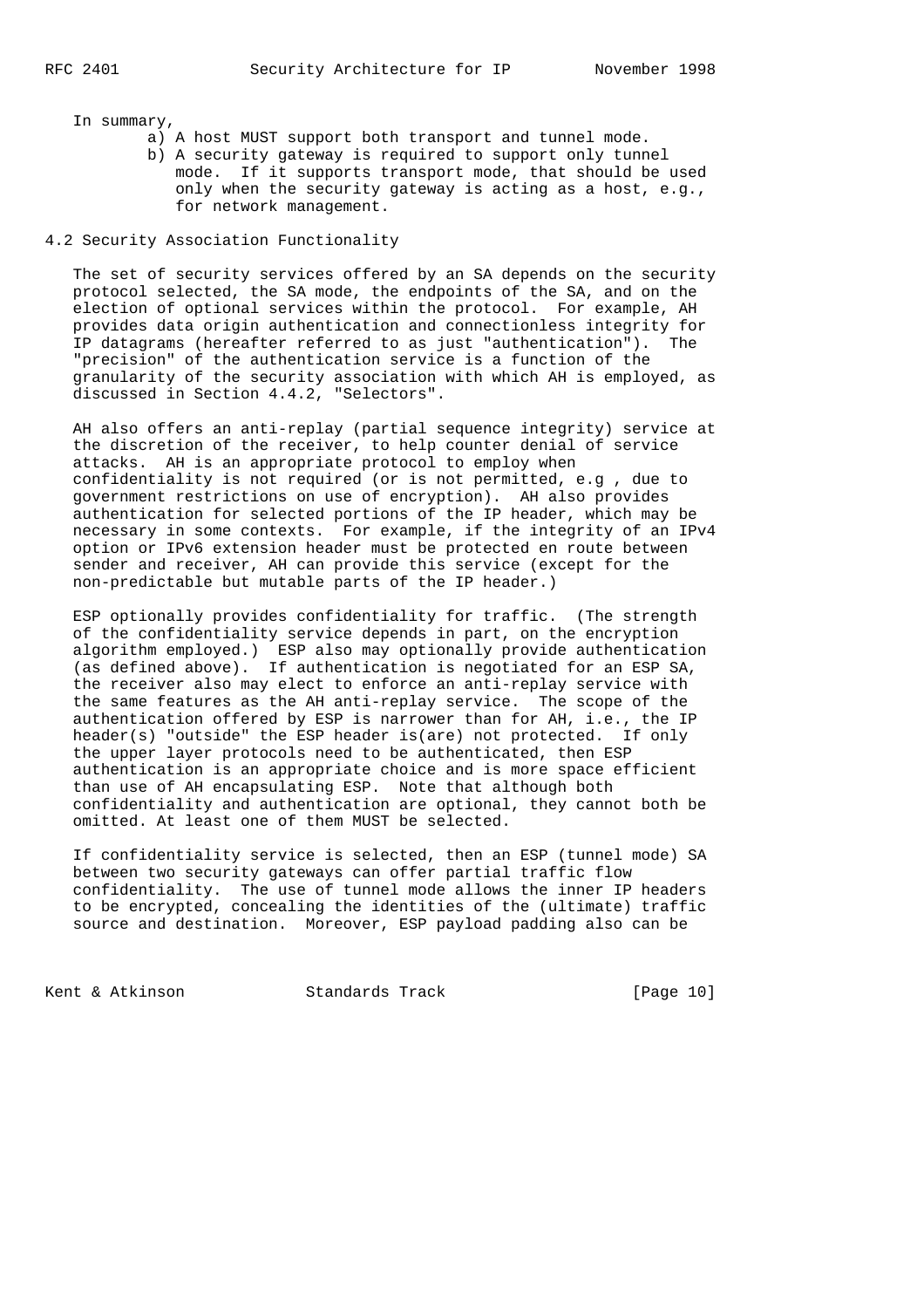invoked to hide the size of the packets, further concealing the external characteristics of the traffic. Similar traffic flow confidentiality services may be offered when a mobile user is assigned a dynamic IP address in a dialup context, and establishes a (tunnel mode) ESP SA to a corporate firewall (acting as a security gateway). Note that fine granularity SAs generally are more vulnerable to traffic analysis than coarse granularity ones which are carrying traffic from many subscribers.

4.3 Combining Security Associations

 The IP datagrams transmitted over an individual SA are afforded protection by exactly one security protocol, either AH or ESP, but not both. Sometimes a security policy may call for a combination of services for a particular traffic flow that is not achievable with a single SA. In such instances it will be necessary to employ multiple SAs to implement the required security policy. The term "security association bundle" or "SA bundle" is applied to a sequence of SAs through which traffic must be processed to satisfy a security policy. The order of the sequence is defined by the policy. (Note that the SAs that comprise a bundle may terminate at different endpoints. For example, one SA may extend between a mobile host and a security gateway and a second, nested SA may extend to a host behind the gateway.)

 Security associations may be combined into bundles in two ways: transport adjacency and iterated tunneling.

> o Transport adjacency refers to applying more than one security protocol to the same IP datagram, without invoking tunneling. This approach to combining AH and ESP allows for only one level of combination; further nesting yields no added benefit (assuming use of adequately strong algorithms in each protocol) since the processing is performed at one IPsec instance at the (ultimate) destination.

 Host 1 --- Security ---- Internet -- Security --- Host 2 | | Gwy 1 Gwy 2 | | | | | | | -----Security Association 1 (ESP transport)------- | | | -------Security Association 2 (AH transport)----------

> o Iterated tunneling refers to the application of multiple layers of security protocols effected through IP tunneling. This approach allows for multiple levels of nesting, since each tunnel can originate or terminate at a different IPsec

Kent & Atkinson Standards Track [Page 11]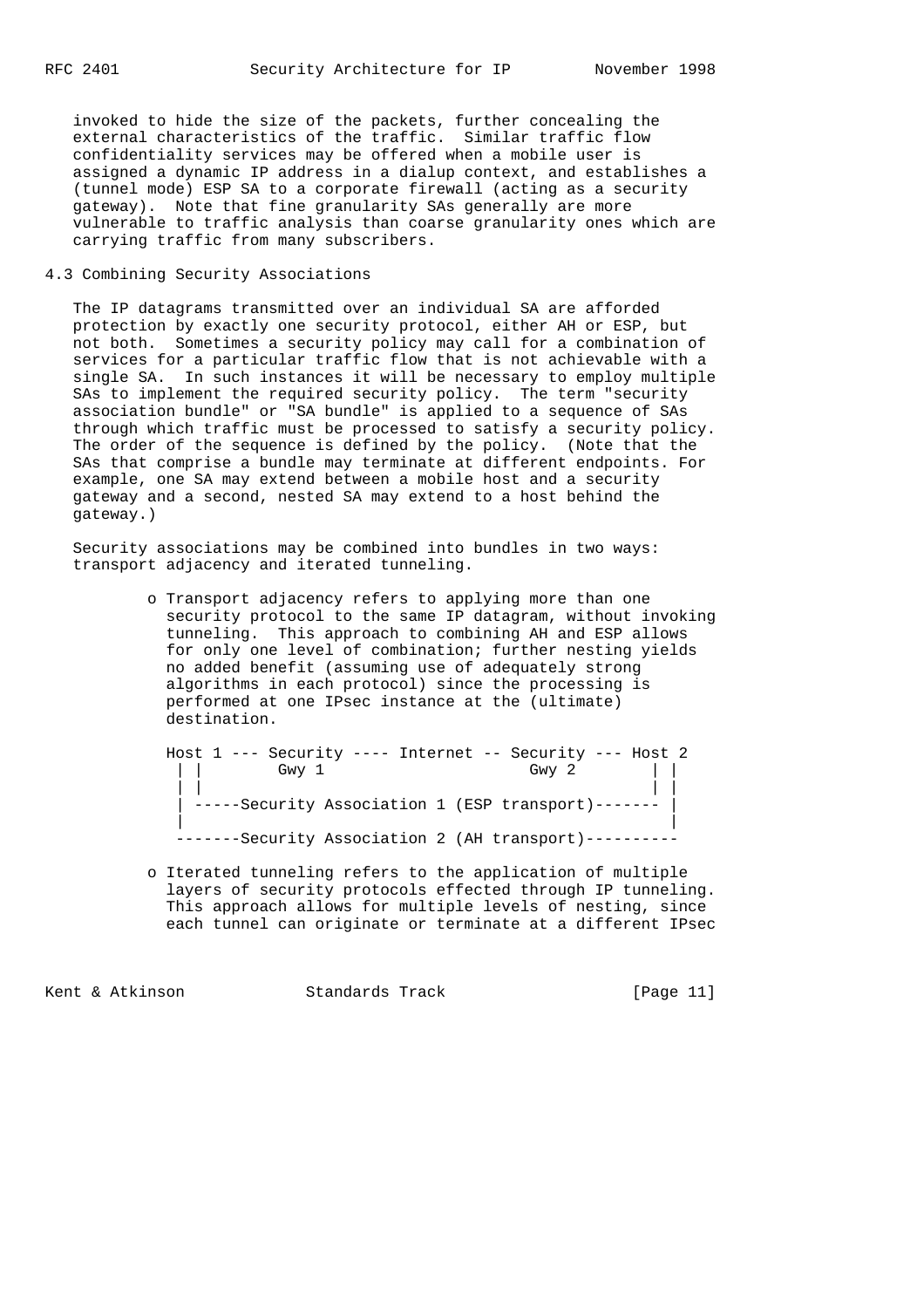site along the path. No special treatment is expected for ISAKMP traffic at intermediate security gateways other than what can be specified through appropriate SPD entries (See Case 3 in Section 4.5)

 There are 3 basic cases of iterated tunneling -- support is required only for cases 2 and 3.:

 1. both endpoints for the SAs are the same -- The inner and outer tunnels could each be either AH or ESP, though it is unlikely that Host 1 would specify both to be the same, i.e., AH inside of AH or ESP inside of ESP.

 Host 1 --- Security ---- Internet -- Security --- Host 2 | | Gwy 1 Gwy 2 | | | | | | | -------Security Association 1 (tunnel)---------- | | | | ---------Security Association 2 (tunnel)--------------

> 2. one endpoint of the SAs is the same -- The inner and uter tunnels could each be either AH or ESP.

 Host 1 --- Security ---- Internet -- Security --- Host 2 | | Gwy 1 Gwy 2 | | | | | | ----Security Association 1 (tunnel)---- | | | ---------Security Association 2 (tunnel)-------------

> 3. neither endpoint is the same -- The inner and outer tunnels could each be either AH or ESP.

 Host 1 --- Security ---- Internet -- Security --- Host 2 | Gwy 1 Gwy 2 | | | | | --Security Assoc 1 (tunnel)- | | -----------Security Association 2 (tunnel)-----------

 These two approaches also can be combined, e.g., an SA bundle could be constructed from one tunnel mode SA and one or two transport mode SAs, applied in sequence. (See Section 4.5 "Basic Combinations of Security Associations.") Note that nested tunnels can also occur where neither the source nor the destination endpoints of any of the tunnels are the same. In that case, there would be no host or security gateway with a bundle corresponding to the nested tunnels.

Kent & Atkinson Standards Track [Page 12]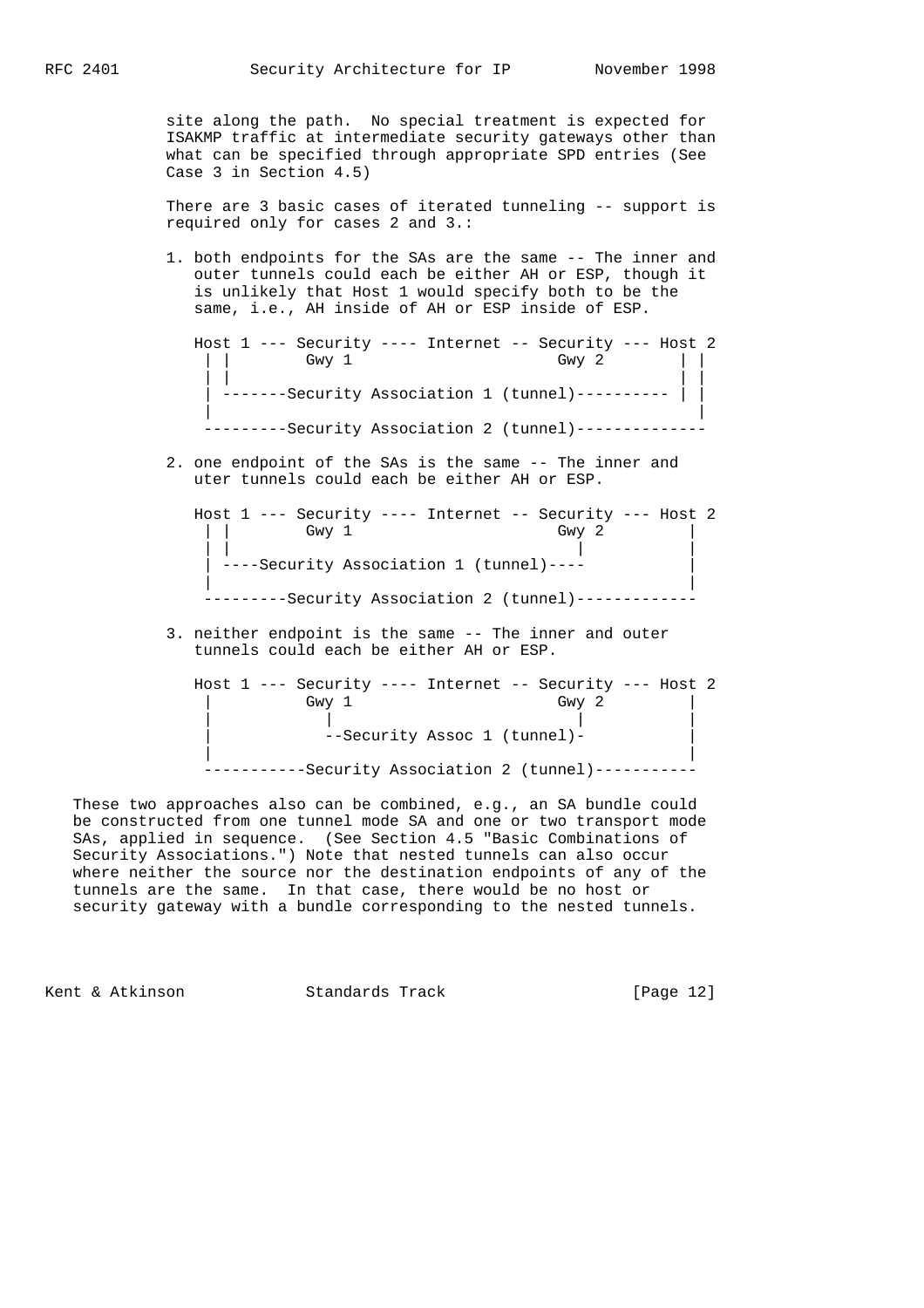For transport mode SAs, only one ordering of security protocols seems appropriate. AH is applied to both the upper layer protocols and (parts of) the IP header. Thus if AH is used in a transport mode, in conjunction with ESP, AH SHOULD appear as the first header after IP, prior to the appearance of ESP. In that context, AH is applied to the ciphertext output of ESP. In contrast, for tunnel mode SAs, one can imagine uses for various orderings of AH and ESP. The required set of SA bundle types that MUST be supported by a compliant IPsec implementation is described in Section 4.5.

## 4.4 Security Association Databases

 Many of the details associated with processing IP traffic in an IPsec implementation are largely a local matter, not subject to standardization. However, some external aspects of the processing must be standardized, to ensure interoperability and to provide a minimum management capability that is essential for productive use of IPsec. This section describes a general model for processing IP traffic relative to security associations, in support of these interoperability and functionality goals. The model described below is nominal; compliant implementations need not match details of this model as presented, but the external behavior of such implementations must be mappable to the externally observable characteristics of this model.

 There are two nominal databases in this model: the Security Policy Database and the Security Association Database. The former specifies the policies that determine the disposition of all IP traffic inbound or outbound from a host, security gateway, or BITS or BITW IPsec implementation. The latter database contains parameters that are associated with each (active) security association. This section also defines the concept of a Selector, a set of IP and upper layer protocol field values that is used by the Security Policy Database to map traffic to a policy, i.e., an SA (or SA bundle).

 Each interface for which IPsec is enabled requires nominally separate inbound vs. outbound databases (SAD and SPD), because of the directionality of many of the fields that are used as selectors. Typically there is just one such interface, for a host or security gateway (SG). Note that an SG would always have at least 2 interfaces, but the "internal" one to the corporate net, usually would not have IPsec enabled and so only one pair of SADs and one pair of SPDs would be needed. On the other hand, if a host had multiple interfaces or an SG had multiple external interfaces, it might be necessary to have separate SAD and SPD pairs for each interface.

Kent & Atkinson Standards Track [Page 13]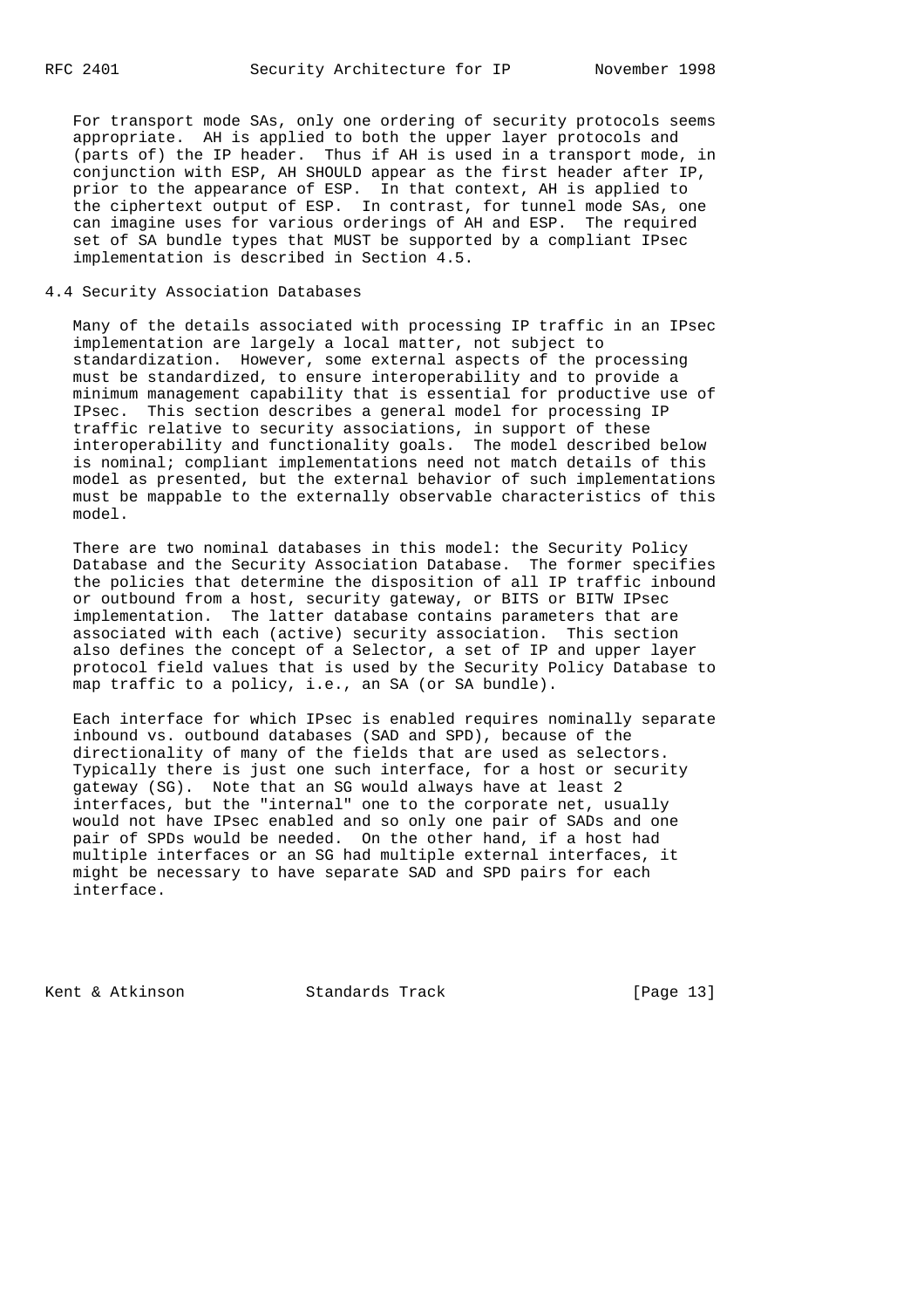# 4.4.1 The Security Policy Database (SPD)

 Ultimately, a security association is a management construct used to enforce a security policy in the IPsec environment. Thus an essential element of SA processing is an underlying Security Policy Database (SPD) that specifies what services are to be offered to IP datagrams and in what fashion. The form of the database and its interface are outside the scope of this specification. However, this section does specify certain minimum management functionality that must be provided, to allow a user or system administrator to control how IPsec is applied to traffic transmitted or received by a host or transiting a security gateway.

 The SPD must be consulted during the processing of all traffic (INBOUND and OUTBOUND), including non-IPsec traffic. In order to support this, the SPD requires distinct entries for inbound and outbound traffic. One can think of this as separate SPDs (inbound vs. outbound). In addition, a nominally separate SPD must be provided for each IPsec-enabled interface.

 An SPD must discriminate among traffic that is afforded IPsec protection and traffic that is allowed to bypass IPsec. This applies to the IPsec protection to be applied by a sender and to the IPsec protection that must be present at the receiver. For any outbound or inbound datagram, three processing choices are possible: discard, bypass IPsec, or apply IPsec. The first choice refers to traffic that is not allowed to exit the host, traverse the security gateway, or be delivered to an application at all. The second choice refers to traffic that is allowed to pass without additional IPsec protection. The third choice refers to traffic that is afforded IPsec protection, and for such traffic the SPD must specify the security services to be provided, protocols to be employed, algorithms to be used, etc.

 For every IPsec implementation, there MUST be an administrative interface that allows a user or system administrator to manage the SPD. Specifically, every inbound or outbound packet is subject to processing by IPsec and the SPD must specify what action will be taken in each case. Thus the administrative interface must allow the user (or system administrator) to specify the security processing to be applied to any packet entering or exiting the system, on a packet by packet basis. (In a host IPsec implementation making use of a socket interface, the SPD may not need to be consulted on a per packet basis, but the effect is still the same.) The management interface for the SPD MUST allow creation of entries consistent with the selectors defined in Section 4.4.2, and MUST support (total) ordering of these entries. It is expected that through the use of wildcards in various selector fields, and because all packets on a

Kent & Atkinson Standards Track [Page 14]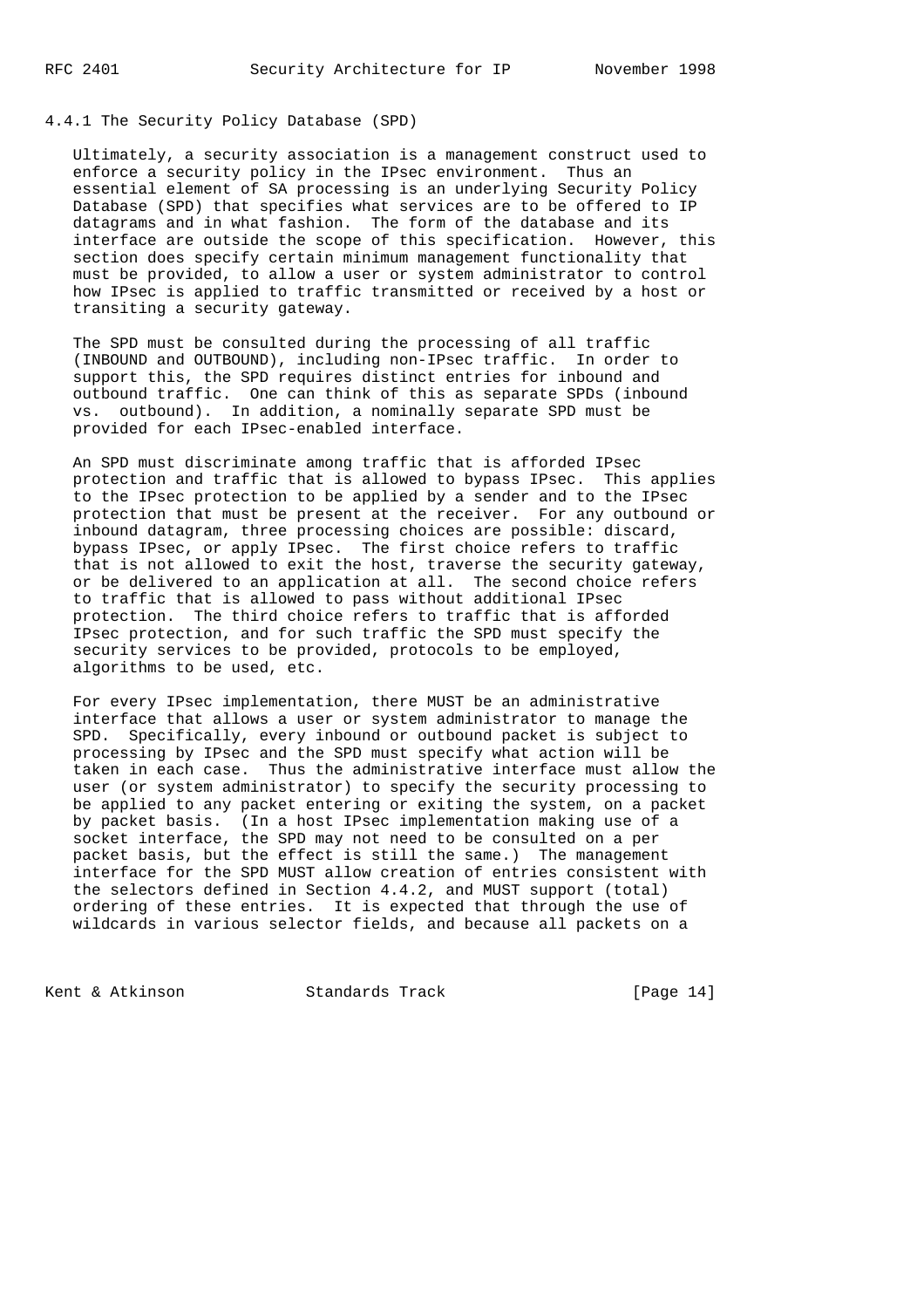single UDP or TCP connection will tend to match a single SPD entry, this requirement will not impose an unreasonably detailed level of SPD specification. The selectors are analogous to what are found in a stateless firewall or filtering router and which are currently manageable this way.

 In host systems, applications MAY be allowed to select what security processing is to be applied to the traffic they generate and consume. (Means of signalling such requests to the IPsec implementation are outside the scope of this standard.) However, the system administrator MUST be able to specify whether or not a user or application can override (default) system policies. Note that application specified policies may satisfy system requirements, so that the system may not need to do additional IPsec processing beyond that needed to meet an application's requirements. The form of the management interface is not specified by this document and may differ for hosts vs. security gateways, and within hosts the interface may differ for socket-based vs. BITS implementations. However, this document does specify a standard set of SPD elements that all IPsec implementations MUST support.

 The SPD contains an ordered list of policy entries. Each policy entry is keyed by one or more selectors that define the set of IP traffic encompassed by this policy entry. (The required selector types are defined in Section 4.4.2.) These define the granularity of policies or SAs. Each entry includes an indication of whether traffic matching this policy will be bypassed, discarded, or subject to IPsec processing. If IPsec processing is to be applied, the entry includes an SA (or SA bundle) specification, listing the IPsec protocols, modes, and algorithms to be employed, including any nesting requirements. For example, an entry may call for all matching traffic to be protected by ESP in transport mode using 3DES-CBC with an explicit IV, nested inside of AH in tunnel mode using HMAC/SHA-1. For each selector, the policy entry specifies how to derive the corresponding values for a new Security Association Database (SAD, see Section 4.4.3) entry from those in the SPD and the packet (Note that at present, ranges are only supported for IP addresses; but wildcarding can be expressed for all selectors):

- a. use the value in the packet itself -- This will limit use of the SA to those packets which have this packet's value for the selector even if the selector for the policy entry has a range of allowed values or a wildcard for this selector.
- b. use the value associated with the policy entry -- If this were to be just a single value, then there would be no difference between (b) and (a). However, if the allowed values for the selector are a range (for IP addresses) or

Kent & Atkinson Standards Track [Page 15]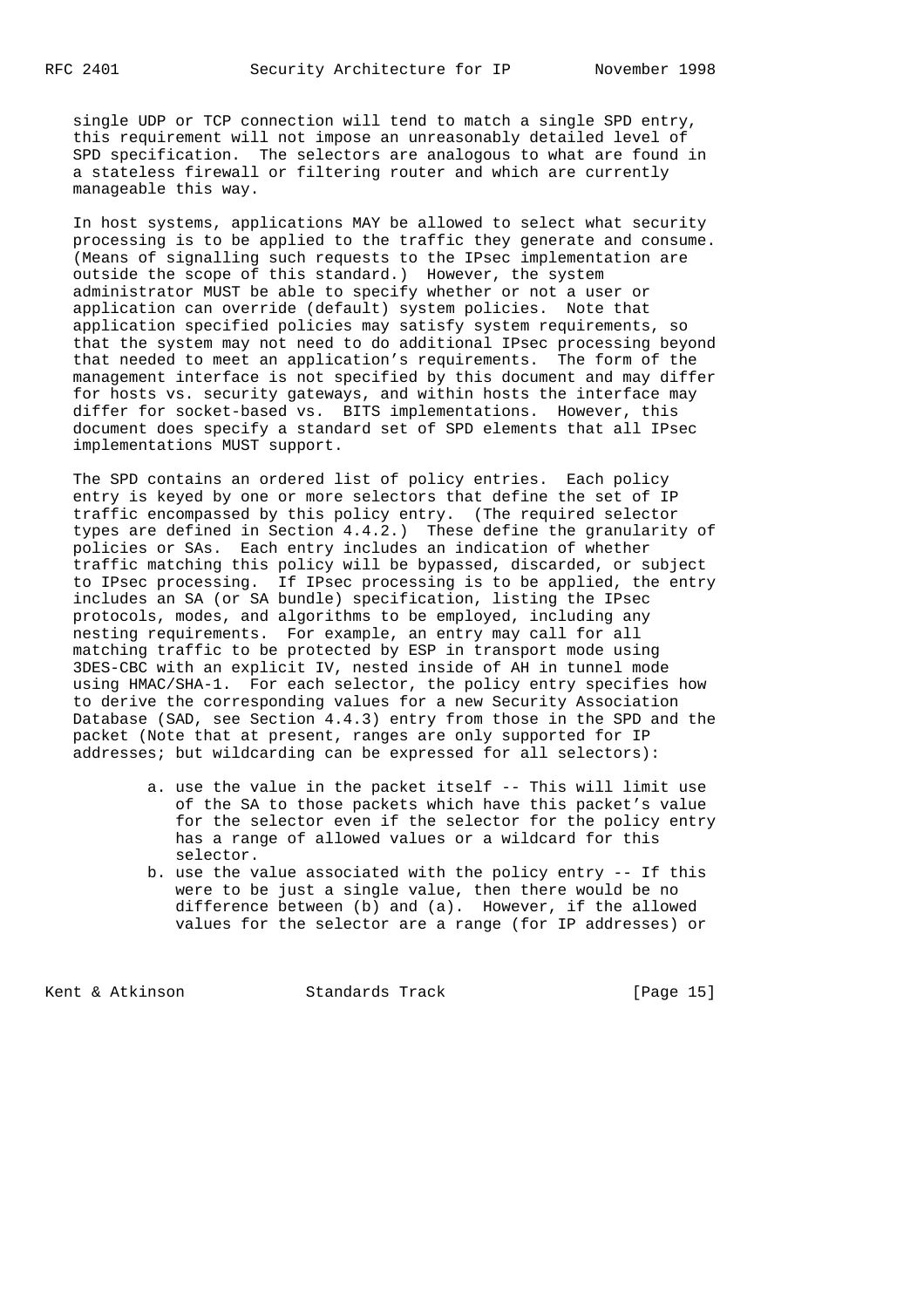wildcard, then in the case of a range,(b) would enable use of the SA by any packet with a selector value within the range not just by packets with the selector value of the packet that triggered the creation of the SA. In the case of a wildcard, (b) would allow use of the SA by packets with any value for this selector.

 For example, suppose there is an SPD entry where the allowed value for source address is any of a range of hosts (192.168.2.1 to 192.168.2.10). And suppose that a packet is to be sent that has a source address of 192.168.2.3. The value to be used for the SA could be any of the sample values below depending on what the policy entry for this selector says is the source of the selector value:

| source for the example of<br>value to be new SAD<br>used in the SA selector value |                                                               |  |
|-----------------------------------------------------------------------------------|---------------------------------------------------------------|--|
|                                                                                   |                                                               |  |
| a. packet                                                                         | 192.168.2.3 (one host)                                        |  |
|                                                                                   | b. SPD entry $192.168.2.1$ to $192.168.2.10$ (range of hosts) |  |

 Note that if the SPD entry had an allowed value of wildcard for the source address, then the SAD selector value could be wildcard (any host). Case (a) can be used to prohibit sharing, even among packets that match the same SPD entry.

 As described below in Section 4.4.3, selectors may include "wildcard" entries and hence the selectors for two entries may overlap. (This is analogous to the overlap that arises with ACLs or filter entries in routers or packet filtering firewalls.) Thus, to ensure consistent, predictable processing, SPD entries MUST be ordered and the SPD MUST always be searched in the same order, so that the first matching entry is consistently selected. (This requirement is necessary as the effect of processing traffic against SPD entries must be deterministic, but there is no way to canonicalize SPD entries given the use of wildcards for some selectors.) More detail on matching of packets against SPD entries is provided in Section 5.

 Note that if ESP is specified, either (but not both) authentication or encryption can be omitted. So it MUST be possible to configure the SPD value for the authentication or encryption algorithms to be "NULL". However, at least one of these services MUST be selected, i.e., it MUST NOT be possible to configure both of them as "NULL".

 The SPD can be used to map traffic to specific SAs or SA bundles. Thus it can function both as the reference database for security policy and as the map to existing SAs (or SA bundles). (To accommodate the bypass and discard policies cited above, the SPD also

Kent & Atkinson Standards Track [Page 16]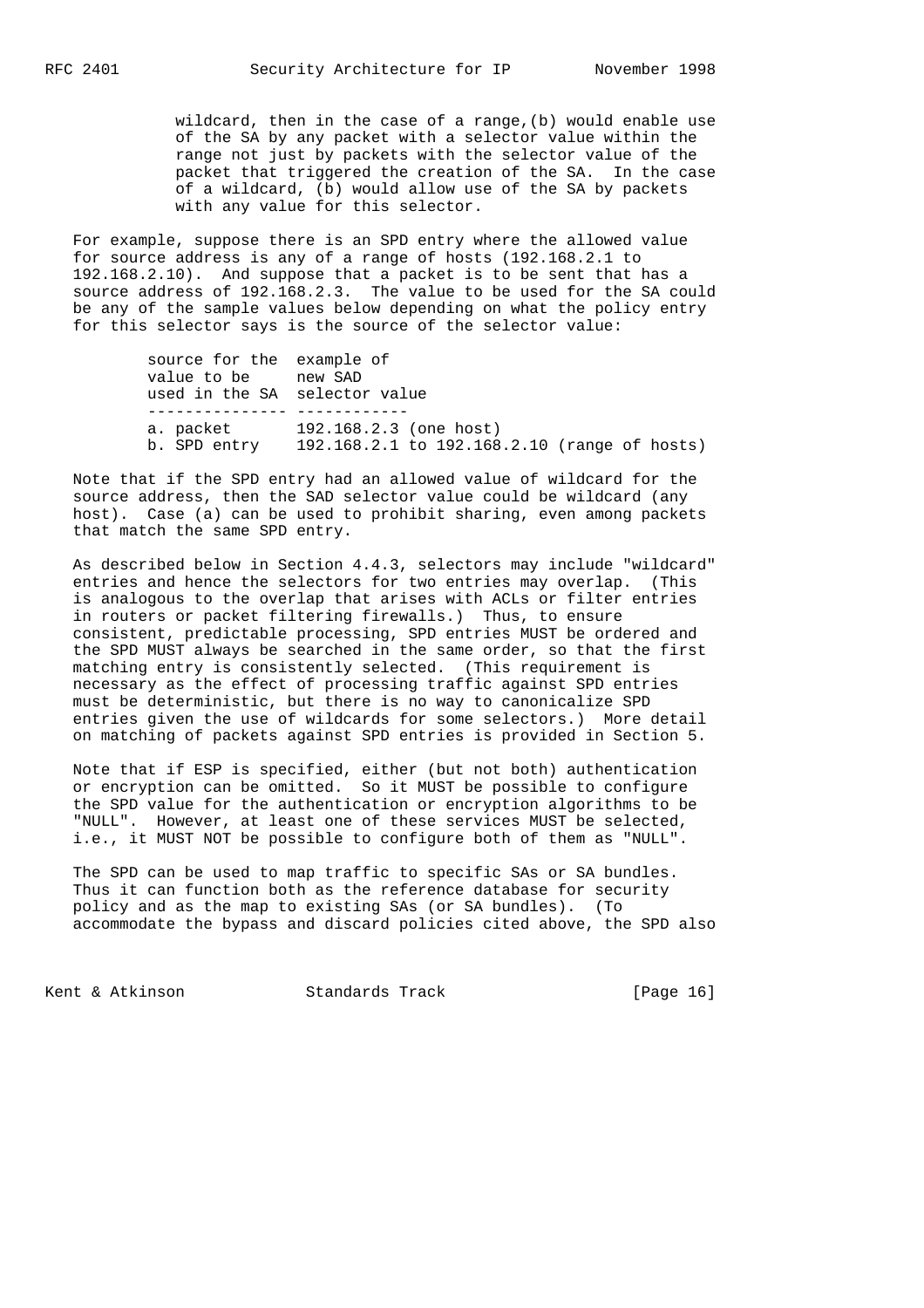MUST provide a means of mapping traffic to these functions, even though they are not, per se, IPsec processing.) The way in which the SPD operates is different for inbound vs. outbound traffic and it also may differ for host vs. security gateway, BITS, and BITW implementations. Sections 5.1 and 5.2 describe the use of the SPD for outbound and inbound processing, respectively.

 Because a security policy may require that more than one SA be applied to a specified set of traffic, in a specific order, the policy entry in the SPD must preserve these ordering requirements, when present. Thus, it must be possible for an IPsec implementation to determine that an outbound or inbound packet must be processed thorough a sequence of SAs. Conceptually, for outbound processing, one might imagine links (to the SAD) from an SPD entry for which there are active SAs, and each entry would consist of either a single SA or an ordered list of SAs that comprise an SA bundle. When a packet is matched against an SPD entry and there is an existing SA or SA bundle that can be used to carry the traffic, the processing of the packet is controlled by the SA or SA bundle entry on the list. For an inbound IPsec packet for which multiple IPsec SAs are to be applied, the lookup based on destination address, IPsec protocol, and SPI should identify a single SA.

 The SPD is used to control the flow of ALL traffic through an IPsec system, including security and key management traffic (e.g., ISAKMP) from/to entities behind a security gateway. This means that ISAKMP traffic must be explicitly accounted for in the SPD, else it will be discarded. Note that a security gateway could prohibit traversal of encrypted packets in various ways, e.g., having a DISCARD entry in the SPD for ESP packets or providing proxy key exchange. In the latter case, the traffic would be internally routed to the key management module in the security gateway.

# 4.4.2 Selectors

 An SA (or SA bundle) may be fine-grained or coarse-grained, depending on the selectors used to define the set of traffic for the SA. For example, all traffic between two hosts may be carried via a single SA, and afforded a uniform set of security services. Alternatively, traffic between a pair of hosts might be spread over multiple SAs, depending on the applications being used (as defined by the Next Protocol and Port fields), with different security services offered by different SAs. Similarly, all traffic between a pair of security gateways could be carried on a single SA, or one SA could be assigned for each communicating host pair. The following selector parameters MUST be supported for SA management to facilitate control of SA granularity. Note that in the case of receipt of a packet with an ESP header, e.g., at an encapsulating security gateway or BITW

Kent & Atkinson Standards Track [Page 17]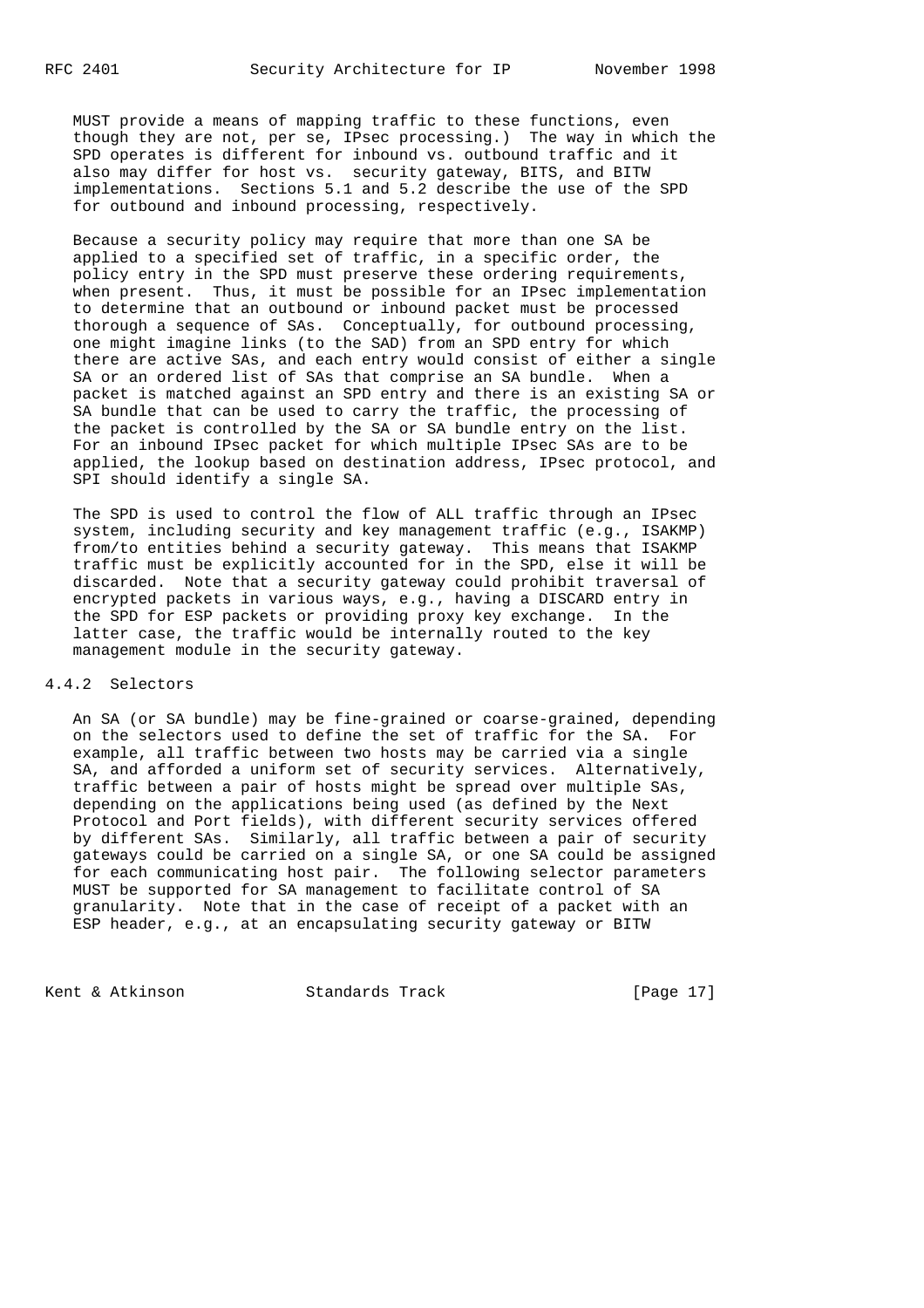implementation, the transport layer protocol, source/destination ports, and Name (if present) may be "OPAQUE", i.e., inaccessible because of encryption or fragmentation. Note also that both Source and Destination addresses should either be IPv4 or IPv6.

- Destination IP Address (IPv4 or IPv6): this may be a single IP address (unicast, anycast, broadcast (IPv4 only), or multicast group), a range of addresses (high and low values (inclusive), address + mask, or a wildcard address. The last three are used to support more than one destination system sharing the same SA (e.g., behind a security gateway). Note that this selector is conceptually different from the "Destination IP Address" field in the <Destination IP Address, IPsec Protocol, SPI> tuple used to uniquely identify an SA. When a tunneled packet arrives at the tunnel endpoint, its SPI/Destination address/Protocol are used to look up the SA for this packet in the SAD. This destination address comes from the encapsulating IP header. Once the packet has been processed according to the tunnel SA and has come out of the tunnel, its selectors are "looked up" in the Inbound SPD. The Inbound SPD has a selector called destination address. This IP destination address is the one in the inner (encapsulated) IP header. In the case of a transport'd packet, there will be only one IP header and this ambiguity does not exist. [REQUIRED for all implementations]
- Source IP Address(es) (IPv4 or IPv6): this may be a single IP address (unicast, anycast, broadcast (IPv4 only), or multicast group), range of addresses (high and low values inclusive), address + mask, or a wildcard address. The last three are used to support more than one source system sharing the same SA (e.g., behind a security gateway or in a multihomed host). [REQUIRED for all implementations]
- Name: There are 2 cases (Note that these name forms are supported in the IPsec DOI.)
	- 1. User ID
		- a. a fully qualified user name string (DNS), e.g., mozart@foo.bar.com
		- b. X.500 distinguished name, e.g., C = US, SP = MA, O = GTE Internetworking, CN = Stephen T. Kent.
	- 2. System name (host, security gateway, etc.)
		- a. a fully qualified DNS name, e.g., foo.bar.com
		- b. X.500 distinguished name
		- c. X.500 general name

NOTE: One of the possible values of this selector is "OPAQUE".

Kent & Atkinson Standards Track [Page 18]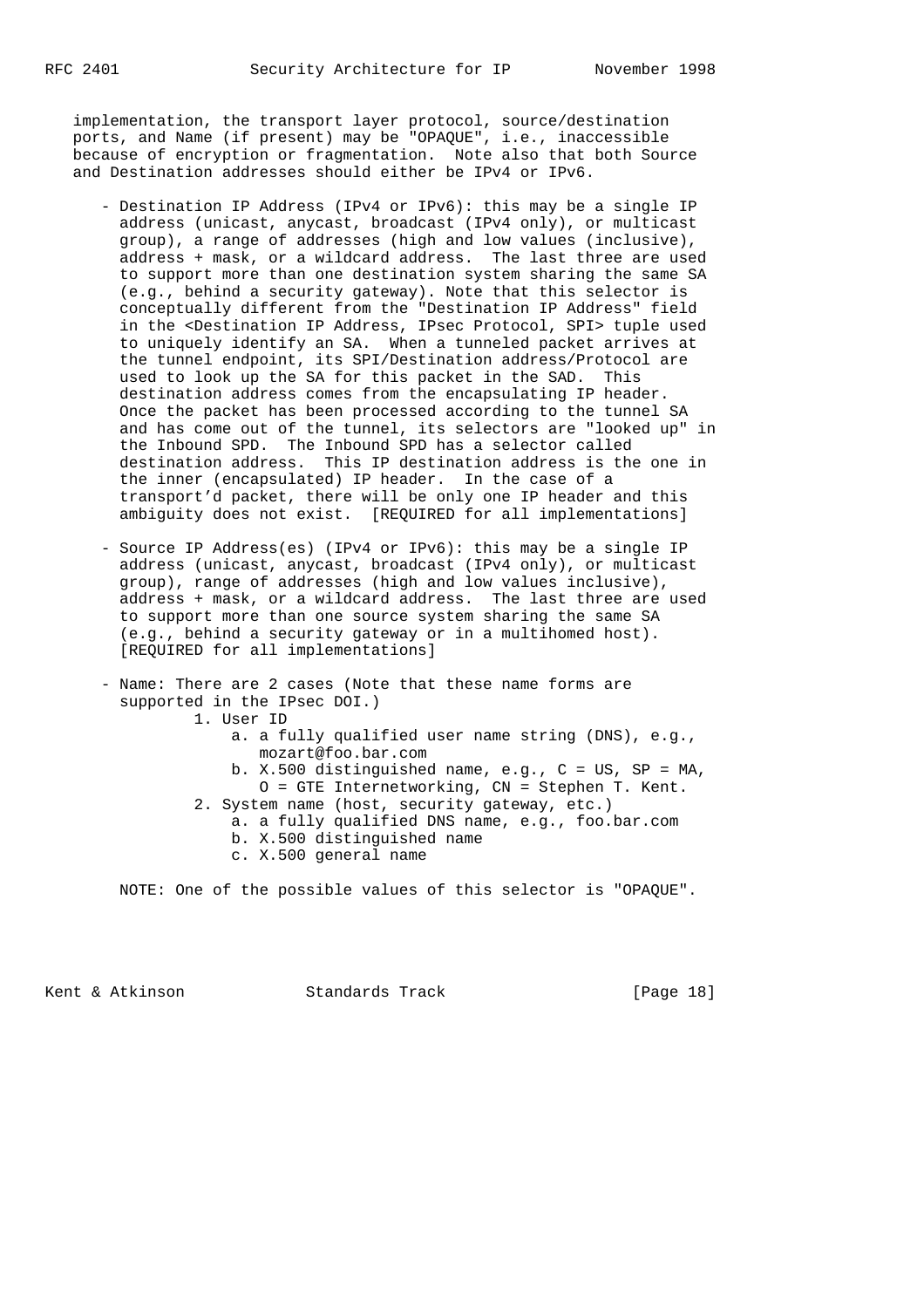[REQUIRED for the following cases. Note that support for name forms other than addresses is not required for manually keyed SAs.

- o User ID
	- native host implementations
	- BITW and BITS implementations acting as HOSTS with only one user
	- security gateway implementations for INBOUND processing.
	- o System names -- all implementations]
- Data sensitivity level: (IPSO/CIPSO labels) [REQUIRED for all systems providing information flow security as per Section 8, OPTIONAL for all other systems.]
- Transport Layer Protocol: Obtained from the IPv4 "Protocol" or the IPv6 "Next Header" fields. This may be an individual protocol number. These packet fields may not contain the Transport Protocol due to the presence of IP extension headers, e.g., a Routing Header, AH, ESP, Fragmentation Header, Destination Options, Hop-by-hop options, etc. Note that the Transport Protocol may not be available in the case of receipt of a packet with an ESP header, thus a value of "OPAQUE" SHOULD be supported.

[REQUIRED for all implementations]

 NOTE: To locate the transport protocol, a system has to chain through the packet headers checking the "Protocol" or "Next Header" field until it encounters either one it recognizes as a transport protocol, or until it reaches one that isn't on its list of extension headers, or until it encounters an ESP header that renders the transport protocol opaque.

 - Source and Destination (e.g., TCP/UDP) Ports: These may be individual UDP or TCP port values or a wildcard port. (The use of the Next Protocol field and the Source and/or Destination Port fields (in conjunction with the Source and/or Destination Address fields), as an SA selector is sometimes referred to as "session-oriented keying."). Note that the source and destination ports may not be available in the case of receipt of a packet with an ESP header, thus a value of "OPAQUE" SHOULD be supported.

 The following table summarizes the relationship between the "Next Header" value in the packet and SPD and the derived Port Selector value for the SPD and SAD.

Kent & Atkinson Standards Track [Page 19]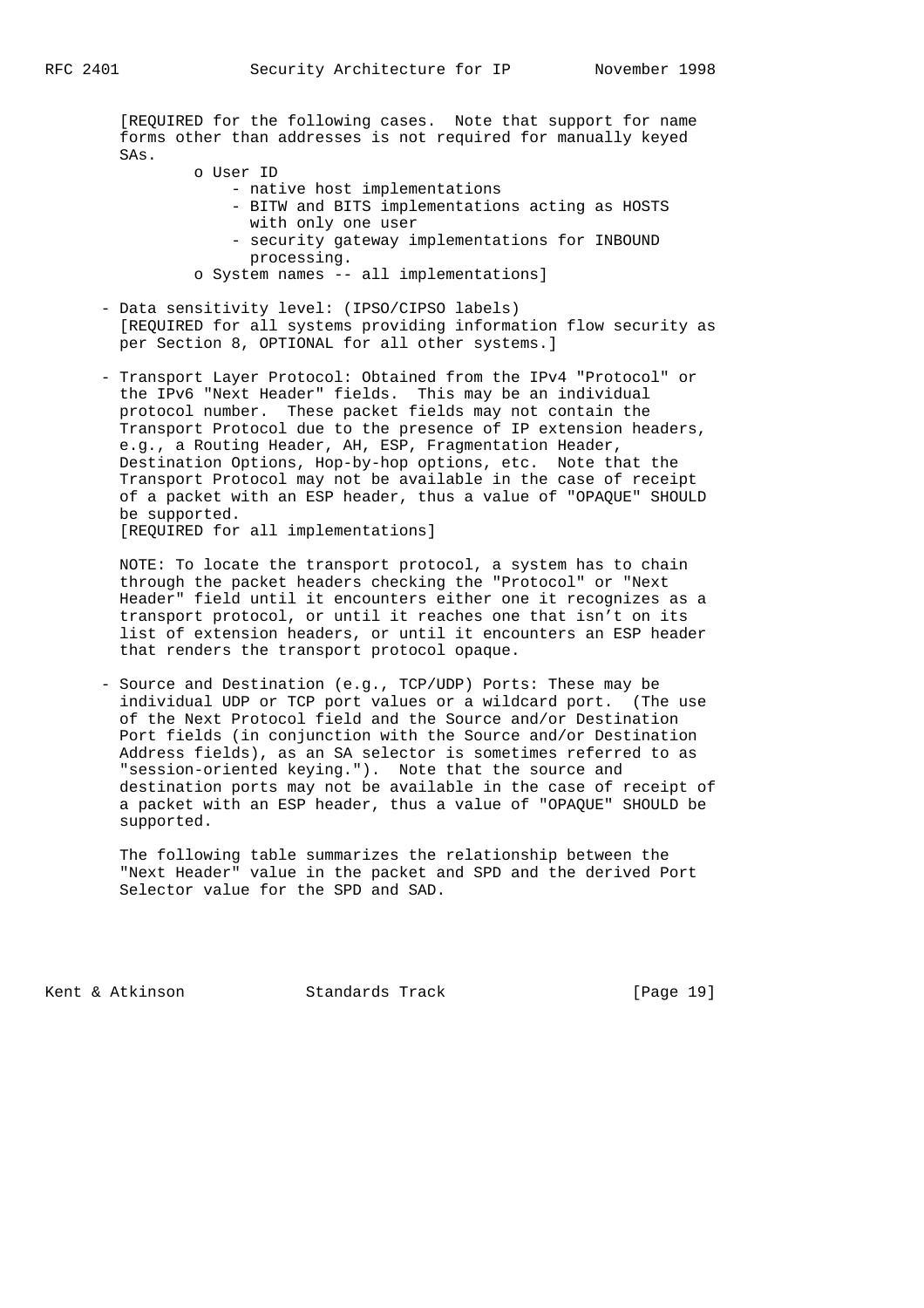| Next Hdr     | Transport Layer               | Derived Port Selector Field  |
|--------------|-------------------------------|------------------------------|
| in Packet    | Protocol in SPD               | Value in SPD and SAD         |
|              |                               |                              |
| ESP          | ESP or ANY                    | ANY (i.e., don't look at it) |
| -don't care- | ANY                           | ANY (i.e., don't look at it) |
| fragment     | specific value specific value | NOT ANY (i.e., drop packet)  |
| not fragment | specific value specific value |                              |

 If the packet has been fragmented, then the port information may not be available in the current fragment. If so, discard the fragment. An ICMP PMTU should be sent for the first fragment, which will have the port information. [MAY be supported]

 The IPsec implementation context determines how selectors are used. For example, a host implementation integrated into the stack may make use of a socket interface. When a new connection is established the SPD can be consulted and an SA (or SA bundle) bound to the socket. Thus traffic sent via that socket need not result in additional lookups to the SPD/SAD. In contrast, a BITS, BITW, or security gateway implementation needs to look at each packet and perform an SPD/SAD lookup based on the selectors. The allowable values for the selector fields differ between the traffic flow, the security association, and the security policy.

 The following table summarizes the kinds of entries that one needs to be able to express in the SPD and SAD. It shows how they relate to the fields in data traffic being subjected to IPsec screening. (Note: the "wild" or "wildcard" entry for src and dst addresses includes a mask, range, etc.)

| Field         | Traffic Value  | SAD Entry                        | SPD Entry               |
|---------------|----------------|----------------------------------|-------------------------|
|               |                |                                  |                         |
| src addr      | single IP addr | single, range, wild              | single, range, wildcard |
| dst addr      | single IP addr | single, range, wild              | single, range, wildcard |
| xpt protocol* | xpt protocol   | single, wildcard                 | single, wildcard        |
| src port*     |                | single src port single, wildcard | single, wildcard        |
| dst port*     |                | single dst port single, wildcard | single, wildcard        |
| user id*      |                | single user id single, wildcard  | single, wildcard        |
| sec. labels   | single value   | single, wildcard                 | single, wildcard        |
|               |                |                                  |                         |

 \* The SAD and SPD entries for these fields could be "OPAQUE" because the traffic value is encrypted.

 NOTE: In principle, one could have selectors and/or selector values in the SPD which cannot be negotiated for an SA or SA bundle. Examples might include selector values used to select traffic for

Kent & Atkinson Standards Track [Page 20]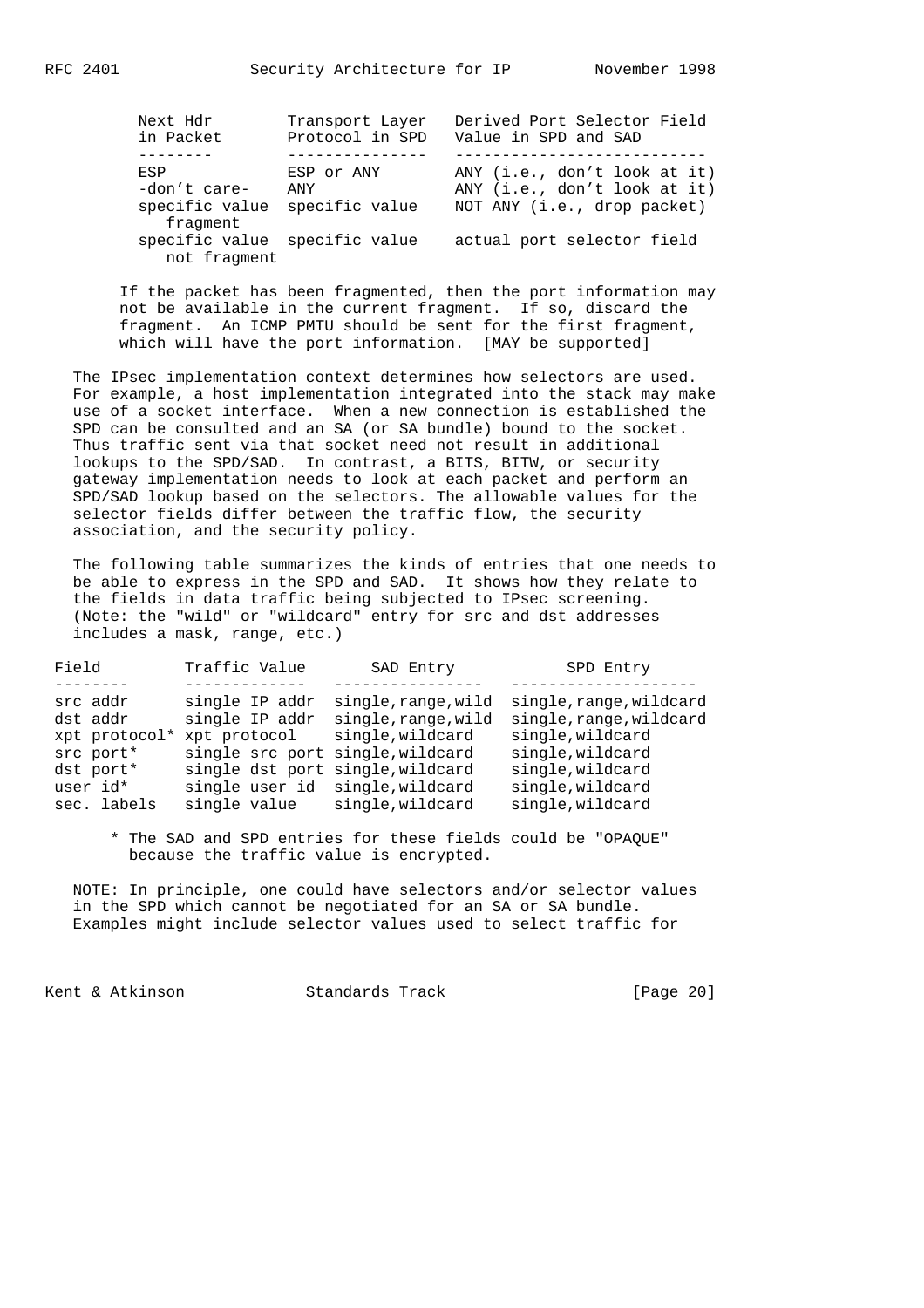discarding or enumerated lists which cause a separate SA to be created for each item on the list. For now, this is left for future versions of this document and the list of required selectors and selector values is the same for the SPD and the SAD. However, it is acceptable to have an administrative interface that supports use of selector values which cannot be negotiated provided that it does not mislead the user into believing it is creating an SA with these selector values. For example, the interface may allow the user to specify an enumerated list of values but would result in the creation of a separate policy and SA for each item on the list. A vendor might support such an interface to make it easier for its customers to specify clear and concise policy specifications.

4.4.3 Security Association Database (SAD)

 In each IPsec implementation there is a nominal Security Association Database, in which each entry defines the parameters associated with one SA. Each SA has an entry in the SAD. For outbound processing, entries are pointed to by entries in the SPD. Note that if an SPD entry does not currently point to an SA that is appropriate for the packet, the implementation creates an appropriate SA (or SA Bundle) and links the SPD entry to the SAD entry (see Section 5.1.1). For inbound processing, each entry in the SAD is indexed by a destination IP address, IPsec protocol type, and SPI. The following parameters are associated with each entry in the SAD. This description does not purport to be a MIB, but only a specification of the minimal data items required to support an SA in an IPsec implementation.

 For inbound processing: The following packet fields are used to look up the SA in the SAD:

- o Outer Header's Destination IP address: the IPv4 or IPv6 Destination address. [REQUIRED for all implementations]
- o IPsec Protocol: AH or ESP, used as an index for SA lookup in this database. Specifies the IPsec protocol to be applied to the traffic on this SA. [REQUIRED for all implementations]
- o SPI: the 32-bit value used to distinguish among different SAs terminating at the same destination and using the same IPsec protocol.

[REQUIRED for all implementations]

 For each of the selectors defined in Section 4.4.2, the SA entry in the SAD MUST contain the value or values which were negotiated at the time the SA was created. For the sender, these values are used to decide whether a given SA is appropriate for use with an outbound packet. This is part of checking to see if there is an existing SA

Kent & Atkinson Standards Track [Page 21]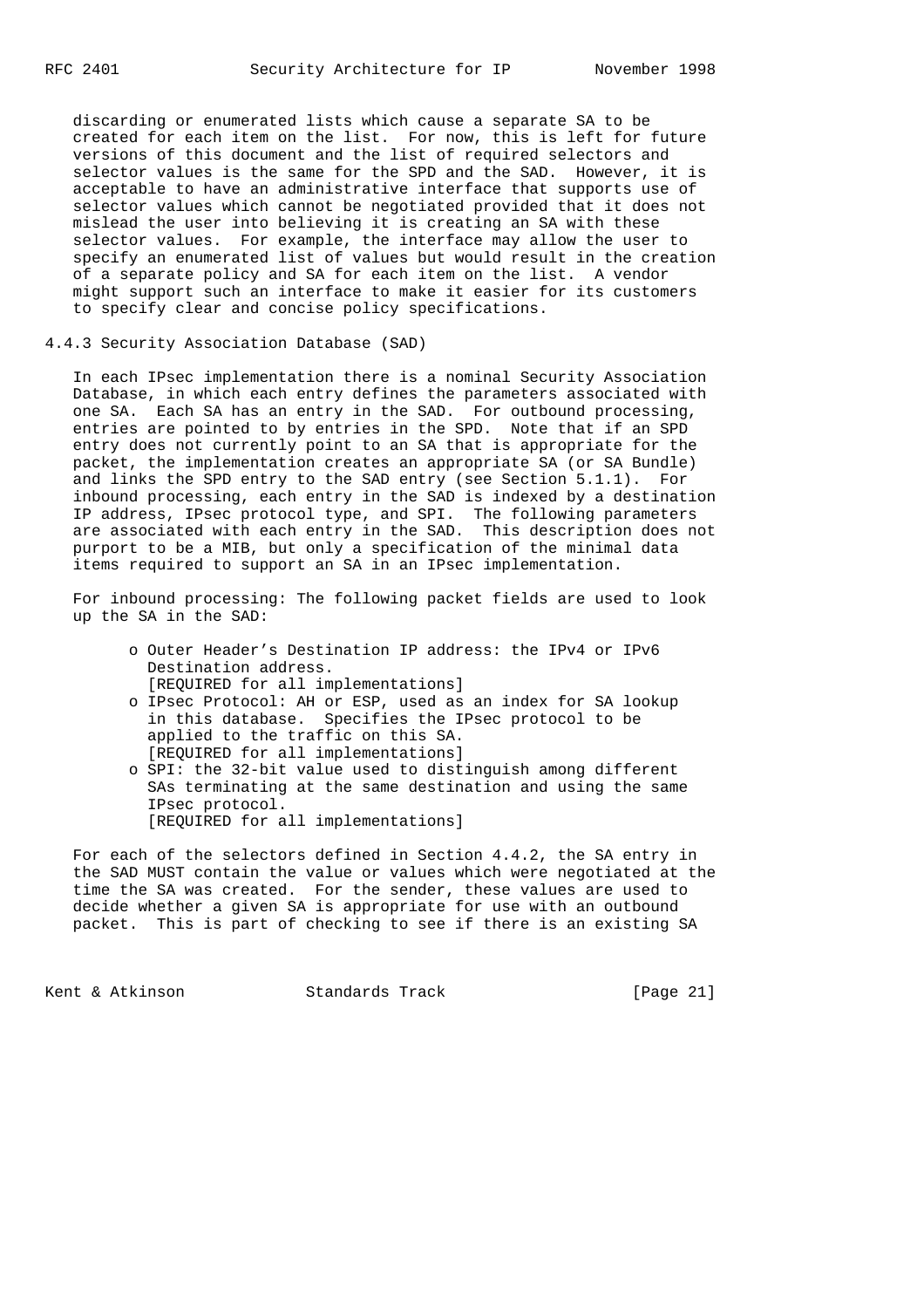that can be used. For the receiver, these values are used to check that the selector values in an inbound packet match those for the SA (and thus indirectly those for the matching policy). For the receiver, this is part of verifying that the SA was appropriate for this packet. (See Section 6 for rules for ICMP messages.) These fields can have the form of specific values, ranges, wildcards, or "OPAQUE" as described in section 4.4.2, "Selectors". Note that for an ESP SA, the encryption algorithm or the authentication algorithm could be "NULL". However they MUST not both be "NULL".

The following SAD fields are used in doing IPsec processing:

- o Sequence Number Counter: a 32-bit value used to generate the Sequence Number field in AH or ESP headers. [REQUIRED for all implementations, but used only for outbound traffic.]
- o Sequence Counter Overflow: a flag indicating whether overflow of the Sequence Number Counter should generate an auditable event and prevent transmission of additional packets on the SA.

 [REQUIRED for all implementations, but used only for outbound traffic.]

- o Anti-Replay Window: a 32-bit counter and a bit-map (or equivalent) used to determine whether an inbound AH or ESP packet is a replay. [REQUIRED for all implementations but used only for inbound traffic. NOTE: If anti-replay has been disabled by the receiver, e.g., in the case of a manually keyed SA, then the Anti-Replay Window is not used.]
- o AH Authentication algorithm, keys, etc. [REQUIRED for AH implementations]
- o ESP Encryption algorithm, keys, IV mode, IV, etc. [REQUIRED for ESP implementations]
- o ESP authentication algorithm, keys, etc. If the authentication service is not selected, this field will be null.

[REQUIRED for ESP implementations]

 o Lifetime of this Security Association: a time interval after which an SA must be replaced with a new SA (and new SPI) or terminated, plus an indication of which of these actions should occur. This may be expressed as a time or byte count, or a simultaneous use of both, the first lifetime to expire taking precedence. A compliant implementation MUST support both types of lifetimes, and must support a simultaneous use of both. If time is employed, and if IKE employs X.509 certificates for SA establishment, the SA lifetime must be constrained by the validity intervals of the certificates, and the NextIssueDate of the CRLs used in the IKE exchange

Kent & Atkinson Standards Track [Page 22]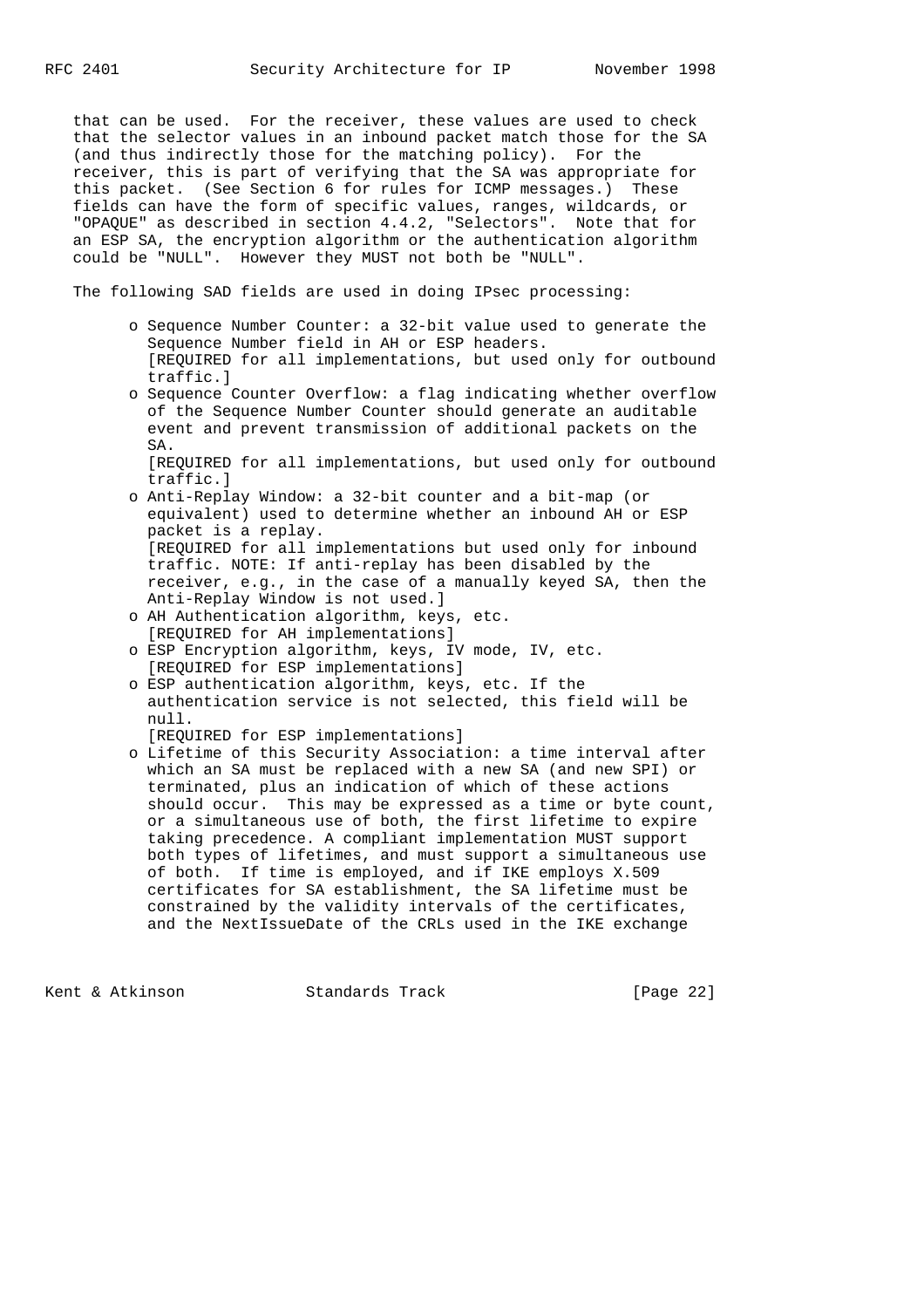for the SA. Both initiator and responder are responsible for constraining SA lifetime in this fashion. [REQUIRED for all implementations]

 NOTE: The details of how to handle the refreshing of keys when SAs expire is a local matter. However, one reasonable approach is:

- (a) If byte count is used, then the implementation SHOULD count the number of bytes to which the IPsec algorithm is applied. For ESP, this is the encryption algorithm (including Null encryption) and for AH, this is the authentication algorithm. This includes pad bytes, etc. Note that implementations SHOULD be able to handle having the counters at the ends of an SA get out of synch, e.g., because of packet loss or because the implementations at each end of the SA aren't doing things the same way.
- (b) There SHOULD be two kinds of lifetime -- a soft lifetime which warns the implementation to initiate action such as setting up a replacement SA and a hard lifetime when the current SA ends.
- (c) If the entire packet does not get delivered during the SAs lifetime, the packet SHOULD be discarded.
- o IPsec protocol mode: tunnel, transport or wildcard. Indicates which mode of AH or ESP is applied to traffic on this SA. Note that if this field is "wildcard" at the sending end of the SA, then the application has to specify the mode to the IPsec implementation. This use of wildcard allows the same SA to be used for either tunnel or transport mode traffic on a per packet basis, e.g., by different sockets. The receiver does not need to know the mode in order to properly process the packet's IPsec headers.

 [REQUIRED as follows, unless implicitly defined by context: - host implementations must support all modes - gateway implementations must support tunnel mode]

 NOTE: The use of wildcard for the protocol mode of an inbound SA may add complexity to the situation in the receiver (host only). Since the packets on such an SA could be delivered in either tunnel or transport mode, the security of an incoming packet could depend in part on which mode had been used to deliver it. If, as a result, an application cared about the SA mode of a given packet, then the application would need a mechanism to obtain this mode information.

Kent & Atkinson Standards Track [Page 23]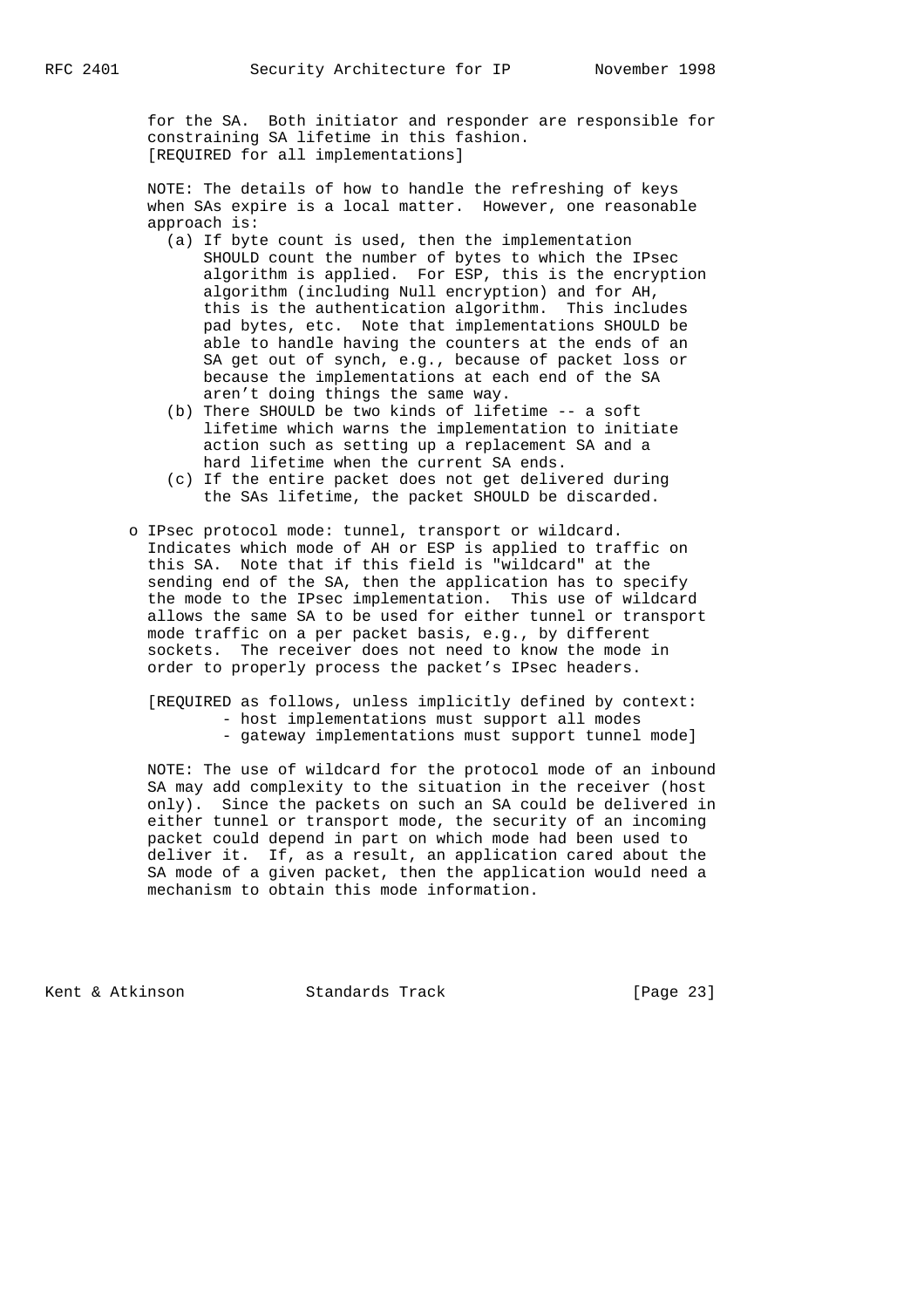o Path MTU: any observed path MTU and aging variables. See Section 6.1.2.4 [REQUIRED for all implementations but used only for outbound traffic]

4.5 Basic Combinations of Security Associations

 This section describes four examples of combinations of security associations that MUST be supported by compliant IPsec hosts or security gateways. Additional combinations of AH and/or ESP in tunnel and/or transport modes MAY be supported at the discretion of the implementor. Compliant implementations MUST be capable of generating these four combinations and on receipt, of processing them, but SHOULD be able to receive and process any combination. The diagrams and text below describe the basic cases. The legend for the diagrams is:

 ==== = one or more security associations (AH or ESP, transport or tunnel) ---- = connectivity (or if so labelled, administrative boundary)  $Hx = host x$  SGx = security gateway x  $X^*$  = X supports IPsec

 NOTE: The security associations below can be either AH or ESP. The mode (tunnel vs transport) is determined by the nature of the endpoints. For host-to-host SAs, the mode can be either transport or tunnel.

 Case 1. The case of providing end-to-end security between 2 hosts across the Internet (or an Intranet).

 ==================================== | | H1\* ------ (Inter/Intranet) ------ H2\*

> Note that either transport or tunnel mode can be selected by the hosts. So the headers in a packet between H1 and H2 could look like any of the following:

| Transport                                       | Tunnel                                                    |
|-------------------------------------------------|-----------------------------------------------------------|
| $1.$ [IP1][AH][upper]<br>2. $[IP1][ESP][upper]$ | 4. $[IP2][AH][IP1][upper]$<br>5. $[IP2][ESP][IP1][upper]$ |
| $3.$ [IP1][AH][ESP][upper]                      |                                                           |

Kent & Atkinson Standards Track [Page 24]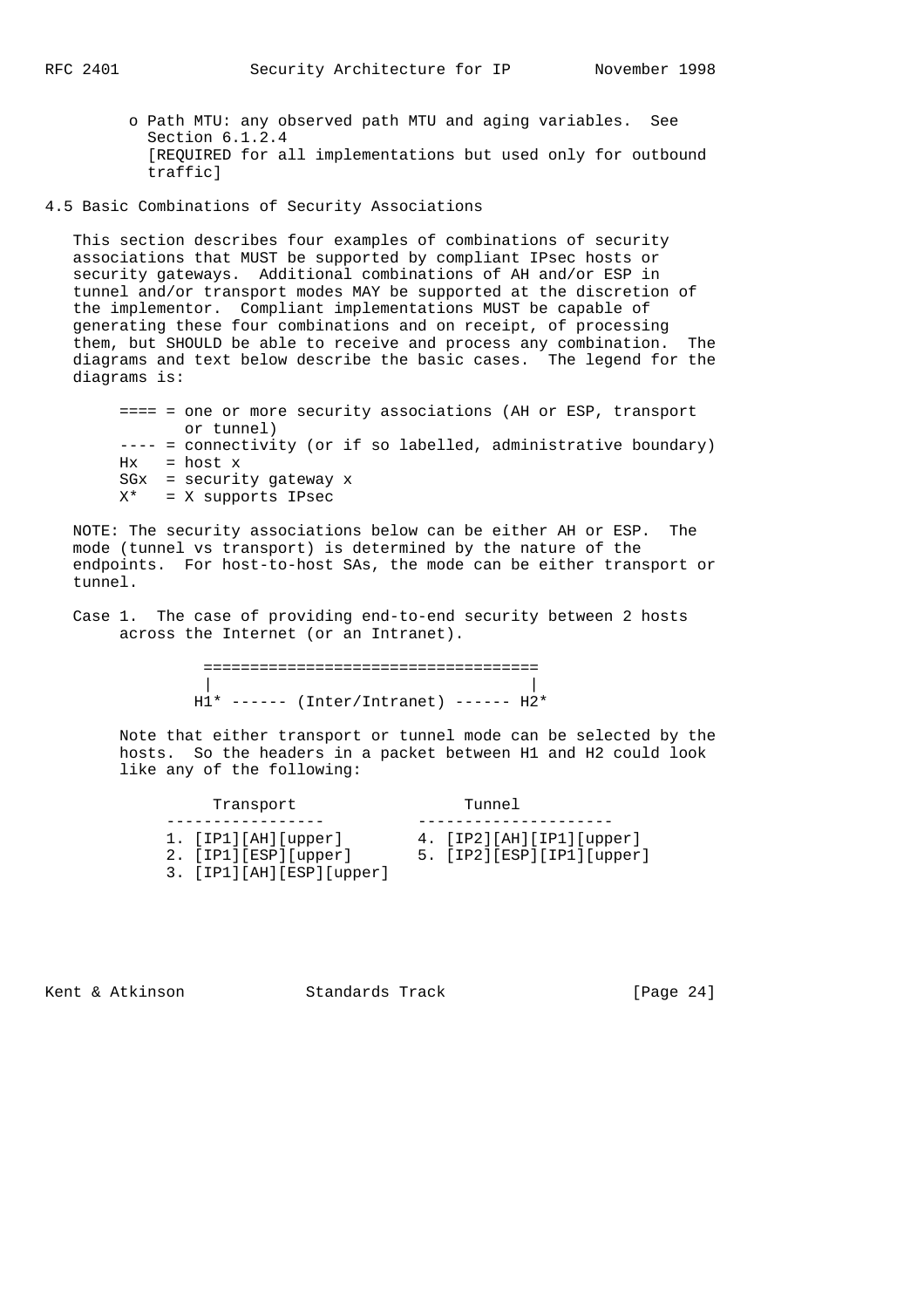Note that there is no requirement to support general nesting, but in transport mode, both AH and ESP can be applied to the packet. In this event, the SA establishment procedure MUST ensure that first ESP, then AH are applied to the packet.

 Case 2. This case illustrates simple virtual private networks support.

| Intranet)       | H1 -- (Local --- $S\overline{c}1*$ --- (Internet) --- $S\overline{c}2*$ --- (Local --- H2<br>Intranet) |
|-----------------|--------------------------------------------------------------------------------------------------------|
| admin. boundary | admin. boundary                                                                                        |

 Only tunnel mode is required here. So the headers in a packet between SG1 and SG2 could look like either of the following:

> Tunnel --------------------- 4. [IP2][AH][IP1][upper] 5. [IP2][ESP][IP1][upper]

 Case 3. This case combines cases 1 and 2, adding end-to-end security between the sending and receiving hosts. It imposes no new requirements on the hosts or security gateways, other than a requirement for a security gateway to be configurable to pass IPsec traffic (including ISAKMP traffic) for hosts behind it.



 Case 4. This covers the situation where a remote host (H1) uses the Internet to reach an organization's firewall (SG2) and to then gain access to some server or other machine (H2). The remote host could be a mobile host (H1) dialing up to a local PPP/ARA server (not shown) on the Internet and then crossing the Internet to the home organization's firewall (SG2), etc. The

Kent & Atkinson Standards Track [Page 25]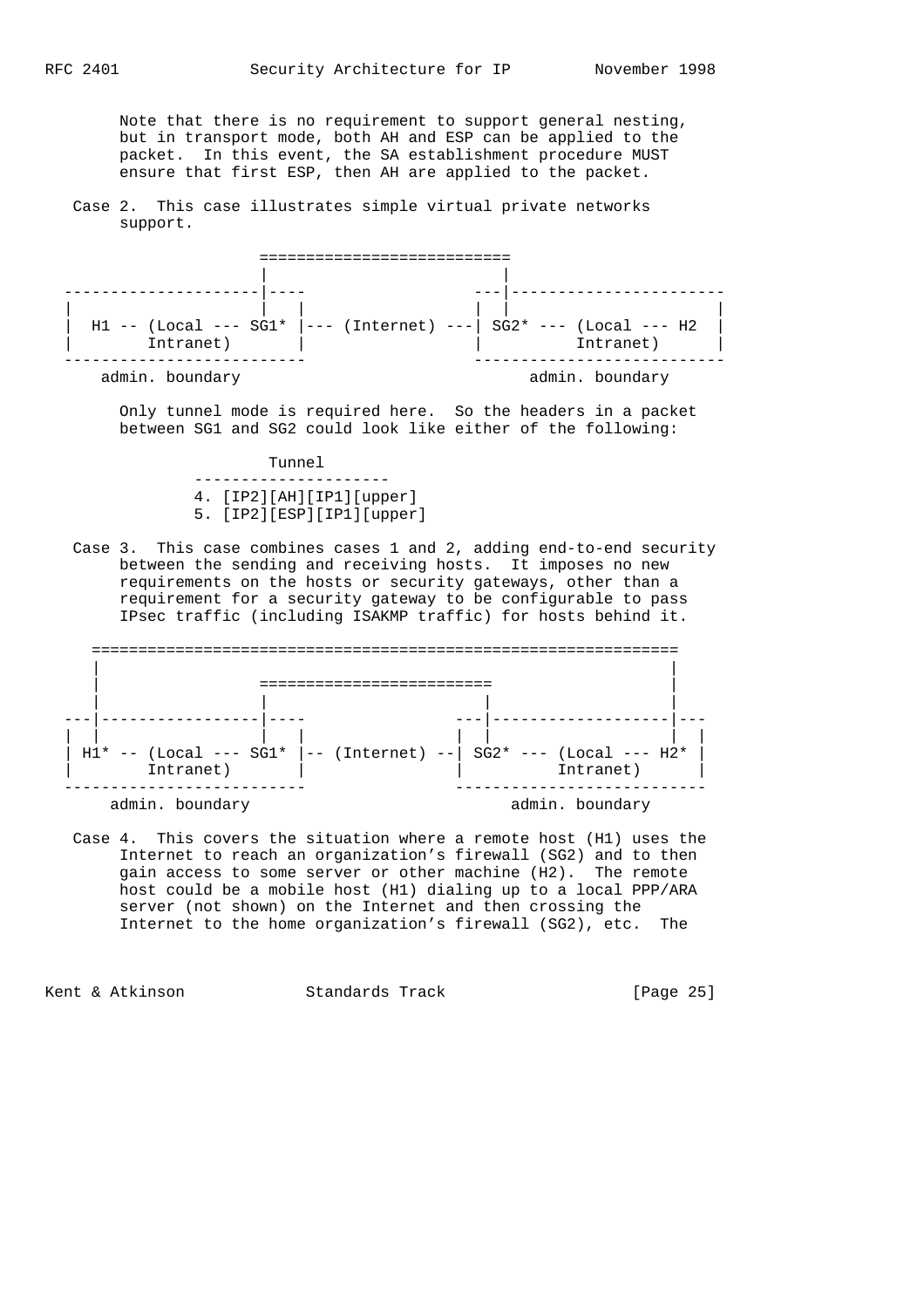details of support for this case, (how H1 locates SG2, authenticates it, and verifies its authorization to represent H2) are discussed in Section 4.6.3, "Locating a Security Gateway".

| $H1*$ ----- (Internet) ------<br>$\lambda$ | $SG2*$ ---- (Local ----- $H2*$<br>Intranet) |
|--------------------------------------------|---------------------------------------------|
| could be dialup<br>to PPP/ARA server       | admin. boundary (optional)                  |

 Only tunnel mode is required between H1 and SG2. So the choices for the SA between H1 and SG2 would be one of the ones in case 2. The choices for the SA between H1 and H2 would be one of the ones in case 1.

 Note that in this case, the sender MUST apply the transport header before the tunnel header. Therefore the management interface to the IPsec implementation MUST support configuration of the SPD and SAD to ensure this ordering of IPsec header application.

 As noted above, support for additional combinations of AH and ESP is optional. Use of other, optional combinations may adversely affect interoperability.

## 4.6 SA and Key Management

 IPsec mandates support for both manual and automated SA and cryptographic key management. The IPsec protocols, AH and ESP, are largely independent of the associated SA management techniques, although the techniques involved do affect some of the security services offered by the protocols. For example, the optional anti replay services available for AH and ESP require automated SA management. Moreover, the granularity of key distribution employed with IPsec determines the granularity of authentication provided. (See also a discussion of this issue in Section 4.7.) In general, data origin authentication in AH and ESP is limited by the extent to which secrets used with the authentication algorithm (or with a key management protocol that creates such secrets) are shared among multiple possible sources.

Kent & Atkinson Standards Track [Page 26]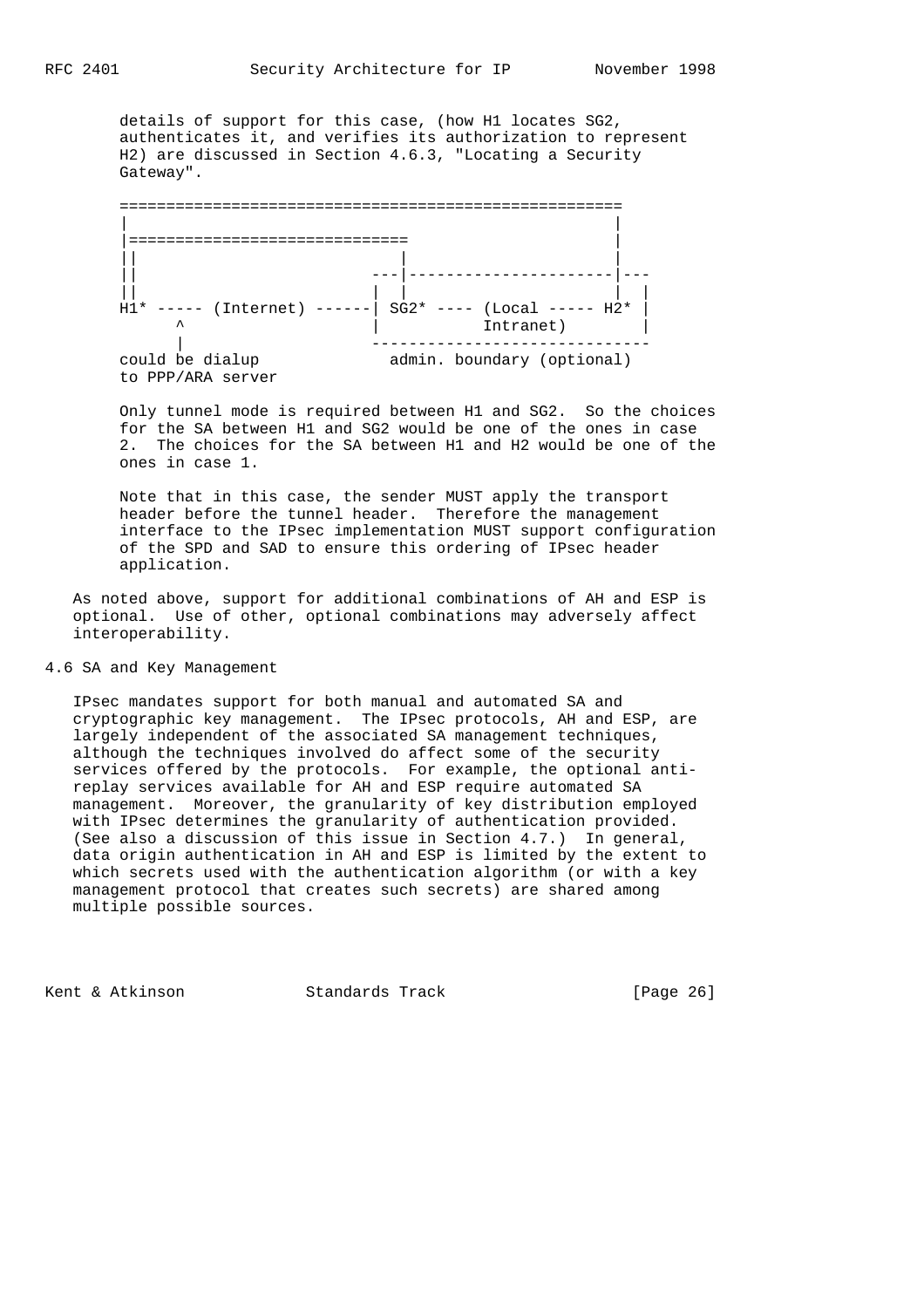The following text describes the minimum requirements for both types of SA management.

# 4.6.1 Manual Techniques

 The simplest form of management is manual management, in which a person manually configures each system with keying material and security association management data relevant to secure communication with other systems. Manual techniques are practical in small, static environments but they do not scale well. For example, a company could create a Virtual Private Network (VPN) using IPsec in security gateways at several sites. If the number of sites is small, and since all the sites come under the purview of a single administrative domain, this is likely to be a feasible context for manual management techniques. In this case, the security gateway might selectively protect traffic to and from other sites within the organization using a manually configured key, while not protecting traffic for other destinations. It also might be appropriate when only selected communications need to be secured. A similar argument might apply to use of IPsec entirely within an organization for a small number of hosts and/or gateways. Manual management techniques often employ statically configured, symmetric keys, though other options also exist.

#### 4.6.2 Automated SA and Key Management

 Widespread deployment and use of IPsec requires an Internet-standard, scalable, automated, SA management protocol. Such support is required to facilitate use of the anti-replay features of AH and ESP, and to accommodate on-demand creation of SAs, e.g., for user- and session-oriented keying. (Note that the notion of "rekeying" an SA actually implies creation of a new SA with a new SPI, a process that generally implies use of an automated SA/key management protocol.)

 The default automated key management protocol selected for use with IPsec is IKE [MSST97, Orm97, HC98] under the IPsec domain of interpretation [Pip98]. Other automated SA management protocols MAY be employed.

 When an automated SA/key management protocol is employed, the output from this protocol may be used to generate multiple keys, e.g., for a single ESP SA. This may arise because:

- o the encryption algorithm uses multiple keys (e.g., triple DES)
- o the authentication algorithm uses multiple keys
- o both encryption and authentication algorithms are employed

Kent & Atkinson Standards Track [Page 27]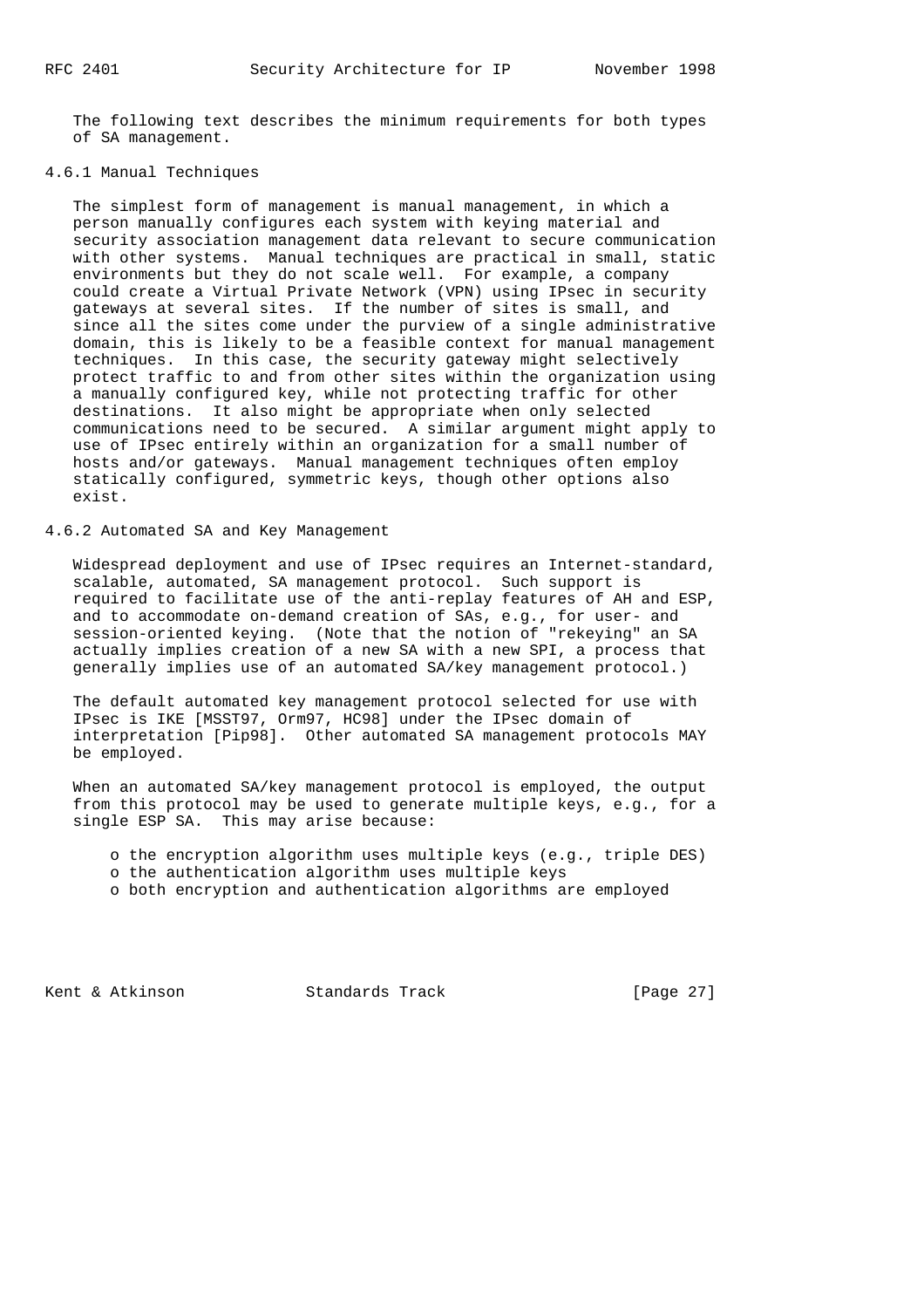The Key Management System may provide a separate string of bits for each key or it may generate one string of bits from which all of them are extracted. If a single string of bits is provided, care needs to be taken to ensure that the parts of the system that map the string of bits to the required keys do so in the same fashion at both ends of the SA. To ensure that the IPsec implementations at each end of the SA use the same bits for the same keys, and irrespective of which part of the system divides the string of bits into individual keys, the encryption key(s) MUST be taken from the first (left-most, high order) bits and the authentication key(s) MUST be taken from the remaining bits. The number of bits for each key is defined in the relevant algorithm specification RFC. In the case of multiple encryption keys or multiple authentication keys, the specification for the algorithm must specify the order in which they are to be selected from a single string of bits provided to the algorithm.

4.6.3 Locating a Security Gateway

 This section discusses issues relating to how a host learns about the existence of relevant security gateways and once a host has contacted these security gateways, how it knows that these are the correct security gateways. The details of where the required information is stored is a local matter.

 Consider a situation in which a remote host (H1) is using the Internet to gain access to a server or other machine (H2) and there is a security gateway (SG2), e.g., a firewall, through which H1's traffic must pass. An example of this situation would be a mobile host (Road Warrior) crossing the Internet to the home organization's firewall (SG2). (See Case 4 in the section 4.5 Basic Combinations of Security Associations.) This situation raises several issues:

- 1. How does H1 know/learn about the existence of the security gateway SG2?
- 2. How does it authenticate SG2, and once it has authenticated SG2, how does it confirm that SG2 has been authorized to represent H2?
- 3. How does SG2 authenticate H1 and verify that H1 is authorized to contact H2?
- 4. How does H1 know/learn about backup gateways which provide alternate paths to H2?

 To address these problems, a host or security gateway MUST have an administrative interface that allows the user/administrator to configure the address of a security gateway for any sets of destination addresses that require its use. This includes the ability to configure:

Kent & Atkinson Standards Track [Page 28]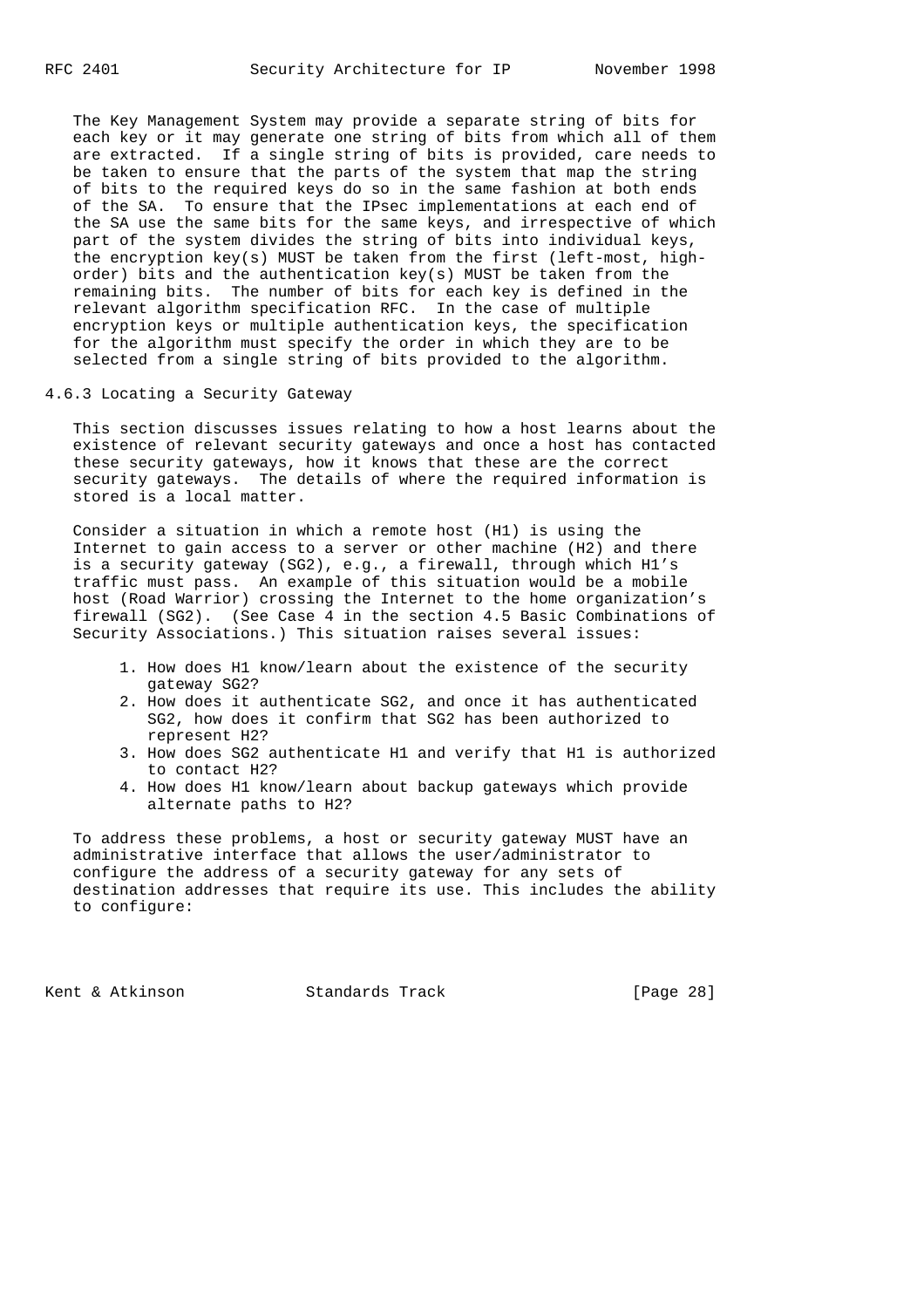- o the requisite information for locating and authenticating the security gateway and verifying its authorization to represent the destination host.
- o the requisite information for locating and authenticating any backup gateways and verifying their authorization to represent the destination host.

 It is assumed that the SPD is also configured with policy information that covers any other IPsec requirements for the path to the security gateway and the destination host.

 This document does not address the issue of how to automate the discovery/verification of security gateways.

#### 4.7 Security Associations and Multicast

 The receiver-orientation of the Security Association implies that, in the case of unicast traffic, the destination system will normally select the SPI value. By having the destination select the SPI value, there is no potential for manually configured Security Associations to conflict with automatically configured (e.g., via a key management protocol) Security Associations or for Security Associations from multiple sources to conflict with each other. For multicast traffic, there are multiple destination systems per multicast group. So some system or person will need to coordinate among all multicast groups to select an SPI or SPIs on behalf of each multicast group and then communicate the group's IPsec information to all of the legitimate members of that multicast group via mechanisms not defined here.

 Multiple senders to a multicast group SHOULD use a single Security Association (and hence Security Parameter Index) for all traffic to that group when a symmetric key encryption or authentication algorithm is employed. In such circumstances, the receiver knows only that the message came from a system possessing the key for that multicast group. In such circumstances, a receiver generally will not be able to authenticate which system sent the multicast traffic. Specifications for other, more general multicast cases are deferred to later IPsec documents.

 At the time this specification was published, automated protocols for multicast key distribution were not considered adequately mature for standardization. For multicast groups having relatively few members, manual key distribution or multiple use of existing unicast key distribution algorithms such as modified Diffie-Hellman appears feasible. For very large groups, new scalable techniques will be needed. An example of current work in this area is the Group Key Management Protocol (GKMP) [HM97].

Kent & Atkinson Standards Track [Page 29]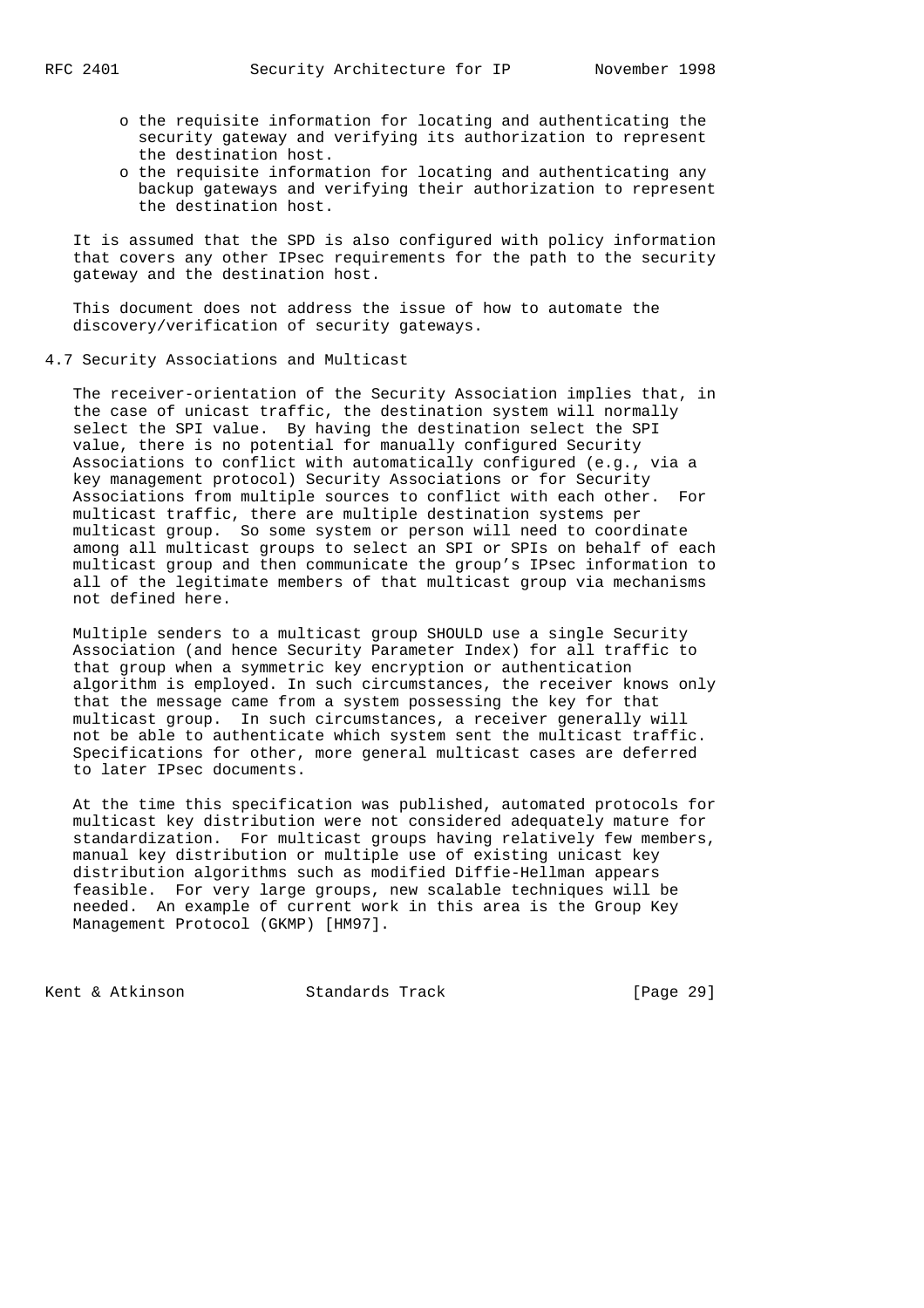5. IP Traffic Processing

 As mentioned in Section 4.4.1 "The Security Policy Database (SPD)", the SPD must be consulted during the processing of all traffic (INBOUND and OUTBOUND), including non-IPsec traffic. If no policy is found in the SPD that matches the packet (for either inbound or outbound traffic), the packet MUST be discarded.

 NOTE: All of the cryptographic algorithms used in IPsec expect their input in canonical network byte order (see Appendix in RFC 791) and generate their output in canonical network byte order. IP packets are also transmitted in network byte order.

5.1 Outbound IP Traffic Processing

5.1.1 Selecting and Using an SA or SA Bundle

 In a security gateway or BITW implementation (and in many BITS implementations), each outbound packet is compared against the SPD to determine what processing is required for the packet. If the packet is to be discarded, this is an auditable event. If the traffic is allowed to bypass IPsec processing, the packet continues through "normal" processing for the environment in which the IPsec processing is taking place. If IPsec processing is required, the packet is either mapped to an existing SA (or SA bundle), or a new SA (or SA bundle) is created for the packet. Since a packet's selectors might match multiple policies or multiple extant SAs and since the SPD is ordered, but the SAD is not, IPsec MUST:

- 1. Match the packet's selector fields against the outbound policies in the SPD to locate the first appropriate policy, which will point to zero or more SA bundles in the SAD.
- 2. Match the packet's selector fields against those in the SA bundles found in (1) to locate the first SA bundle that matches. If no SAs were found or none match, create an appropriate SA bundle and link the SPD entry to the SAD entry. If no key management entity is found, drop the packet.
- 3. Use the SA bundle found/created in (2) to do the required IPsec processing, e.g., authenticate and encrypt.

 In a host IPsec implementation based on sockets, the SPD will be consulted whenever a new socket is created, to determine what, if any, IPsec processing will be applied to the traffic that will flow on that socket.

Kent & Atkinson Standards Track [Page 30]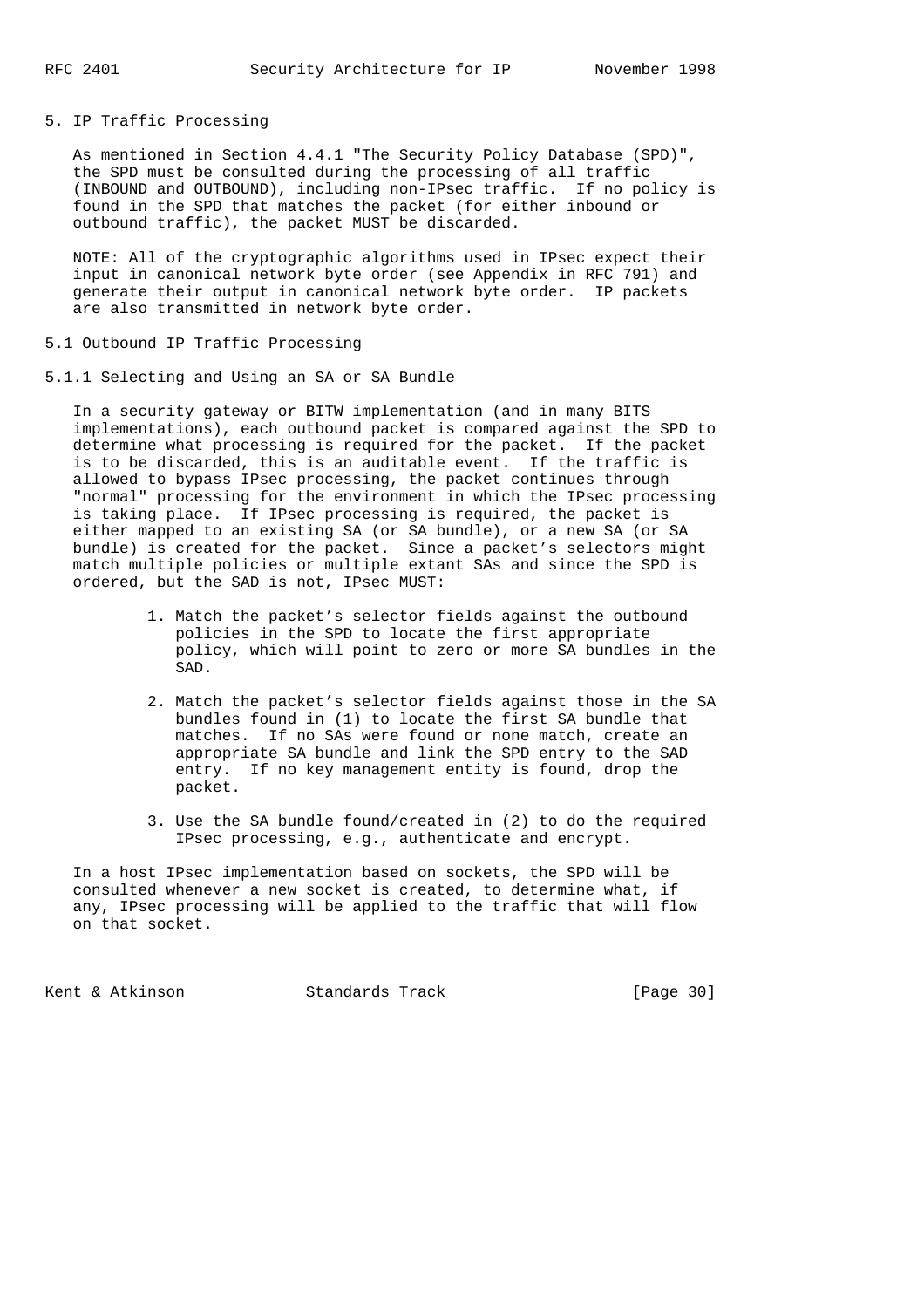NOTE: A compliant implementation MUST not allow instantiation of an ESP SA that employs both a NULL encryption and a NULL authentication algorithm. An attempt to negotiate such an SA is an auditable event.

5.1.2 Header Construction for Tunnel Mode

 This section describes the handling of the inner and outer IP headers, extension headers, and options for AH and ESP tunnels. This includes how to construct the encapsulating (outer) IP header, how to handle fields in the inner IP header, and what other actions should be taken. The general idea is modeled after the one used in RFC 2003, "IP Encapsulation with IP":

- o The outer IP header Source Address and Destination Address identify the "endpoints" of the tunnel (the encapsulator and decapsulator). The inner IP header Source Address and Destination Addresses identify the original sender and recipient of the datagram, (from the perspective of this tunnel), respectively. (see footnote 3 after the table in 5.1.2.1 for more details on the encapsulating source IP address.)
- o The inner IP header is not changed except to decrement the TTL as noted below, and remains unchanged during its delivery to the tunnel exit point.
- o No change to IP options or extension headers in the inner header occurs during delivery of the encapsulated datagram through the tunnel.
- o If need be, other protocol headers such as the IP Authentication header may be inserted between the outer IP header and the inner IP header.

 The tables in the following sub-sections show the handling for the different header/option fields (constructed = the value in the outer field is constructed independently of the value in the inner).

5.1.2.1 IPv4 -- Header Construction for Tunnel Mode

| TPv4<br>Header fields:<br>version<br>header length<br>TOS<br>total length<br>ΙD<br>flags $(DF, MF)$ | <-- How Outer Hdr Relates to Inner Hdr --><br>Outer Hdr at<br>Encapsulator<br>4 (1)<br>constructed<br>copied from inner hdr (5)<br>constructed<br>constructed<br>constructed, DF $(4)$ | Inner Hdr at<br>Decapsulator<br>no change<br>no change<br>no change<br>no change<br>no change<br>no change |
|-----------------------------------------------------------------------------------------------------|----------------------------------------------------------------------------------------------------------------------------------------------------------------------------------------|------------------------------------------------------------------------------------------------------------|
| fragmt offset                                                                                       | constructed                                                                                                                                                                            | no change                                                                                                  |

Kent & Atkinson Standards Track [Page 31]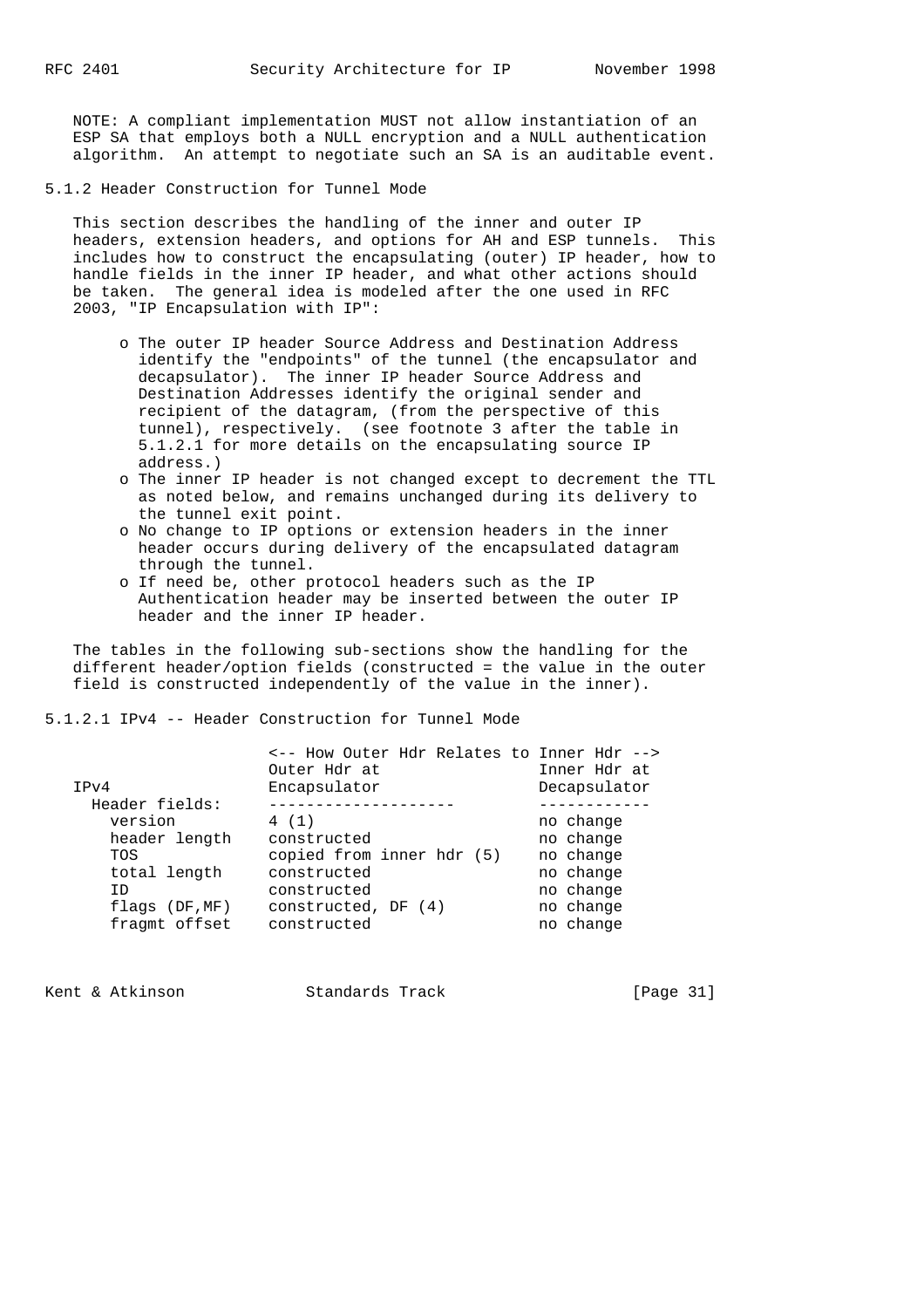| TTT.         | constructed (2)      | decrement (2)   |
|--------------|----------------------|-----------------|
| protocol     | AH, ESP, routing hdr | no change       |
| checksum     | constructed          | constructed (2) |
| src address  | constructed (3)      | no change       |
| dest address | constructed (3)      | no change       |
| Options      | never copied         | no change       |

- 1. The IP version in the encapsulating header can be different from the value in the inner header.
- 2. The TTL in the inner header is decremented by the encapsulator prior to forwarding and by the decapsulator if it forwards the packet. (The checksum changes when the TTL changes.)

 Note: The decrementing of the TTL is one of the usual actions that takes place when forwarding a packet. Packets originating from the same node as the encapsulator do not have their TTL's decremented, as the sending node is originating the packet rather than forwarding it.

 3. src and dest addresses depend on the SA, which is used to determine the dest address which in turn determines which src address (net interface) is used to forward the packet.

 NOTE: In principle, the encapsulating IP source address can be any of the encapsulator's interface addresses or even an address different from any of the encapsulator's IP addresses, (e.g., if it's acting as a NAT box) so long as the address is reachable through the encapsulator from the environment into which the packet is sent. This does not cause a problem because IPsec does not currently have any INBOUND processing requirement that involves the Source Address of the encapsulating IP header. So while the receiving tunnel endpoint looks at the Destination Address in the encapsulating IP header, it only looks at the Source Address in the inner (encapsulated) IP header.

- 4. configuration determines whether to copy from the inner header (IPv4 only), clear or set the DF.
- 5. If Inner Hdr is IPv4 (Protocol = 4), copy the TOS. If Inner Hdr is IPv6 (Protocol = 41), map the Class to TOS.

5.1.2.2 IPv6 -- Header Construction for Tunnel Mode

 See previous section 5.1.2 for notes 1-5 indicated by (footnote number).

Kent & Atkinson Standards Track [Page 32]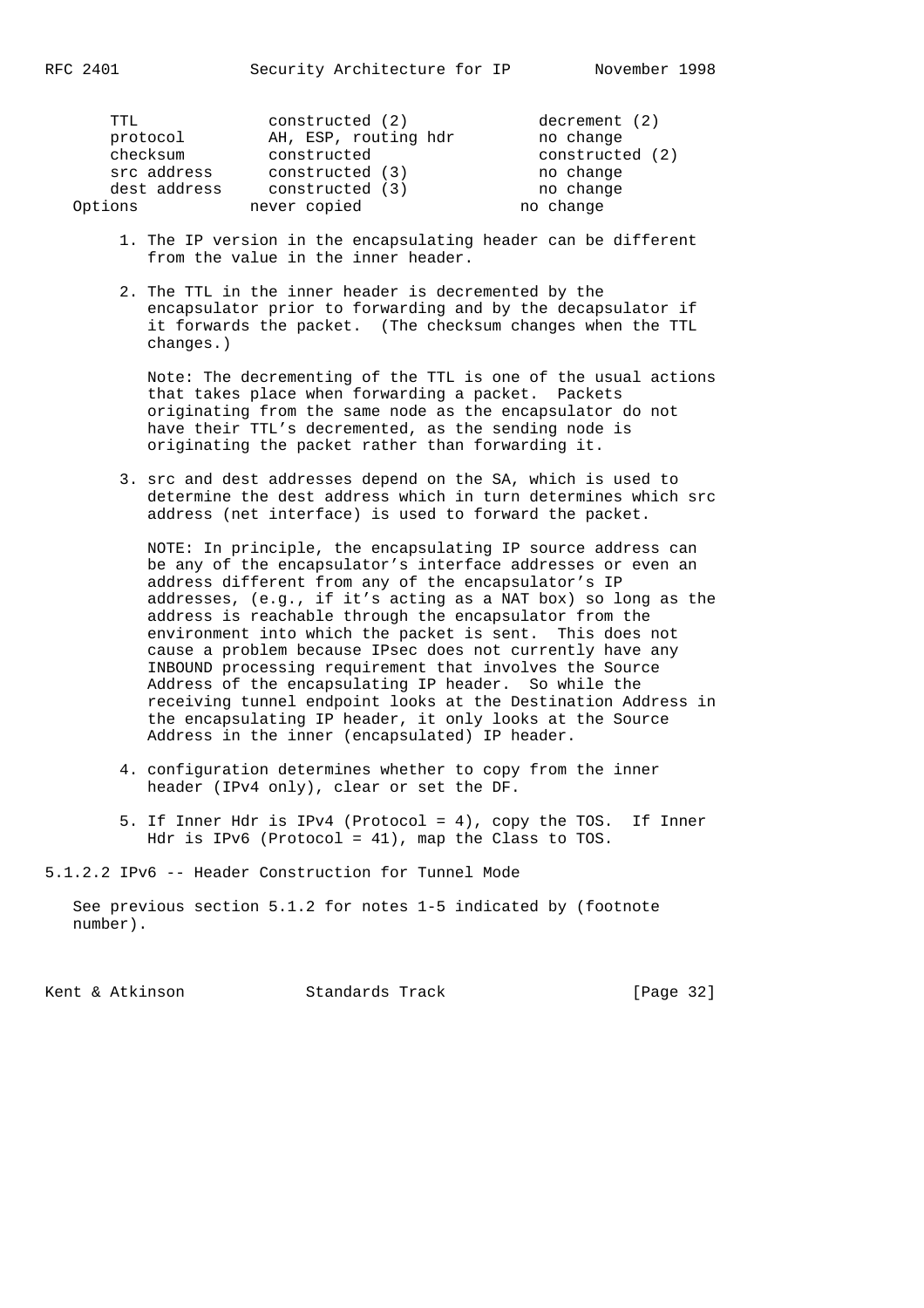|                   | <-- How Outer Hdr Relates Inner Hdr | $- >$         |
|-------------------|-------------------------------------|---------------|
|                   | Outer Hdr at                        | Inner Hdr at  |
| IPv6              | Encapsulator                        | Decapsulator  |
| Header fields:    |                                     |               |
| version           | 6 (1)                               | no change     |
| class             | copied or configured (6)            | no change     |
| flow id           | copied or configured                | no change     |
| len               | constructed                         | no change     |
| next header       | AH, ESP, routing hdr                | no change     |
| hop limit         | constructed (2)                     | decrement (2) |
| src address       | constructed (3)                     | no change     |
| dest address      | constructed (3)                     | no change     |
| Extension headers | never copied                        | no change     |
|                   |                                     |               |

 6. If Inner Hdr is IPv6 (Next Header = 41), copy the Class. If Inner Hdr is IPv4 (Next Header = 4), map the TOS to Class.

5.2 Processing Inbound IP Traffic

 Prior to performing AH or ESP processing, any IP fragments are reassembled. Each inbound IP datagram to which IPsec processing will be applied is identified by the appearance of the AH or ESP values in the IP Next Protocol field (or of AH or ESP as an extension header in the IPv6 context).

 Note: Appendix C contains sample code for a bitmask check for a 32 packet window that can be used for implementing anti-replay service.

5.2.1 Selecting and Using an SA or SA Bundle

 Mapping the IP datagram to the appropriate SA is simplified because of the presence of the SPI in the AH or ESP header. Note that the selector checks are made on the inner headers not the outer (tunnel) headers. The steps followed are:

- 1. Use the packet's destination address (outer IP header), IPsec protocol, and SPI to look up the SA in the SAD. If the SA lookup fails, drop the packet and log/report the error.
- 2. Use the SA found in (1) to do the IPsec processing, e.g., authenticate and decrypt. This step includes matching the packet's (Inner Header if tunneled) selectors to the selectors in the SA. Local policy determines the specificity of the SA selectors (single value, list, range, wildcard). In general, a packet's source address MUST match the SA selector value. However, an ICMP packet received on a tunnel mode SA may have a source address

Kent & Atkinson Standards Track [Page 33]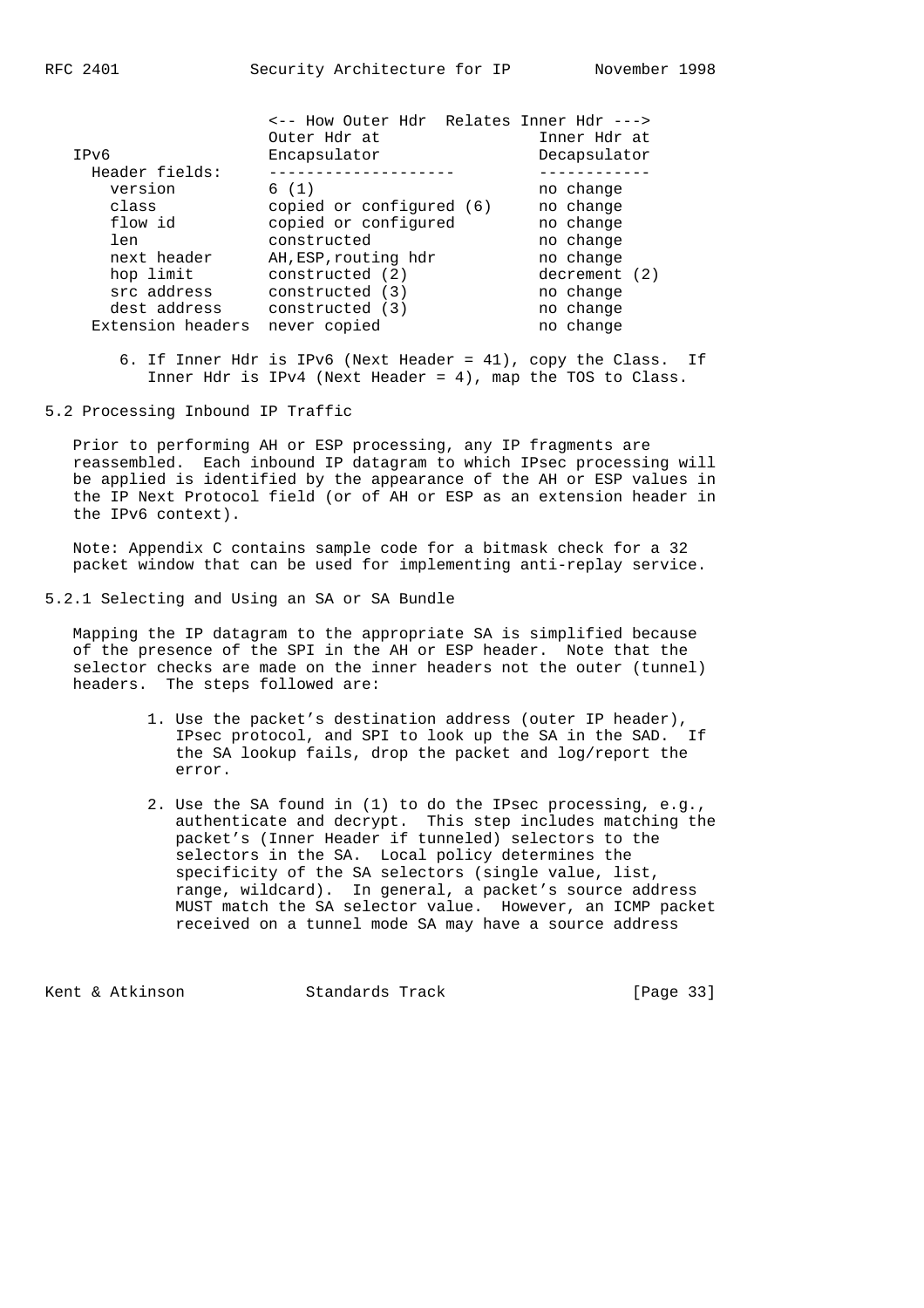other than that bound to the SA and thus such packets should be permitted as exceptions to this check. For an ICMP packet, the selectors from the enclosed problem packet (the source and destination addresses and ports should be swapped) should be checked against the selectors for the SA. Note that some or all of these selectors may be inaccessible because of limitations on how many bits of the problem packet the ICMP packet is allowed to carry or due to encryption. See Section 6.

 Do (1) and (2) for every IPsec header until a Transport Protocol Header or an IP header that is NOT for this system is encountered. Keep track of what SAs have been used and their order of application.

- 3. Find an incoming policy in the SPD that matches the packet. This could be done, for example, by use of backpointers from the SAs to the SPD or by matching the packet's selectors (Inner Header if tunneled) against those of the policy entries in the SPD.
- 4. Check whether the required IPsec processing has been applied, i.e., verify that the SA's found in (1) and (2) match the kind and order of SAs required by the policy found in (3).

 NOTE: The correct "matching" policy will not necessarily be the first inbound policy found. If the check in (4) fails, steps (3) and (4) are repeated until all policy entries have been checked or until the check succeeds.

 At the end of these steps, pass the resulting packet to the Transport Layer or forward the packet. Note that any IPsec headers processed in these steps may have been removed, but that this information, i.e., what SAs were used and the order of their application, may be needed for subsequent IPsec or firewall processing.

 Note that in the case of a security gateway, if forwarding causes a packet to exit via an IPsec-enabled interface, then additional IPsec processing may be applied.

5.2.2 Handling of AH and ESP tunnels

 The handling of the inner and outer IP headers, extension headers, and options for AH and ESP tunnels should be performed as described in the tables in Section 5.1.

Kent & Atkinson Standards Track [Page 34]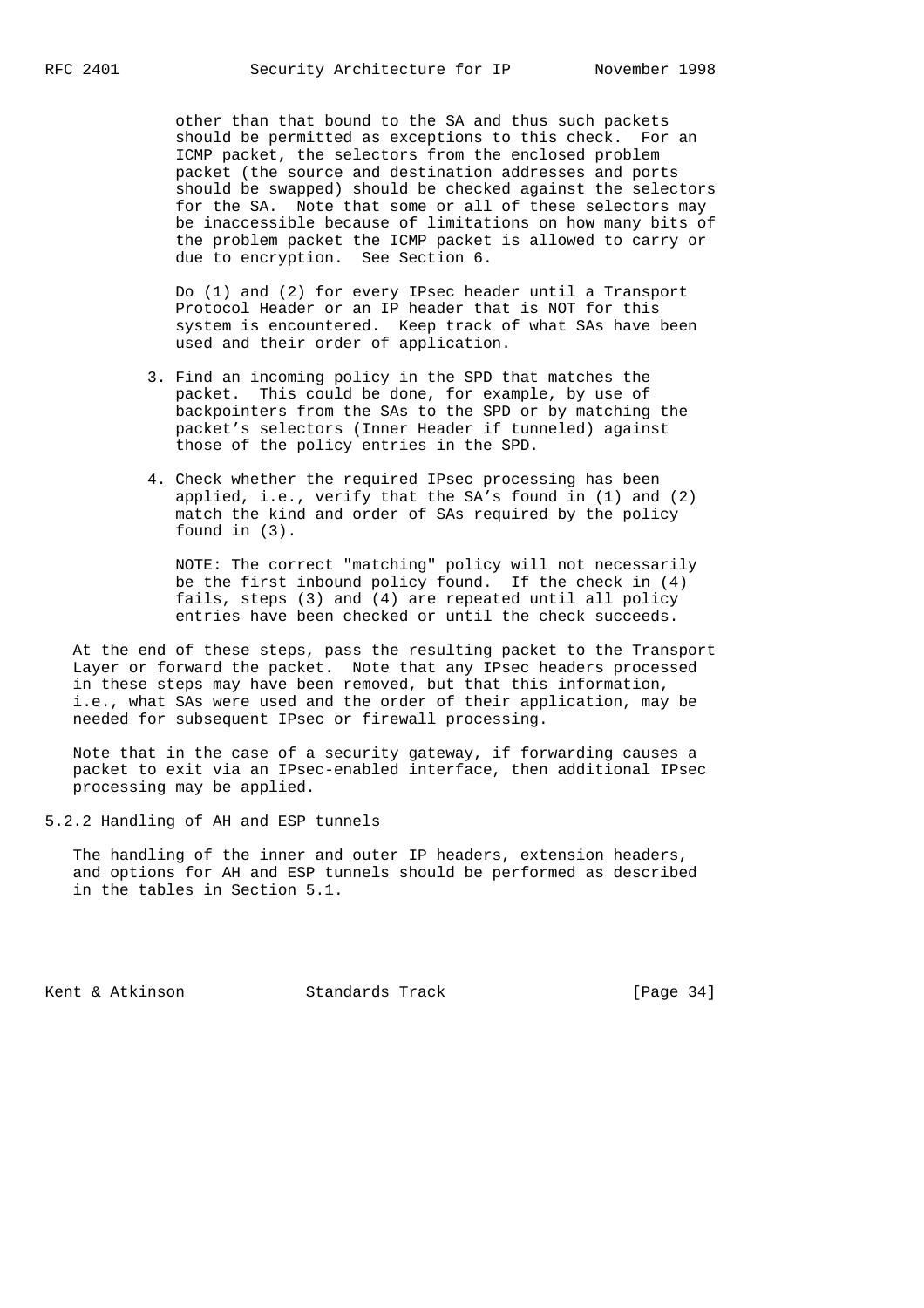6. ICMP Processing (relevant to IPsec)

 The focus of this section is on the handling of ICMP error messages. Other ICMP traffic, e.g., Echo/Reply, should be treated like other traffic and can be protected on an end-to-end basis using SAs in the usual fashion.

 An ICMP error message protected by AH or ESP and generated by a router SHOULD be processed and forwarded in a tunnel mode SA. Local policy determines whether or not it is subjected to source address checks by the router at the destination end of the tunnel. Note that if the router at the originating end of the tunnel is forwarding an ICMP error message from another router, the source address check would fail. An ICMP message protected by AH or ESP and generated by a router MUST NOT be forwarded on a transport mode SA (unless the SA has been established to the router acting as a host, e.g., a Telnet connection used to manage a router). An ICMP message generated by a host SHOULD be checked against the source IP address selectors bound to the SA in which the message arrives. Note that even if the source of an ICMP error message is authenticated, the returned IP header could be invalid. Accordingly, the selector values in the IP header SHOULD also be checked to be sure that they are consistent with the selectors for the SA over which the ICMP message was received.

 The table in Appendix D characterize ICMP messages as being either host generated, router generated, both, unknown/unassigned. ICMP messages falling into the last two categories should be handled as determined by the receiver's policy.

 An ICMP message not protected by AH or ESP is unauthenticated and its processing and/or forwarding may result in denial of service. This suggests that, in general, it would be desirable to ignore such messages. However, it is expected that many routers (vs. security gateways) will not implement IPsec for transit traffic and thus strict adherence to this rule would cause many ICMP messages to be discarded. The result is that some critical IP functions would be lost, e.g., redirection and PMTU processing. Thus it MUST be possible to configure an IPsec implementation to accept or reject (router) ICMP traffic as per local security policy.

 The remainder of this section addresses how PMTU processing MUST be performed at hosts and security gateways. It addresses processing of both authenticated and unauthenticated ICMP PMTU messages. However, as noted above, unauthenticated ICMP messages MAY be discarded based on local policy.

Kent & Atkinson Standards Track [Page 35]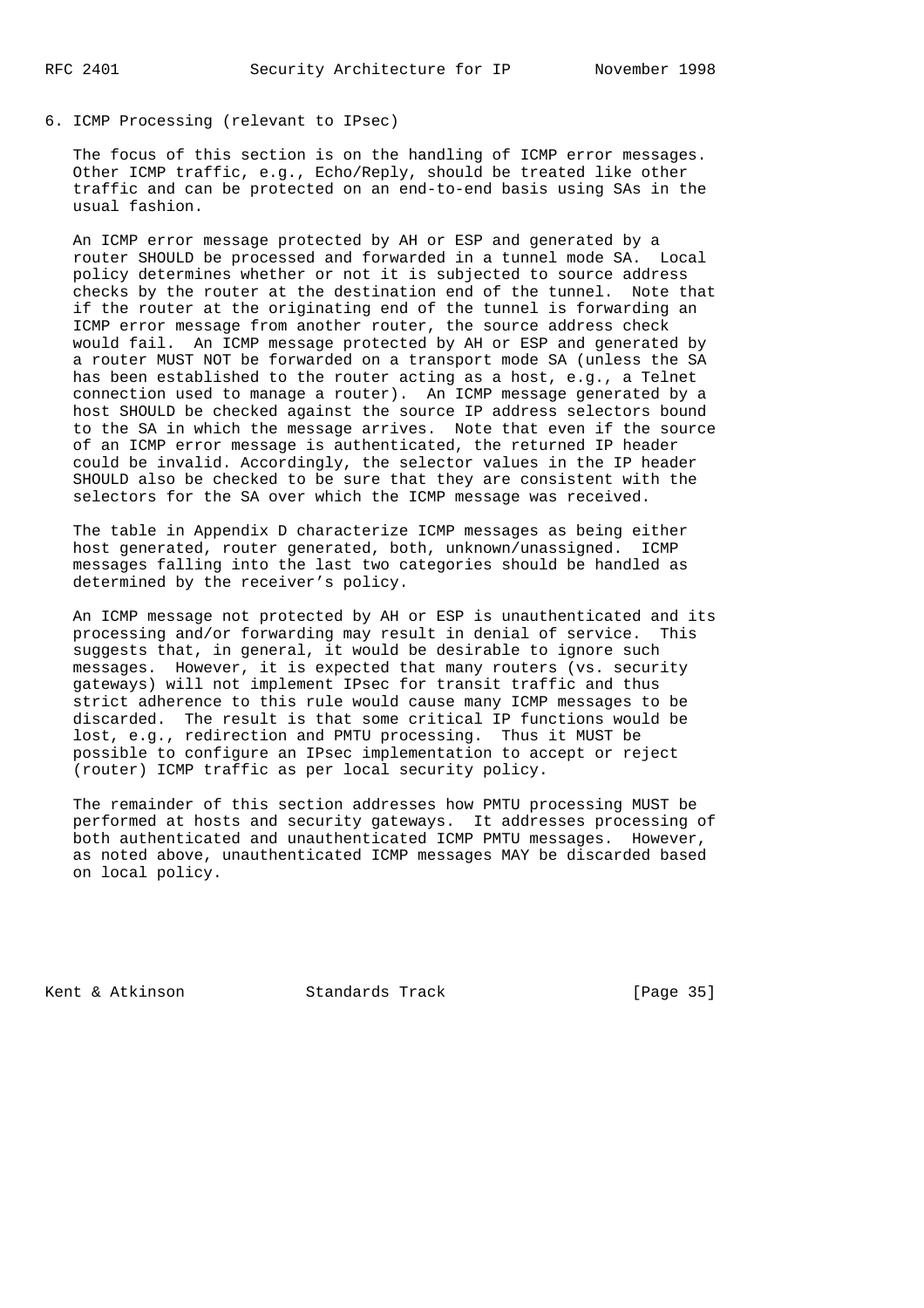6.1 PMTU/DF Processing

6.1.1 DF Bit

 In cases where a system (host or gateway) adds an encapsulating header (ESP tunnel or AH tunnel), it MUST support the option of copying the DF bit from the original packet to the encapsulating header (and processing ICMP PMTU messages). This means that it MUST be possible to configure the system's treatment of the DF bit (set, clear, copy from encapsulated header) for each interface. (See Appendix B for rationale.)

6.1.2 Path MTU Discovery (PMTU)

 This section discusses IPsec handling for Path MTU Discovery messages. ICMP PMTU is used here to refer to an ICMP message for:

- IPv4 (RFC 792): - Type = 3 (Destination Unreachable) - Code = 4 (Fragmentation needed and DF set) - Next-Hop MTU in the low-order 16 bits of the second word of the ICMP header (labelled "unused" in RFC 792), with high-order 16 bits set to zero IPv6 (RFC 1885):
	- Type = 2 (Packet Too Big)
	- Code = 0 (Fragmentation needed)
	- Next-Hop MTU in the 32 bit MTU field of the ICMP6 message

#### 6.1.2.1 Propagation of PMTU

 The amount of information returned with the ICMP PMTU message (IPv4 or IPv6) is limited and this affects what selectors are available for use in further propagating the PMTU information. (See Appendix B for more detailed discussion of this topic.)

- o PMTU message with 64 bits of IPsec header -- If the ICMP PMTU message contains only 64 bits of the IPsec header (minimum for IPv4), then a security gateway MUST support the following options on a per SPI/SA basis:
	- a. if the originating host can be determined (or the possible sources narrowed down to a manageable number), send the PM information to all the possible originating hosts.
	- b. if the originating host cannot be determined, store the PMTU with the SA and wait until the next packet(s) arrive from the originating host for the relevant security association. If

Kent & Atkinson Standards Track [Page 36]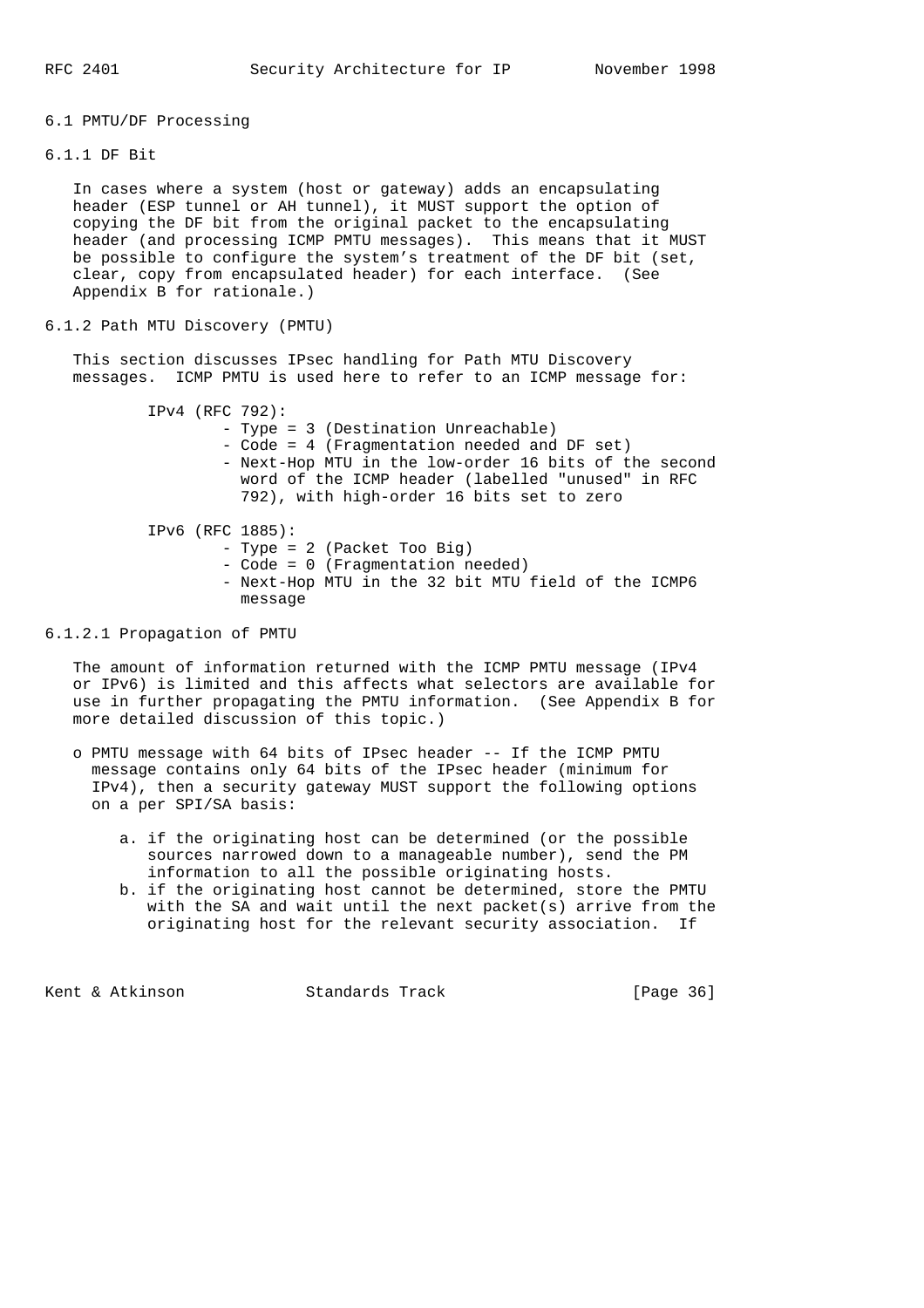the packet(s) are bigger than the PMTU, drop the packet(s), and compose ICMP PMTU message(s) with the new packet(s) and the updated PMTU, and send the ICMP message(s) about the problem to the originating host. Retain the PMTU information for any message that might arrive subsequently (see Section 6.1.2.4, "PMTU Aging").

- o PMTU message with >64 bits of IPsec header -- If the ICMP message contains more information from the original packet then there may be enough non-opaque information to immediately determine to which host to propagate the ICMP/PMTU message and to provide that system with the 5 fields (source address, destination address, source port, destination port, transport protocol) needed to determine where to store/update the PMTU. Under such circumstances, a security gateway MUST generate an ICMP PMTU message immediately upon receipt of an ICMP PMTU from further down the path.
- o Distributing the PMTU to the Transport Layer -- The host mechanism for getting the updated PMTU to the transport layer is unchanged, as specified in RFC 1191 (Path MTU Discovery).
- 6.1.2.2 Calculation of PMTU

 The calculation of PMTU from an ICMP PMTU MUST take into account the addition of any IPsec header -- AH transport, ESP transport, AH/ESP transport, ESP tunnel, AH tunnel. (See Appendix B for discussion of implementation issues.)

 Note: In some situations the addition of IPsec headers could result in an effective PMTU (as seen by the host or application) that is unacceptably small. To avoid this problem, the implementation may establish a threshold below which it will not report a reduced PMTU. In such cases, the implementation would apply IPsec and then fragment the resulting packet according to the PMTU. This would result in a more efficient use of the available bandwidth.

6.1.2.3 Granularity of PMTU Processing

 In hosts, the granularity with which ICMP PMTU processing can be done differs depending on the implementation situation. Looking at a host, there are 3 situations that are of interest with respect to PMTU issues (See Appendix B for additional details on this topic.):

- a. Integration of IPsec into the native IP implementation
- b. Bump-in-the-stack implementations, where IPsec is implemented "underneath" an existing implementation of a TCP/IP protocol stack, between the native IP and the local network drivers

Kent & Atkinson Standards Track [Page 37]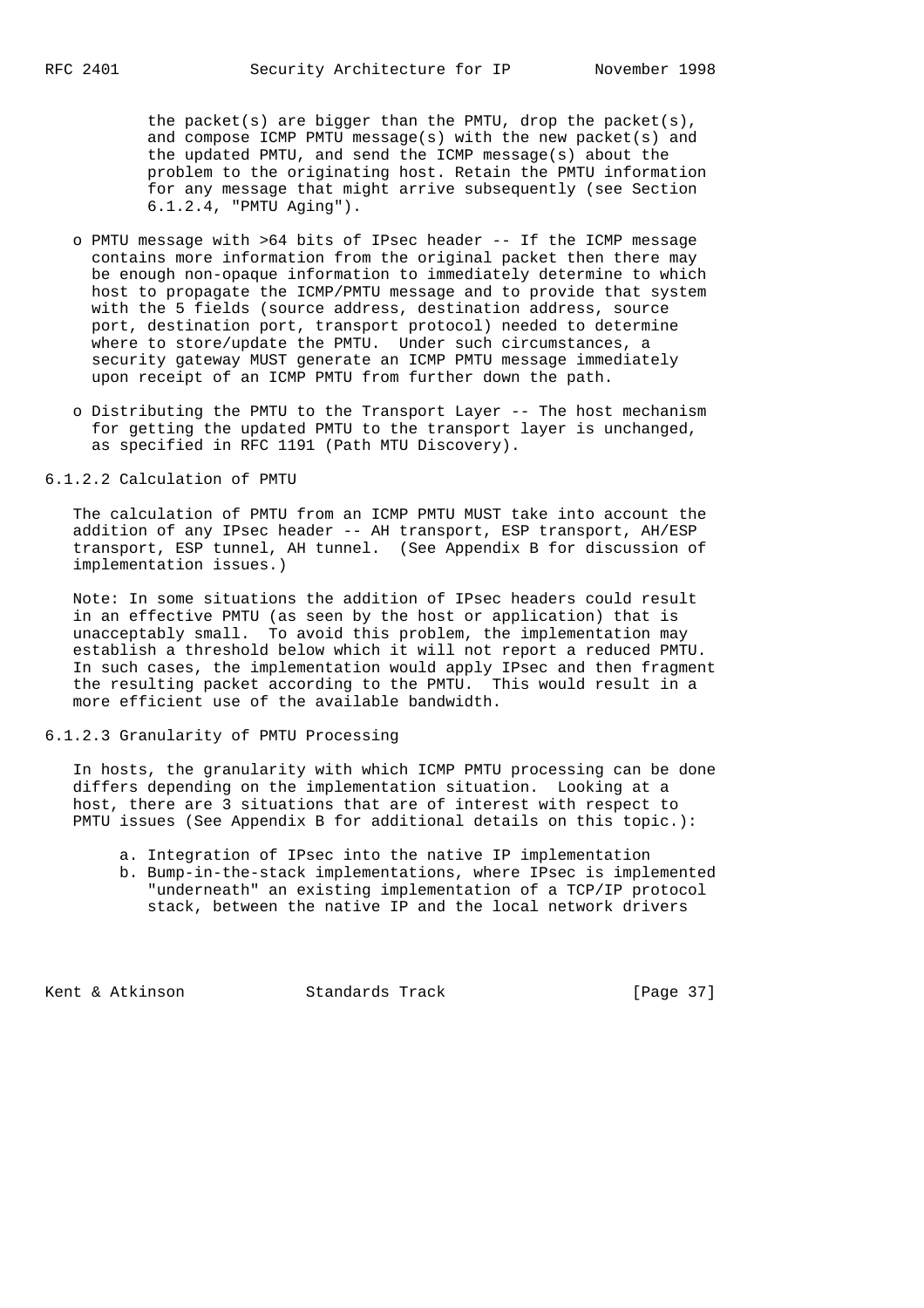c. No IPsec implementation -- This case is included because it is relevant in cases where a security gateway is sending PMTU information back to a host.

 Only in case (a) can the PMTU data be maintained at the same granularity as communication associations. In (b) and (c), the IP layer will only be able to maintain PMTU data at the granularity of source and destination IP addresses (and optionally TOS), as described in RFC 1191. This is an important difference, because more than one communication association may map to the same source and destination IP addresses, and each communication association may have a different amount of IPsec header overhead (e.g., due to use of different transforms or different algorithms).

 Implementation of the calculation of PMTU and support for PMTUs at the granularity of individual communication associations is a local matter. However, a socket-based implementation of IPsec in a host SHOULD maintain the information on a per socket basis. Bump in the stack systems MUST pass an ICMP PMTU to the host IP implementation, after adjusting it for any IPsec header overhead added by these systems. The calculation of the overhead SHOULD be determined by analysis of the SPI and any other selector information present in a returned ICMP PMTU message.

#### 6.1.2.4 PMTU Aging

 In all systems (host or gateway) implementing IPsec and maintaining PMTU information, the PMTU associated with a security association (transport or tunnel) MUST be "aged" and some mechanism put in place for updating the PMTU in a timely manner, especially for discovering if the PMTU is smaller than it needs to be. A given PMTU has to remain in place long enough for a packet to get from the source end of the security association to the system at the other end of the security association and propagate back an ICMP error message if the current PMTU is too big. Note that if there are nested tunnels, multiple packets and round trip times might be required to get an ICMP message back to an encapsulator or originating host.

 Systems SHOULD use the approach described in the Path MTU Discovery document (RFC 1191, Section 6.3), which suggests periodically resetting the PMTU to the first-hop data-link MTU and then letting the normal PMTU Discovery processes update the PMTU as necessary. The period SHOULD be configurable.

Kent & Atkinson Standards Track [Page 38]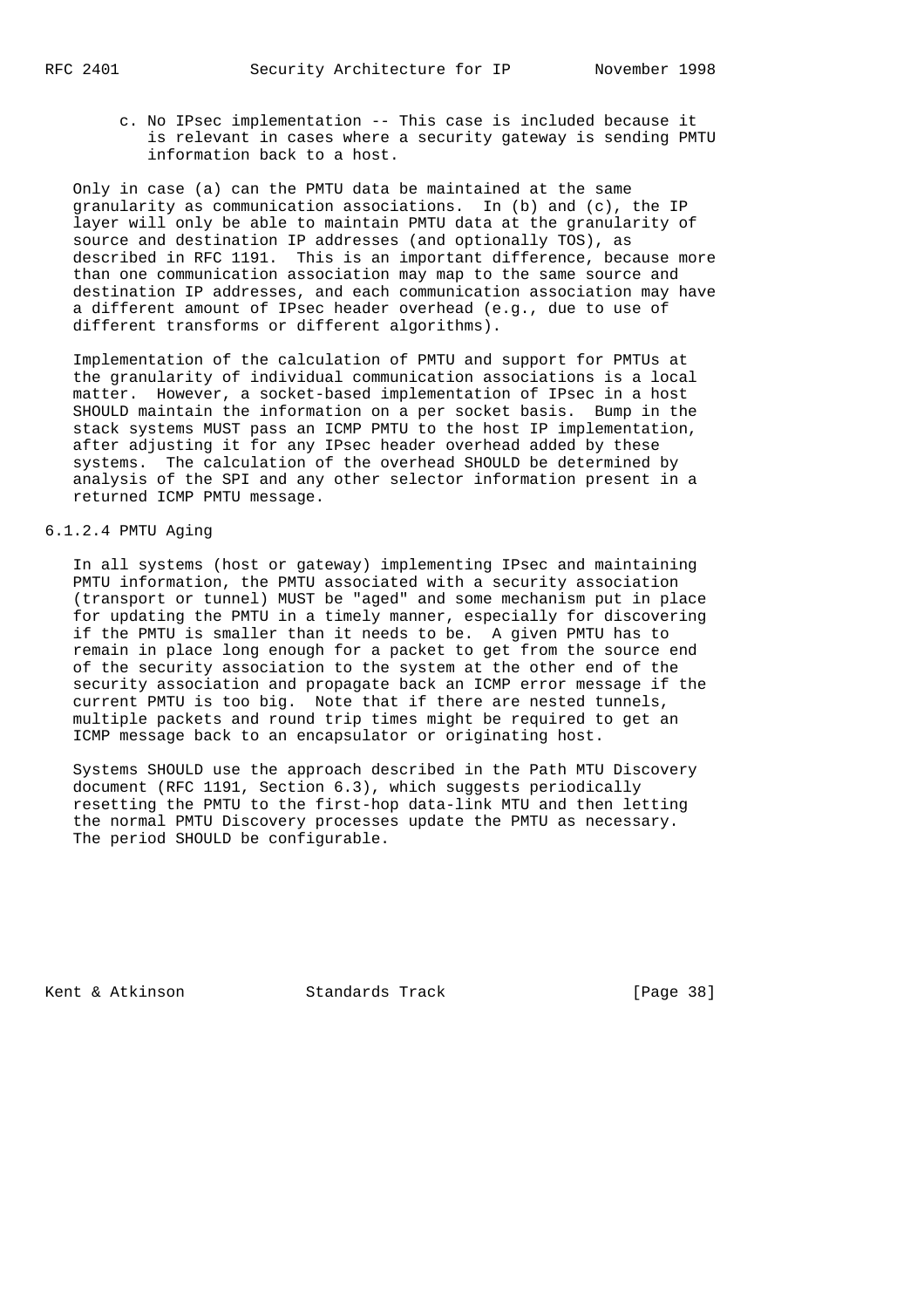# 7. Auditing

 Not all systems that implement IPsec will implement auditing. For the most part, the granularity of auditing is a local matter. However, several auditable events are identified in the AH and ESP specifications and for each of these events a minimum set of information that SHOULD be included in an audit log is defined. Additional information also MAY be included in the audit log for each of these events, and additional events, not explicitly called out in this specification, also MAY result in audit log entries. There is no requirement for the receiver to transmit any message to the purported transmitter in response to the detection of an auditable event, because of the potential to induce denial of service via such action.

# 8. Use in Systems Supporting Information Flow Security

 Information of various sensitivity levels may be carried over a single network. Information labels (e.g., Unclassified, Company Proprietary, Secret) [DoD85, DoD87] are often employed to distinguish such information. The use of labels facilitates segregation of information, in support of information flow security models, e.g., the Bell-LaPadula model [BL73]. Such models, and corresponding supporting technology, are designed to prevent the unauthorized flow of sensitive information, even in the face of Trojan Horse attacks. Conventional, discretionary access control (DAC) mechanisms, e.g., based on access control lists, generally are not sufficient to support such policies, and thus facilities such as the SPD do not suffice in such environments.

 In the military context, technology that supports such models is often referred to as multi-level security (MLS). Computers and networks often are designated "multi-level secure" if they support the separation of labelled data in conjunction with information flow security policies. Although such technology is more broadly applicable than just military applications, this document uses the acronym "MLS" to designate the technology, consistent with much extant literature.

 IPsec mechanisms can easily support MLS networking. MLS networking requires the use of strong Mandatory Access Controls (MAC), which unprivileged users or unprivileged processes are incapable of controlling or violating. This section pertains only to the use of these IP security mechanisms in MLS (information flow security policy) environments. Nothing in this section applies to systems not claiming to provide MLS.

Kent & Atkinson Standards Track [Page 39]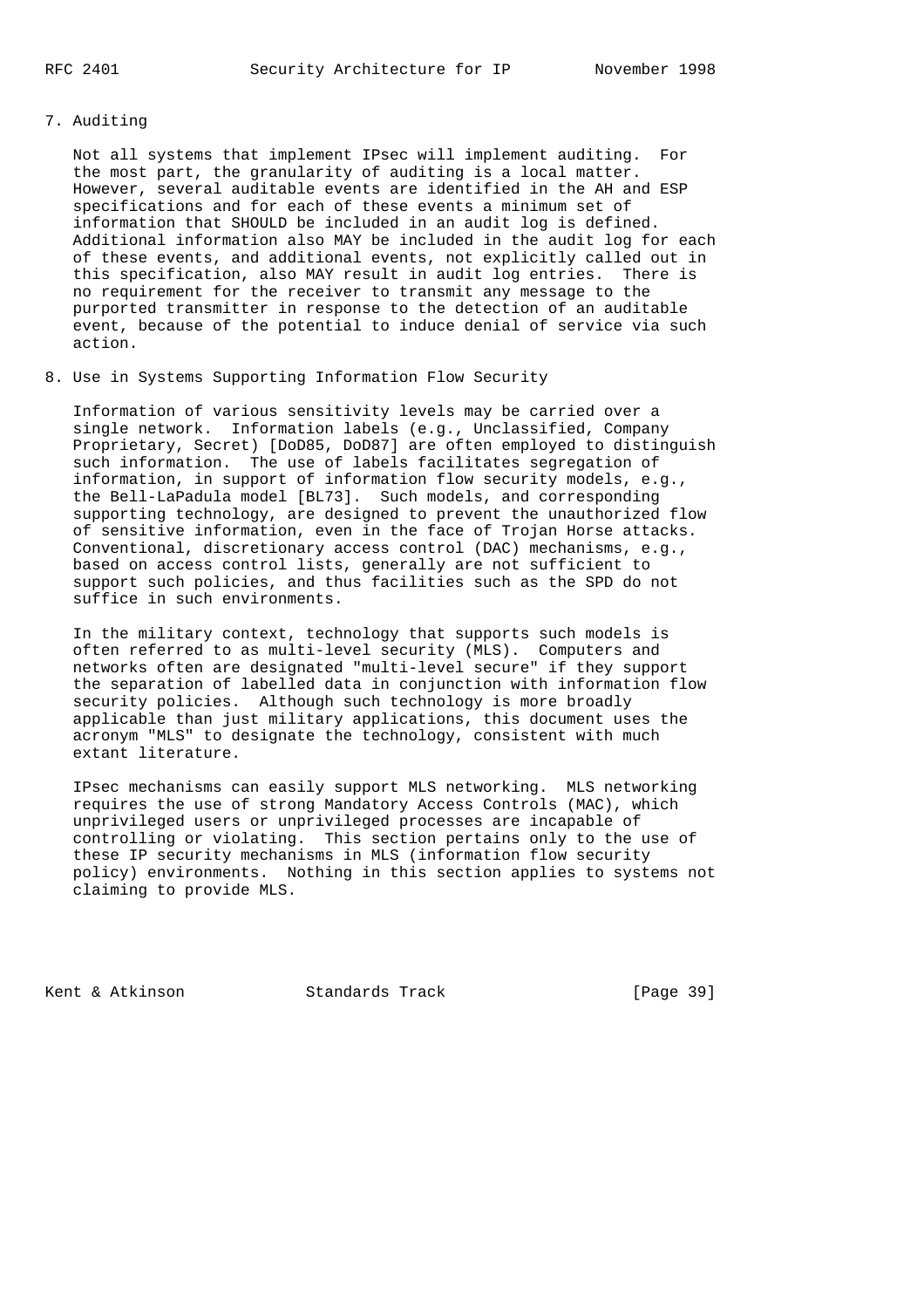As used in this section, "sensitivity information" might include implementation-defined hierarchic levels, categories, and/or releasability information.

 AH can be used to provide strong authentication in support of mandatory access control decisions in MLS environments. If explicit IP sensitivity information (e.g., IPSO [Ken91]) is used and confidentiality is not considered necessary within the particular operational environment, AH can be used to authenticate the binding between sensitivity labels in the IP header and the IP payload (including user data). This is a significant improvement over labeled IPv4 networks where the sensitivity information is trusted even though there is no authentication or cryptographic binding of the information to the IP header and user data. IPv4 networks might or might not use explicit labelling. IPv6 will normally use implicit sensitivity information that is part of the IPsec Security Association but not transmitted with each packet instead of using explicit sensitivity information. All explicit IP sensitivity information MUST be authenticated using either ESP, AH, or both.

 Encryption is useful and can be desirable even when all of the hosts are within a protected environment, for example, behind a firewall or disjoint from any external connectivity. ESP can be used, in conjunction with appropriate key management and encryption algorithms, in support of both DAC and MAC. (The choice of encryption and authentication algorithms, and the assurance level of an IPsec implementation will determine the environments in which an implementation may be deemed sufficient to satisfy MLS requirements.) Key management can make use of sensitivity information to provide MAC. IPsec implementations on systems claiming to provide MLS SHOULD be capable of using IPsec to provide MAC for IP-based communications.

# 8.1 Relationship Between Security Associations and Data Sensitivity

 Both the Encapsulating Security Payload and the Authentication Header can be combined with appropriate Security Association policies to provide multi-level secure networking. In this case each SA (or SA bundle) is normally used for only a single instance of sensitivity information. For example, "PROPRIETARY - Internet Engineering" must be associated with a different SA (or SA bundle) from "PROPRIETARY - Finance".

8.2 Sensitivity Consistency Checking

 An MLS implementation (both host and router) MAY associate sensitivity information, or a range of sensitivity information with an interface, or a configured IP address with its associated prefix (the latter is sometimes referred to as a logical interface, or an

Kent & Atkinson Standards Track [Page 40]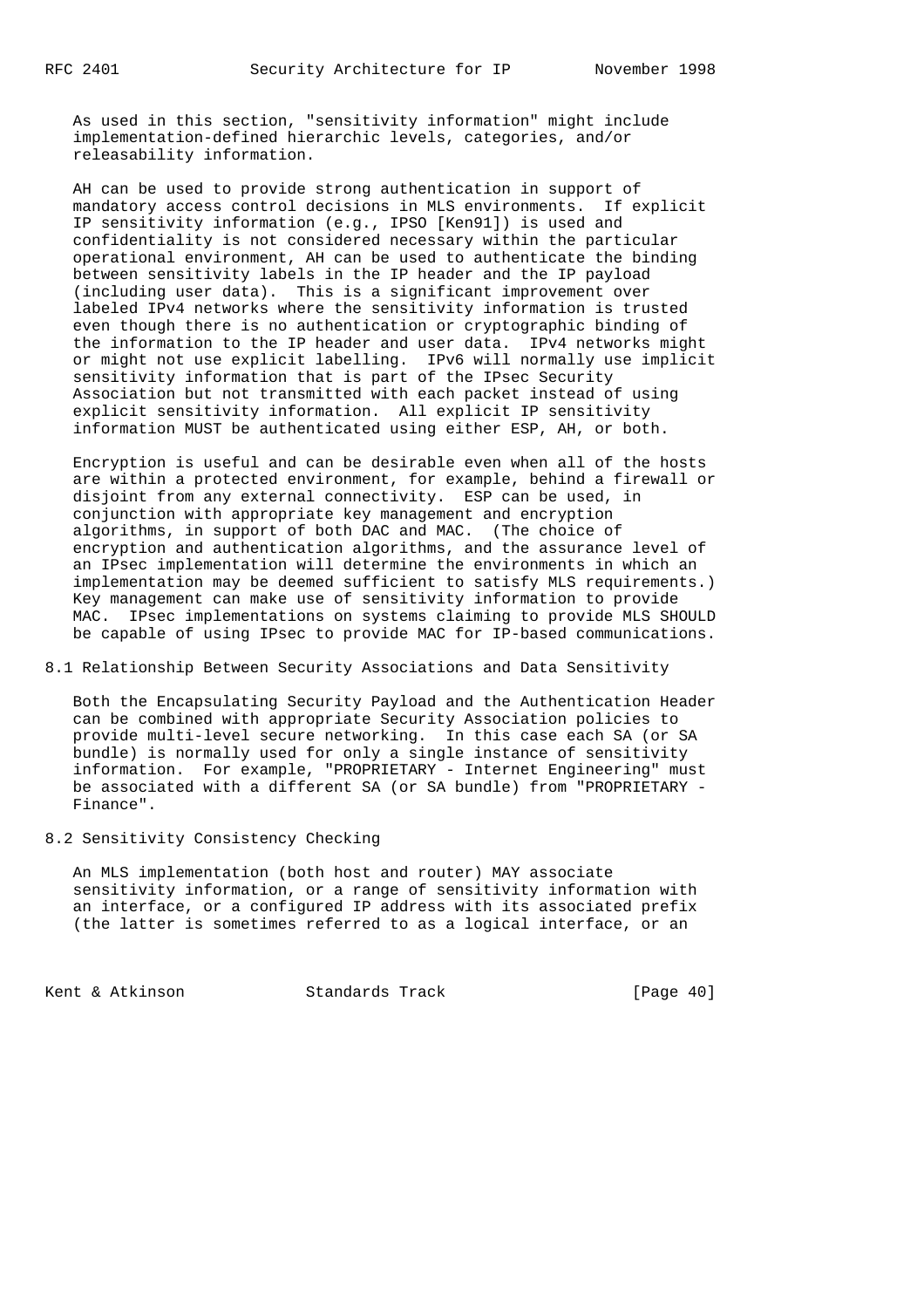interface alias). If such properties exist, an implementation SHOULD compare the sensitivity information associated with the packet against the sensitivity information associated with the interface or address/prefix from which the packet arrived, or through which the packet will depart. This check will either verify that the sensitivities match, or that the packet's sensitivity falls within the range of the interface or address/prefix.

The checking SHOULD be done on both inbound and outbound processing.

8.3 Additional MLS Attributes for Security Association Databases

 Section 4.4 discussed two Security Association databases (the Security Policy Database (SPD) and the Security Association Database (SAD)) and the associated policy selectors and SA attributes. MLS networking introduces an additional selector/attribute:

- Sensitivity information.

 The Sensitivity information aids in selecting the appropriate algorithms and key strength, so that the traffic gets a level of protection appropriate to its importance or sensitivity as described in section 8.1. The exact syntax of the sensitivity information is implementation defined.

8.4 Additional Inbound Processing Steps for MLS Networking

 After an inbound packet has passed through IPsec processing, an MLS implementation SHOULD first check the packet's sensitivity (as defined by the SA (or SA bundle) used for the packet) with the interface or address/prefix as described in section 8.2 before delivering the datagram to an upper-layer protocol or forwarding it.

 The MLS system MUST retain the binding between the data received in an IPsec protected packet and the sensitivity information in the SA or SAs used for processing, so appropriate policy decisions can be made when delivering the datagram to an application or forwarding engine. The means for maintaining this binding are implementation specific.

8.5 Additional Outbound Processing Steps for MLS Networking

 An MLS implementation of IPsec MUST perform two additional checks besides the normal steps detailed in section 5.1.1. When consulting the SPD or the SAD to find an outbound security association, the MLS implementation MUST use the sensitivity of the data to select an

Kent & Atkinson Standards Track [Page 41]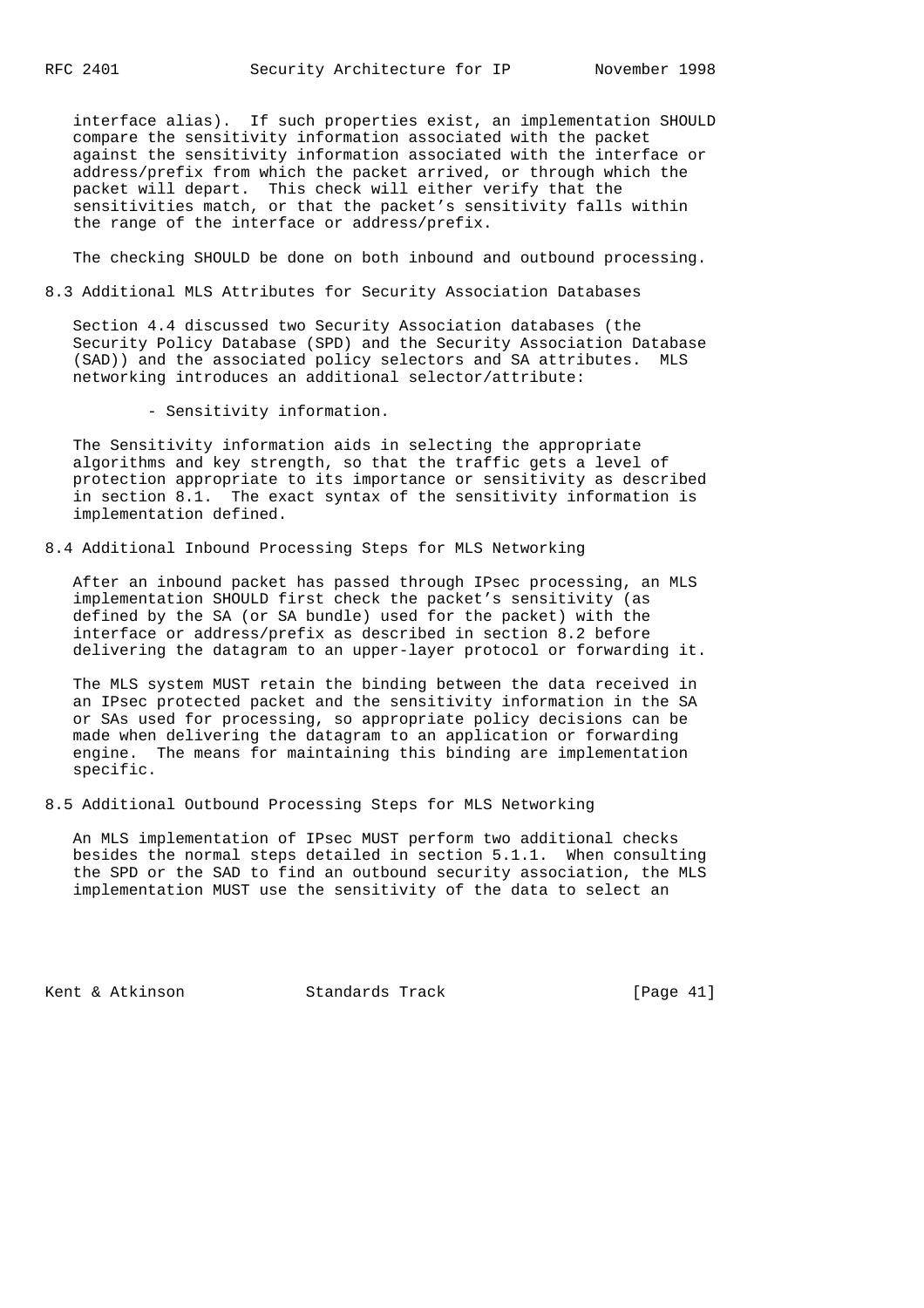appropriate outbound SA or SA bundle. The second check comes before forwarding the packet out to its destination, and is the sensitivity consistency checking described in section 8.2.

#### 8.6 Additional MLS Processing for Security Gateways

 An MLS security gateway MUST follow the previously mentioned inbound and outbound processing rules as well as perform some additional processing specific to the intermediate protection of packets in an MLS environment.

 A security gateway MAY act as an outbound proxy, creating SAs for MLS systems that originate packets forwarded by the gateway. These MLS systems may explicitly label the packets to be forwarded, or the whole originating network may have sensitivity characteristics associated with it. The security gateway MUST create and use appropriate SAs for AH, ESP, or both, to protect such traffic it forwards.

 Similarly such a gateway SHOULD accept and process inbound AH and/or ESP packets and forward appropriately, using explicit packet labeling, or relying on the sensitivity characteristics of the destination network.

#### 9. Performance Issues

 The use of IPsec imposes computational performance costs on the hosts or security gateways that implement these protocols. These costs are associated with the memory needed for IPsec code and data structures, and the computation of integrity check values, encryption and decryption, and added per-packet handling. The per-packet computational costs will be manifested by increased latency and, possibly, reduced throughout. Use of SA/key management protocols, especially ones that employ public key cryptography, also adds computational performance costs to use of IPsec. These per association computational costs will be manifested in terms of increased latency in association establishment. For many hosts, it is anticipated that software-based cryptography will not appreciably reduce throughput, but hardware may be required for security gateways (since they represent aggregation points), and for some hosts.

 The use of IPsec also imposes bandwidth utilization costs on transmission, switching, and routing components of the Internet infrastructure, components not implementing IPsec. This is due to the increase in the packet size resulting from the addition of AH and/or ESP headers, AH and ESP tunneling (which adds a second IP header), and the increased packet traffic associated with key management protocols. It is anticipated that, in most instances,

Kent & Atkinson Standards Track [Page 42]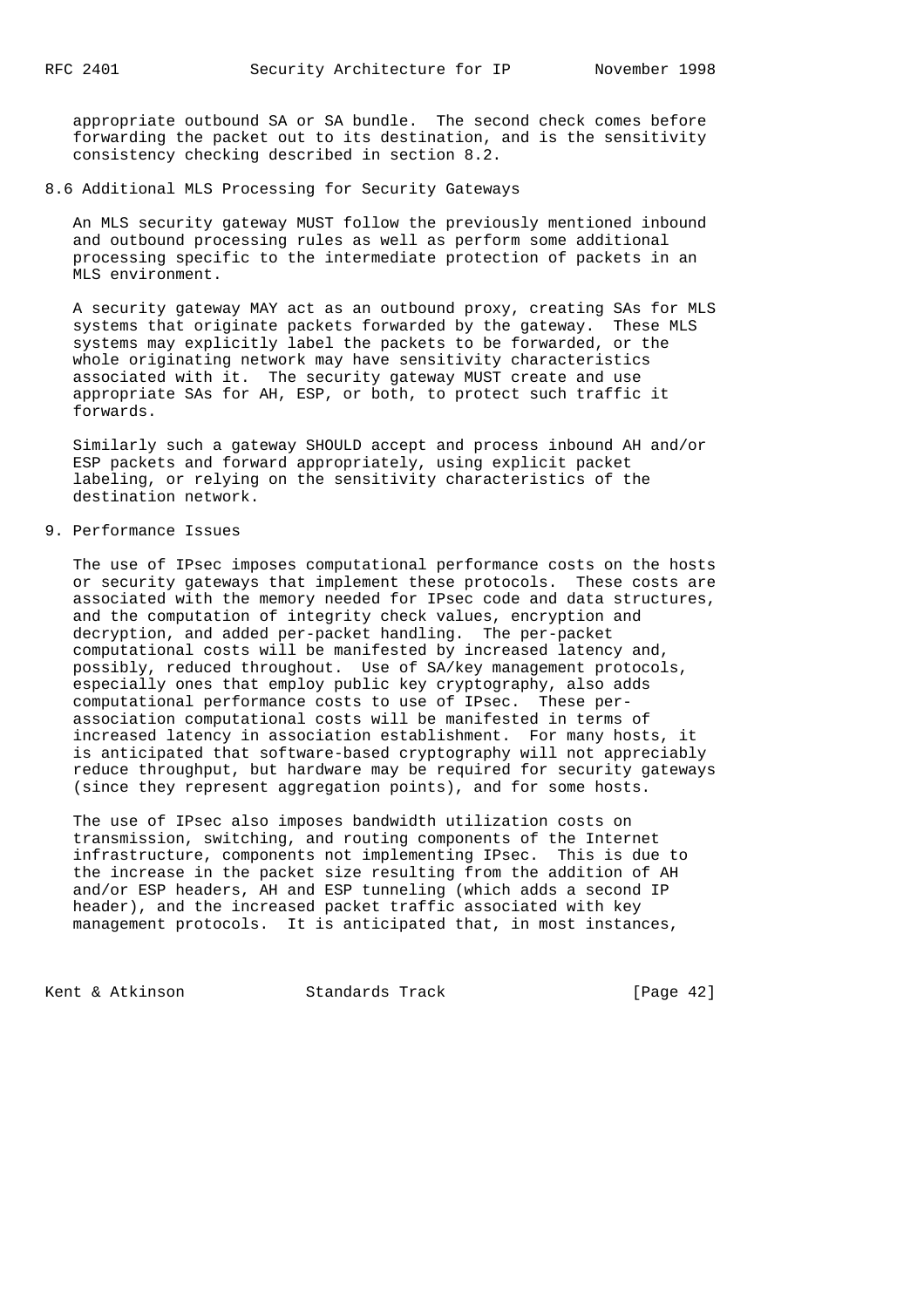this increased bandwidth demand will not noticeably affect the Internet infrastructure. However, in some instances, the effects may be significant, e.g., transmission of ESP encrypted traffic over a dialup link that otherwise would have compressed the traffic.

 Note: The initial SA establishment overhead will be felt in the first packet. This delay could impact the transport layer and application. For example, it could cause TCP to retransmit the SYN before the ISAKMP exchange is done. The effect of the delay would be different on UDP than TCP because TCP shouldn't transmit anything other than the SYN until the connection is set up whereas UDP will go ahead and transmit data beyond the first packet.

 Note: As discussed earlier, compression can still be employed at layers above IP. There is an IETF working group (IP Payload Compression Protocol (ippcp)) working on "protocol specifications that make it possible to perform lossless compression on individual payloads before the payload is processed by a protocol that encrypts it. These specifications will allow for compression operations to be performed prior to the encryption of a payload by IPsec protocols."

## 10. Conformance Requirements

 All IPv4 systems that claim to implement IPsec MUST comply with all requirements of the Security Architecture document. All IPv6 systems MUST comply with all requirements of the Security Architecture document.

11. Security Considerations

The focus of this document is security; hence security considerations permeate this specification.

12. Differences from RFC 1825

 This architecture document differs substantially from RFC 1825 in detail and in organization, but the fundamental notions are unchanged. This document provides considerable additional detail in terms of compliance specifications. It introduces the SPD and SAD, and the notion of SA selectors. It is aligned with the new versions of AH and ESP, which also differ from their predecessors. Specific requirements for supported combinations of AH and ESP are newly added, as are details of PMTU management.

Kent & Atkinson Standards Track [Page 43]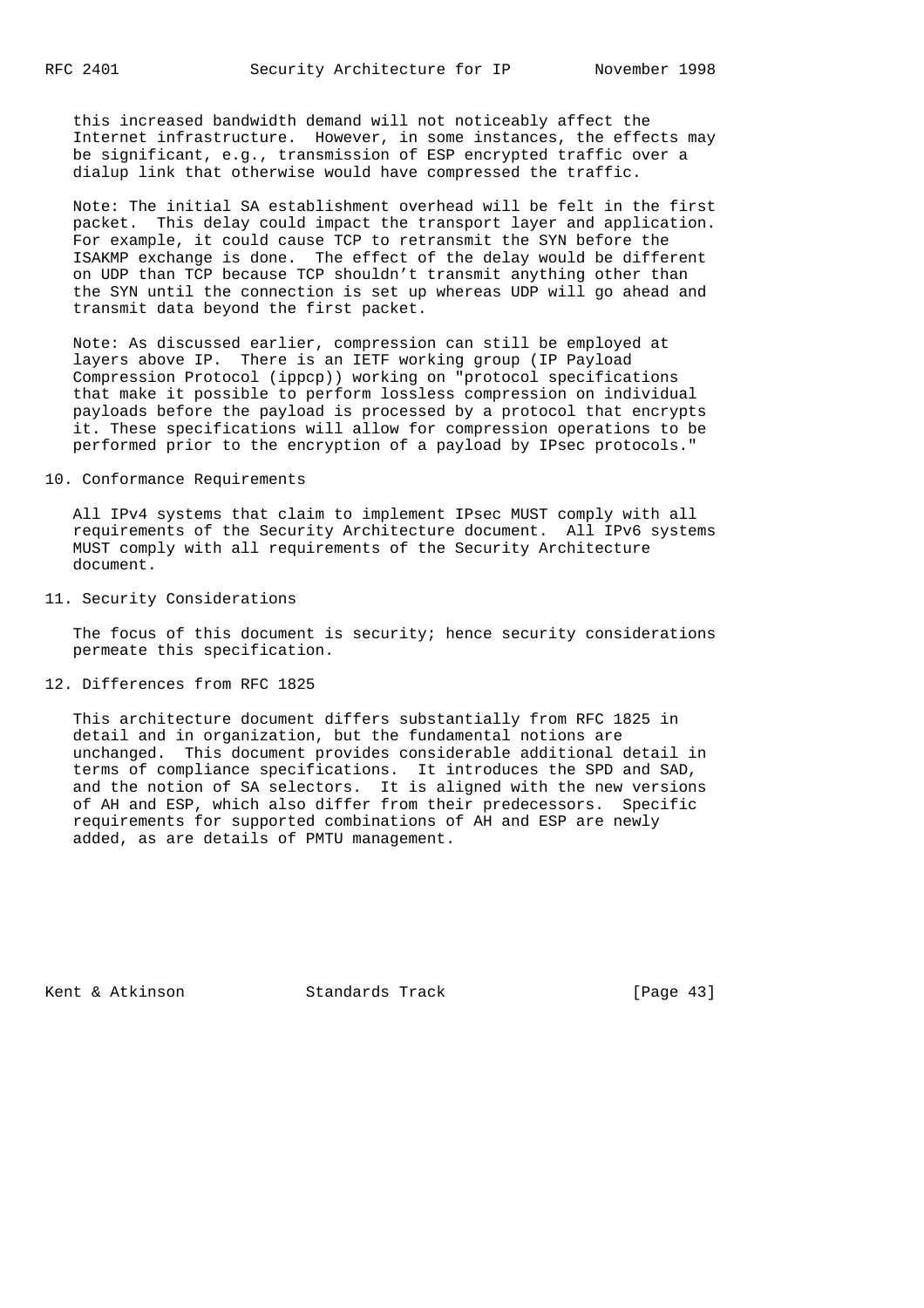#### Acknowledgements

 Many of the concepts embodied in this specification were derived from or influenced by the US Government's SP3 security protocol, ISO/IEC's NLSP, the proposed swIPe security protocol [SDNS, ISO, IB93, IBK93], and the work done for SNMP Security and SNMPv2 Security.

For over 3 years (although it sometimes seems \*much\* longer), this document has evolved through multiple versions and iterations. During this time, many people have contributed significant ideas and energy to the process and the documents themselves. The authors would like to thank Karen Seo for providing extensive help in the review, editing, background research, and coordination for this version of the specification. The authors would also like to thank the members of the IPsec and IPng working groups, with special mention of the efforts of (in alphabetic order): Steve Bellovin, Steve Deering, James Hughes, Phil Karn, Frank Kastenholz, Perry Metzger, David Mihelcic, Hilarie Orman, Norman Shulman, William Simpson, Harry Varnis, and Nina Yuan.

Kent & Atkinson Standards Track [Page 44]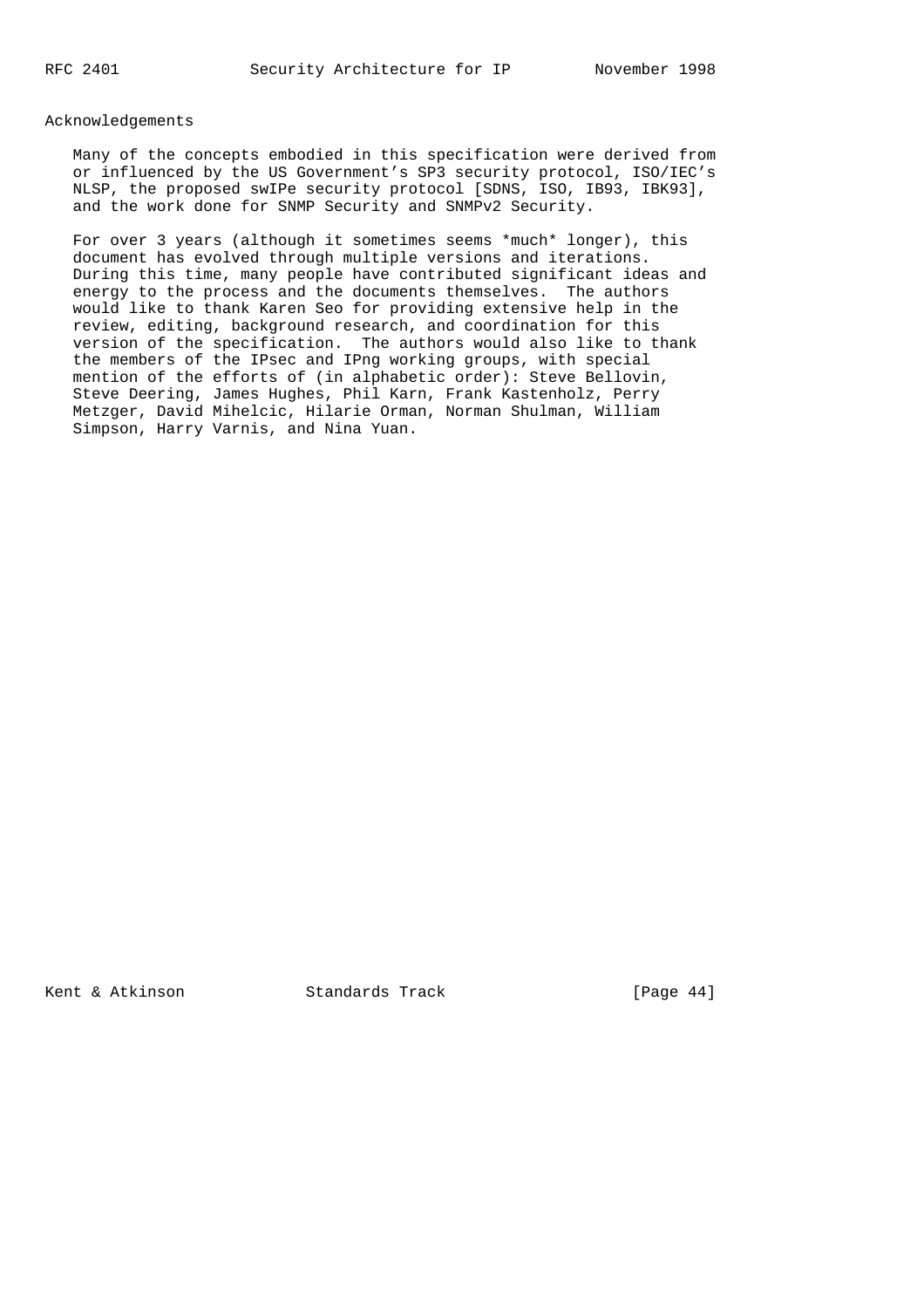Appendix A -- Glossary

 This section provides definitions for several key terms that are employed in this document. Other documents provide additional definitions and background information relevant to this technology, e.g., [VK83, HA94]. Included in this glossary are generic security service and security mechanism terms, plus IPsec-specific terms.

 Access Control Access control is a security service that prevents unauthorized use of a resource, including the prevention of use of a resource in an unauthorized manner. In the IPsec context, the resource to which access is being controlled is often:

o for a host, computing cycles or data

o for a security gateway, a network behind the gateway

bandwidth on that network.

Anti-replay

or

[See "Integrity" below]

Authentication

 This term is used informally to refer to the combination of two nominally distinct security services, data origin authentication and connectionless integrity. See the definitions below for each of these services.

Availability

 Availability, when viewed as a security service, addresses the security concerns engendered by attacks against networks that deny or degrade service. For example, in the IPsec context, the use of anti-replay mechanisms in AH and ESP support availability.

Confidentiality

 Confidentiality is the security service that protects data from unauthorized disclosure. The primary confidentiality concern in most instances is unauthorized disclosure of application level data, but disclosure of the external characteristics of communication also can be a concern in some circumstances. Traffic flow confidentiality is the service that addresses this latter concern by concealing source and destination addresses, message length, or frequency of communication. In the IPsec context, using ESP in tunnel mode, especially at a security gateway, can provide some level of traffic flow confidentiality. (See also traffic analysis, below.)

Kent & Atkinson Standards Track [Page 45]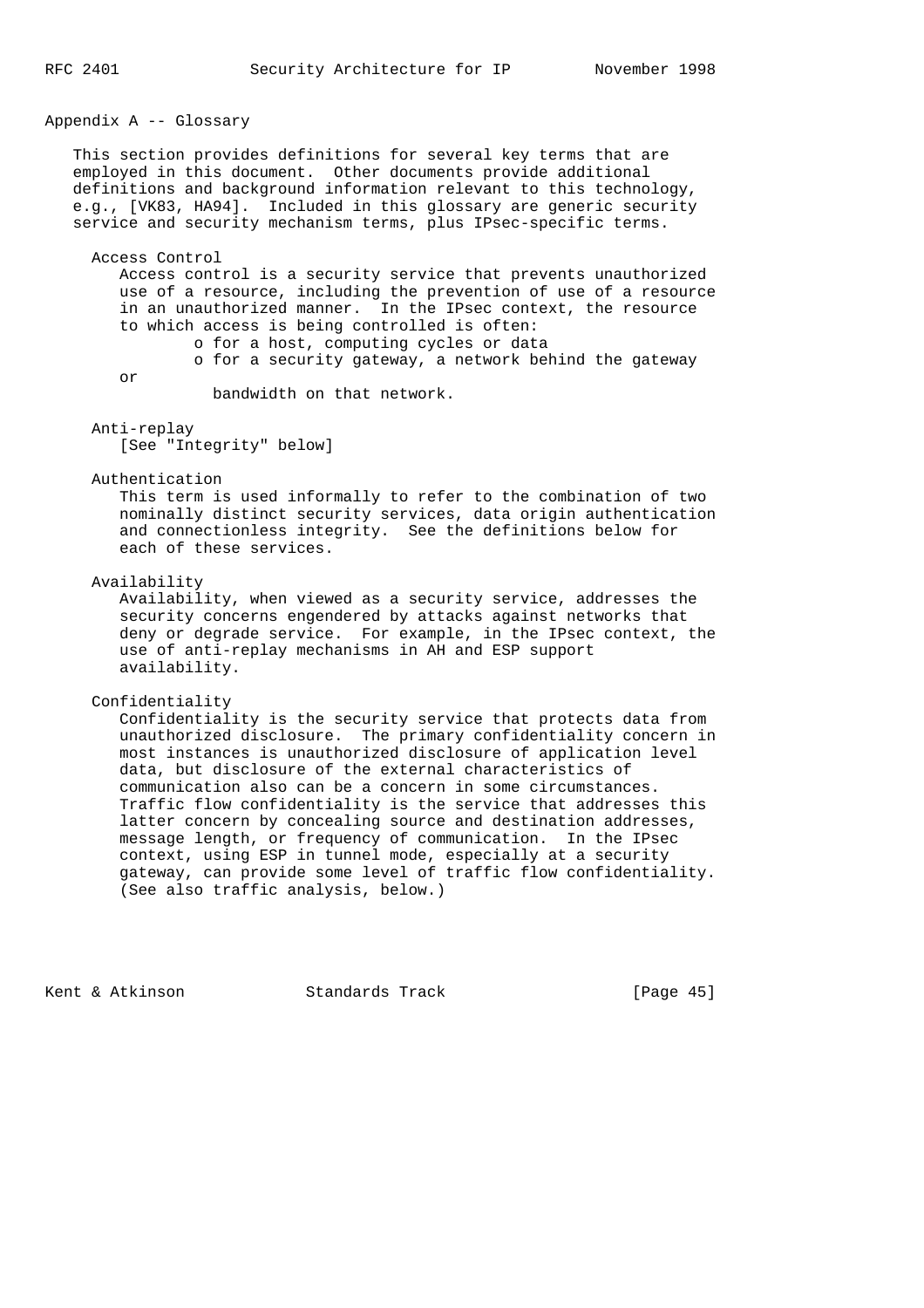Encryption

 Encryption is a security mechanism used to transform data from an intelligible form (plaintext) into an unintelligible form (ciphertext), to provide confidentiality. The inverse transformation process is designated "decryption". Oftimes the term "encryption" is used to generically refer to both processes.

## Data Origin Authentication

 Data origin authentication is a security service that verifies the identity of the claimed source of data. This service is usually bundled with connectionless integrity service.

#### Integrity

 Integrity is a security service that ensures that modifications to data are detectable. Integrity comes in various flavors to match application requirements. IPsec supports two forms of integrity: connectionless and a form of partial sequence integrity. Connectionless integrity is a service that detects modification of an individual IP datagram, without regard to the ordering of the datagram in a stream of traffic. The form of partial sequence integrity offered in IPsec is referred to as anti-replay integrity, and it detects arrival of duplicate IP datagrams (within a constrained window). This is in contrast to connection-oriented integrity, which imposes more stringent sequencing requirements on traffic, e.g., to be able to detect lost or re-ordered messages. Although authentication and integrity services often are cited separately, in practice they are intimately connected and almost always offered in tandem.

#### Security Association (SA)

 A simplex (uni-directional) logical connection, created for security purposes. All traffic traversing an SA is provided the same security processing. In IPsec, an SA is an internet layer abstraction implemented through the use of AH or ESP.

#### Security Gateway

 A security gateway is an intermediate system that acts as the communications interface between two networks. The set of hosts (and networks) on the external side of the security gateway is viewed as untrusted (or less trusted), while the networks and hosts and on the internal side are viewed as trusted (or more trusted). The internal subnets and hosts served by a security gateway are presumed to be trusted by virtue of sharing a common, local, security administration. (See "Trusted Subnetwork" below.) In the IPsec context, a security gateway is a point at which AH and/or ESP is implemented in order to serve

Kent & Atkinson Standards Track [Page 46]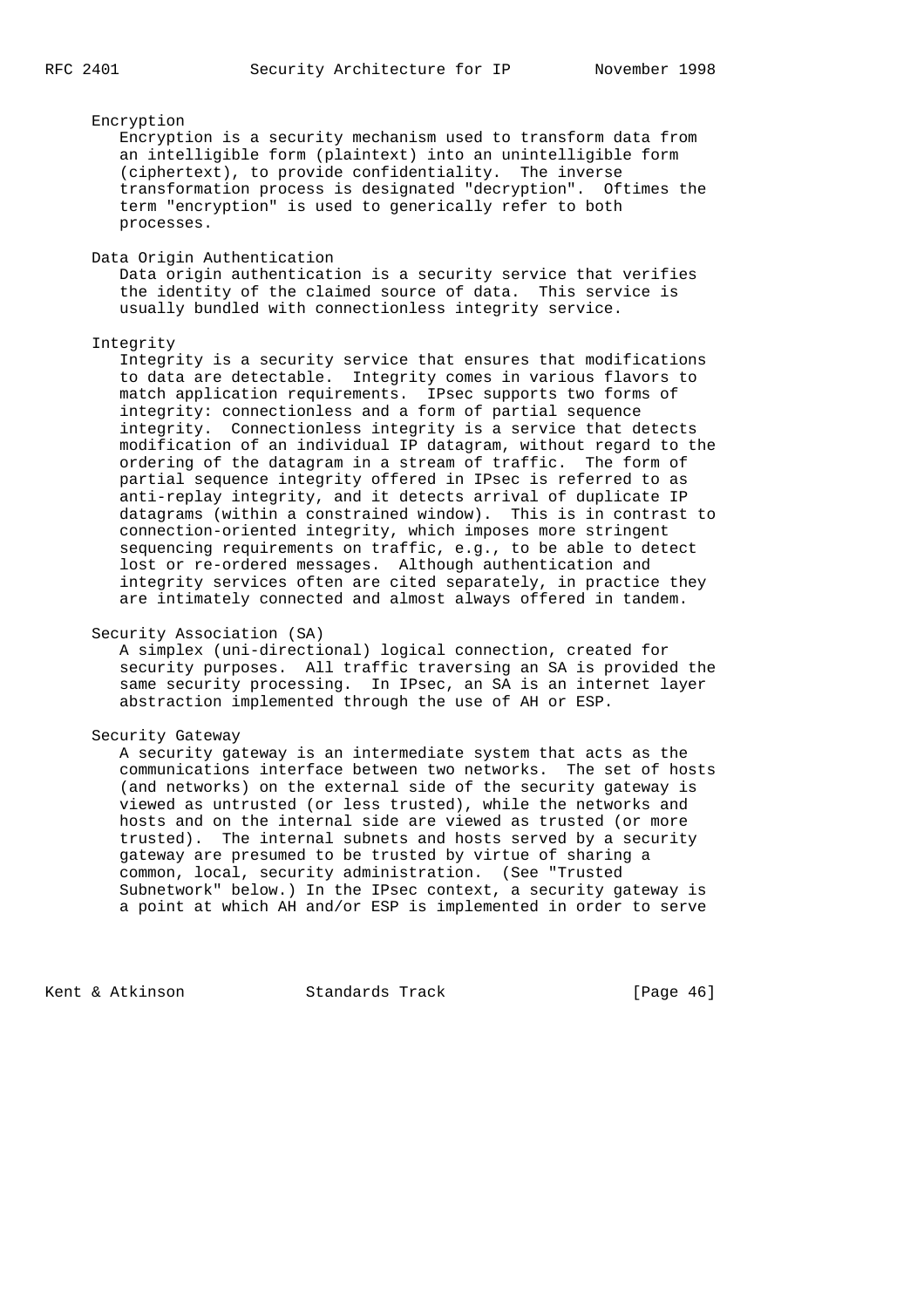a set of internal hosts, providing security services for these hosts when they communicate with external hosts also employing IPsec (either directly or via another security gateway).

#### SPI

 Acronym for "Security Parameters Index". The combination of a destination address, a security protocol, and an SPI uniquely identifies a security association (SA, see above). The SPI is carried in AH and ESP protocols to enable the receiving system to select the SA under which a received packet will be processed. An SPI has only local significance, as defined by the creator of the SA (usually the receiver of the packet carrying the SPI); thus an SPI is generally viewed as an opaque bit string. However, the creator of an SA may choose to interpret the bits in an SPI to facilitate local processing.

## Traffic Analysis

 The analysis of network traffic flow for the purpose of deducing information that is useful to an adversary. Examples of such information are frequency of transmission, the identities of the conversing parties, sizes of packets, flow identifiers, etc. [Sch94]

#### Trusted Subnetwork

 A subnetwork containing hosts and routers that trust each other not to engage in active or passive attacks. There also is an assumption that the underlying communications channel (e.g., a LAN or CAN) isn't being attacked by other means.

Kent & Atkinson Standards Track [Page 47]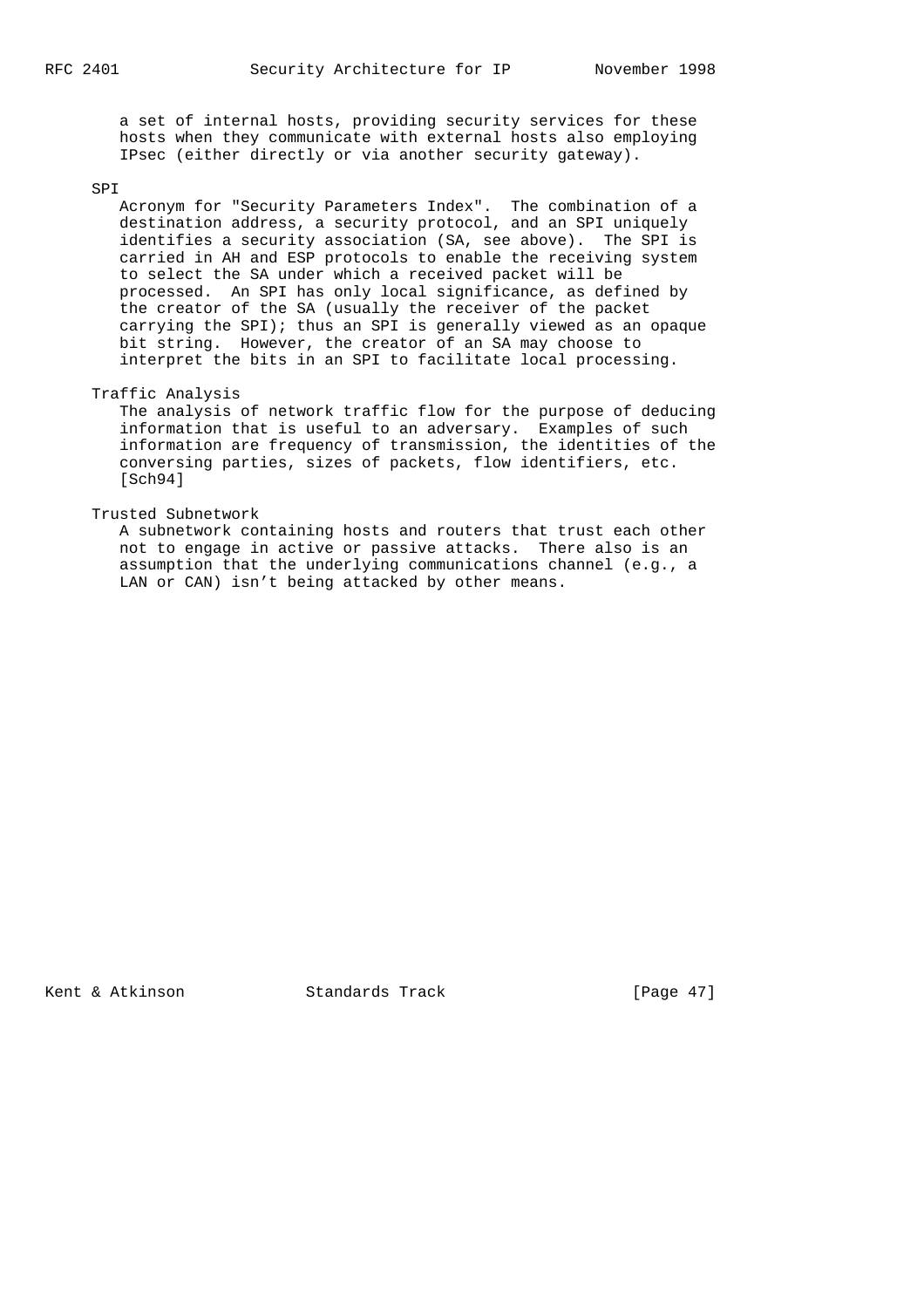Appendix B -- Analysis/Discussion of PMTU/DF/Fragmentation Issues

## B.1 DF bit

 In cases where a system (host or gateway) adds an encapsulating header (e.g., ESP tunnel), should/must the DF bit in the original packet be copied to the encapsulating header?

 Fragmenting seems correct for some situations, e.g., it might be appropriate to fragment packets over a network with a very small MTU, e.g., a packet radio network, or a cellular phone hop to mobile node, rather than propagate back a very small PMTU for use over the rest of the path. In other situations, it might be appropriate to set the DF bit in order to get feedback from later routers about PMTU constraints which require fragmentation. The existence of both of these situations argues for enabling a system to decide whether or not to fragment over a particular network "link", i.e., for requiring an implementation to be able to copy the DF bit (and to process ICMP PMTU messages), but making it an option to be selected on a per interface basis. In other words, an administrator should be able to configure the router's treatment of the DF bit (set, clear, copy from encapsulated header) for each interface.

 Note: If a bump-in-the-stack implementation of IPsec attempts to apply different IPsec algorithms based on source/destination ports, it will be difficult to apply Path MTU adjustments.

#### B.2 Fragmentation

 If required, IP fragmentation occurs after IPsec processing within an IPsec implementation. Thus, transport mode AH or ESP is applied only to whole IP datagrams (not to IP fragments). An IP packet to which AH or ESP has been applied may itself be fragmented by routers en route, and such fragments MUST be reassembled prior to IPsec processing at a receiver. In tunnel mode, AH or ESP is applied to an IP packet, the payload of which may be a fragmented IP packet. For example, a security gateway, "bump-in-the-stack" (BITS), or "bump in-the-wire" (BITW) IPsec implementation may apply tunnel mode AH to such fragments. Note that BITS or BITW implementations are examples of where a host IPsec implementation might receive fragments to which tunnel mode is to be applied. However, if transport mode is to be applied, then these implementations MUST reassemble the fragments prior to applying IPsec.

Kent & Atkinson Standards Track [Page 48]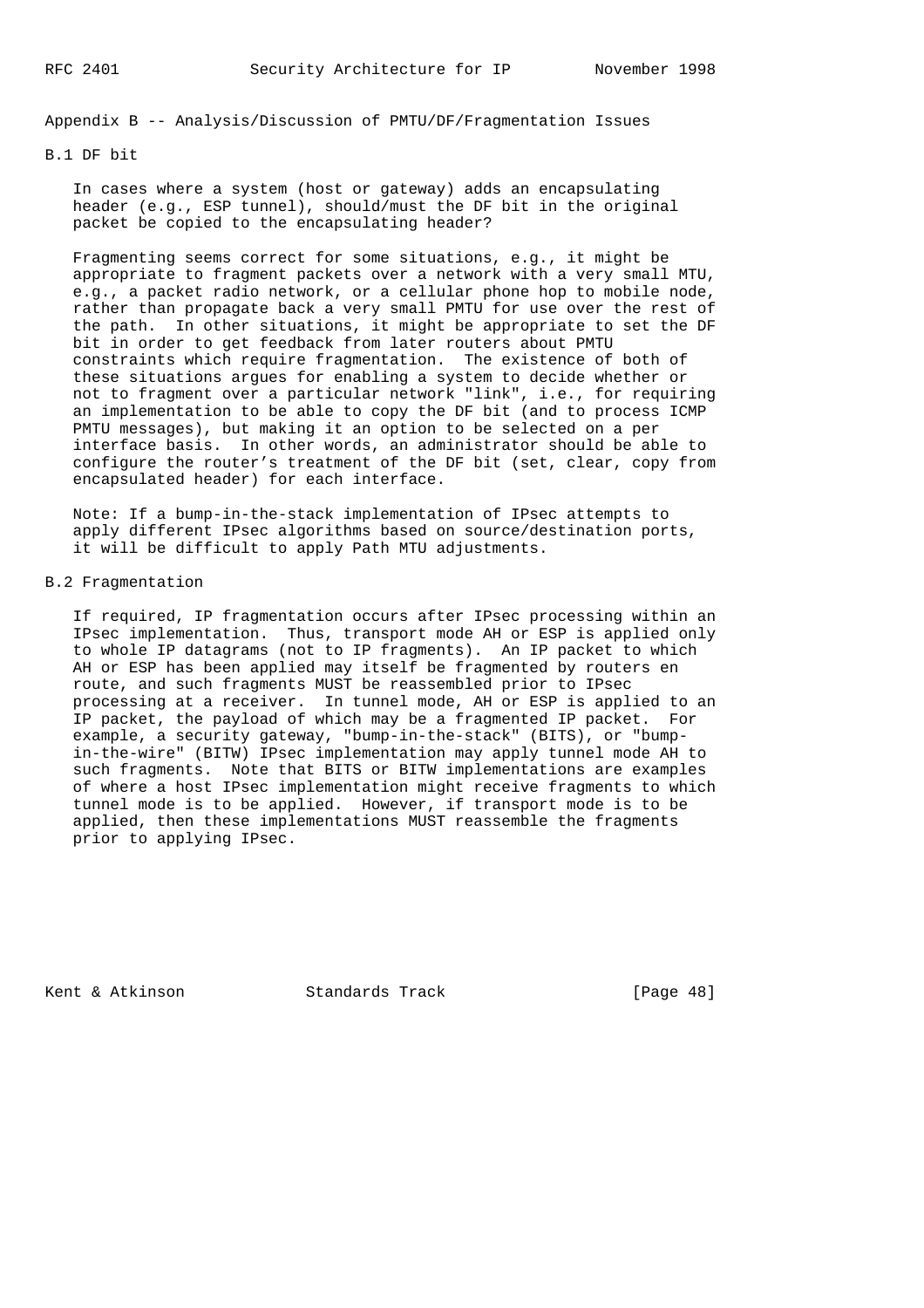NOTE: IPsec always has to figure out what the encapsulating IP header fields are. This is independent of where you insert IPsec and is intrinsic to the definition of IPsec. Therefore any IPsec implementation that is not integrated into an IP implementation must include code to construct the necessary IP headers (e.g., IP2):

 o AH-tunnel --> IP2-AH-IP1-Transport-Data o ESP-tunnel --> IP2-ESP\_hdr-IP1-Transport-Data-ESP\_trailer

\*\*\*\*\*\*\*\*\*\*\*\*\*\*\*\*\*\*\*\*\*\*\*\*\*\*\*\*\*\*\*\*\*\*\*\*\*\*\*\*\*\*\*\*\*\*\*\*\*\*\*\*\*\*\*\*\*\*\*\*\*\*\*\*\*\*\*\*\*

 Overall, the fragmentation/reassembly approach described above works for all cases examined.

|                                                             |   | AH Xport AH Tunnel ESP Xport ESP Tunnel |             |              |              |              |
|-------------------------------------------------------------|---|-----------------------------------------|-------------|--------------|--------------|--------------|
| Implementation approach                                     |   | IPv4 IPv6 IPv4 IPv6 IPv4 IPv6 IPv4 IPv6 |             |              |              |              |
|                                                             |   |                                         |             |              |              |              |
| Hosts (integr w/ IP stack)  Y  Y  Y  Y  Y  Y  Y  Y  Y  Y  Y |   |                                         |             |              |              |              |
| Hosts (betw/ IP and drivers) Y                              | Y | Y                                       | $\mathbf Y$ | $\mathbf{Y}$ |              | $\mathbf{Y}$ |
| S. Gwy (integr w/ IP stack)                                 |   |                                         | Y Y         |              | $\mathbf{Y}$ | $\mathbf{Y}$ |
| Outboard crypto processor *                                 |   |                                         |             |              |              |              |

 \* If the crypto processor system has its own IP address, then it is covered by the security gateway case. This box receives the packet from the host and performs IPsec processing. It has to be able to handle the same AH, ESP, and related IPv4/IPv6 tunnel processing that a security gateway would have to handle. If it doesn't have it's own address, then it is similar to the bump-in-the stack implementation between IP and the network drivers.

The following analysis assumes that:

- 1. There is only one IPsec module in a given system's stack. There isn't an IPsec module A (adding ESP/encryption and thus) hiding the transport protocol, SRC port, and DEST port from IPsec module B.
- 2. There are several places where IPsec could be implemented (as shown in the table above).
	- a. Hosts with integration of IPsec into the native IP implementation. Implementer has access to the source for the stack.
	- b. Hosts with bump-in-the-stack implementations, where IPsec is implemented between IP and the local network drivers. Source access for stack is not available; but there are well-defined interfaces that allows the IPsec code to be incorporated into the system.

Kent & Atkinson Standards Track [Page 49]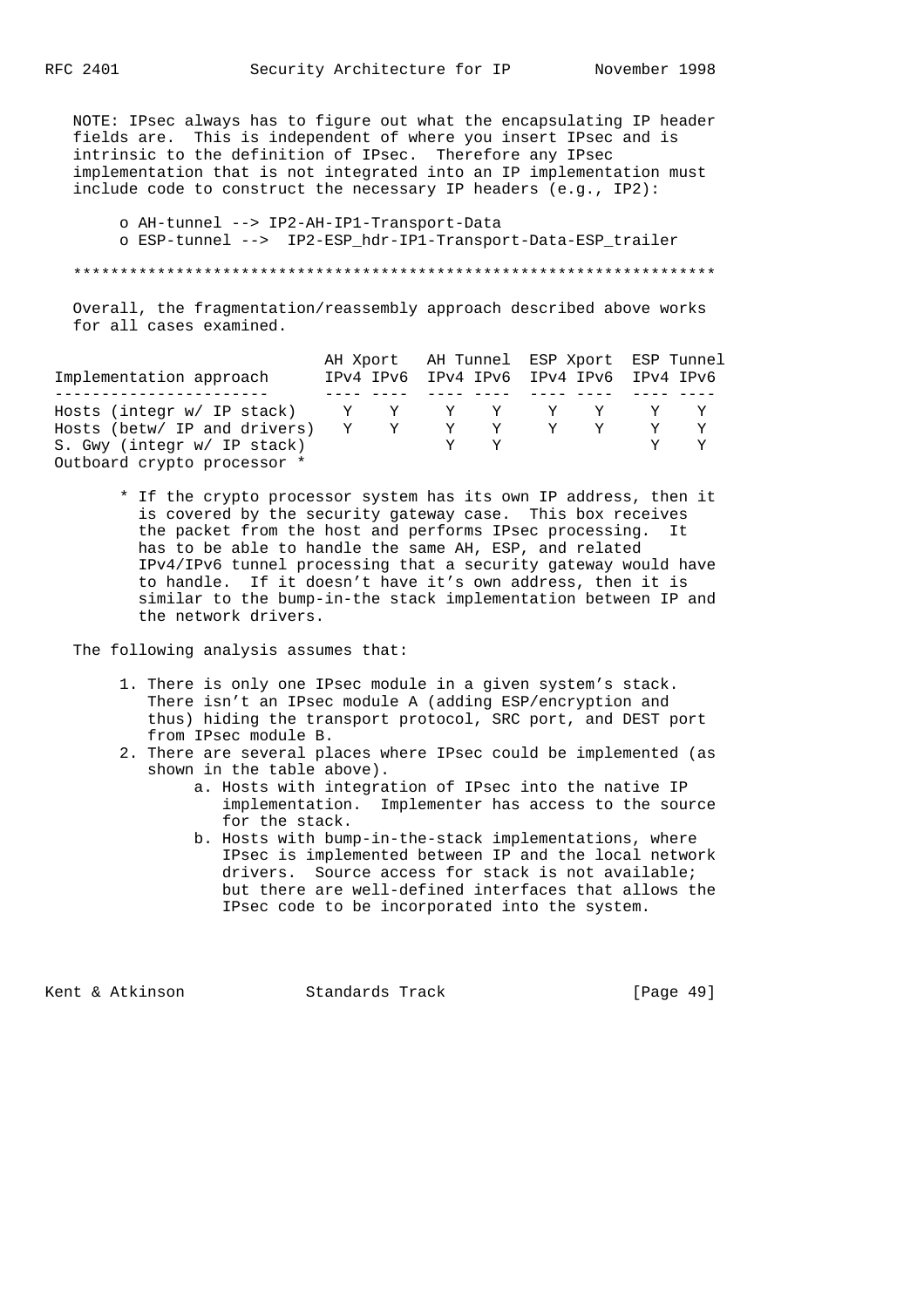- c. Security gateways and outboard crypto processors with integration of IPsec into the stack.
- 3. Not all of the above approaches are feasible in all hosts. But it was assumed that for each approach, there are some hosts for whom the approach is feasible.

 For each of the above 3 categories, there are IPv4 and IPv6, AH transport and tunnel modes, and ESP transport and tunnel modes -- for a total of 24 cases  $(3 \times 2 \times 4)$ .

 Some header fields and interface fields are listed here for ease of reference -- they're not in the header order, but instead listed to allow comparison between the columns.  $(* = not covered by AH)$  authentication. ESP authentication doesn't cover any headers that precede it.)

|                                        |                                        | IP/Transport Interface            |
|----------------------------------------|----------------------------------------|-----------------------------------|
| IPv4                                   | IPv6                                   | $(RFC 1122 -  Sec 3.4)$           |
|                                        |                                        |                                   |
| Version = $4$<br>Header Len            | Version = 6                            |                                   |
| *TOS                                   | Class, Flow Lbl                        | TOS                               |
| Packet Len<br>ID<br>*Flags<br>*Offset  | Payload Len                            | Len<br>ID (optional)<br>DF        |
| $*$ TTT.<br>Protocol<br>*Checksum      | *Hop Limit<br>Next Header              | TTL                               |
| Src Address<br>Dst Address<br>Options? | Src Address<br>Dst Address<br>Options? | Src Address<br>Dst Address<br>Opt |
|                                        |                                        |                                   |

 ? = AH covers Option-Type and Option-Length, but might not cover Option-Data.

 The results for each of the 20 cases is shown below ("works" = will work if system fragments after outbound IPsec processing, reassembles before inbound IPsec processing). Notes indicate implementation issues.

 a. Hosts (integrated into IP stack) o AH-transport --> (IP1-AH-Transport-Data) - IPv4 -- works - IPv6 -- works o AH-tunnel --> (IP2-AH-IP1-Transport-Data) - IPv4 -- works - IPv6 -- works

Kent & Atkinson Standards Track [Page 50]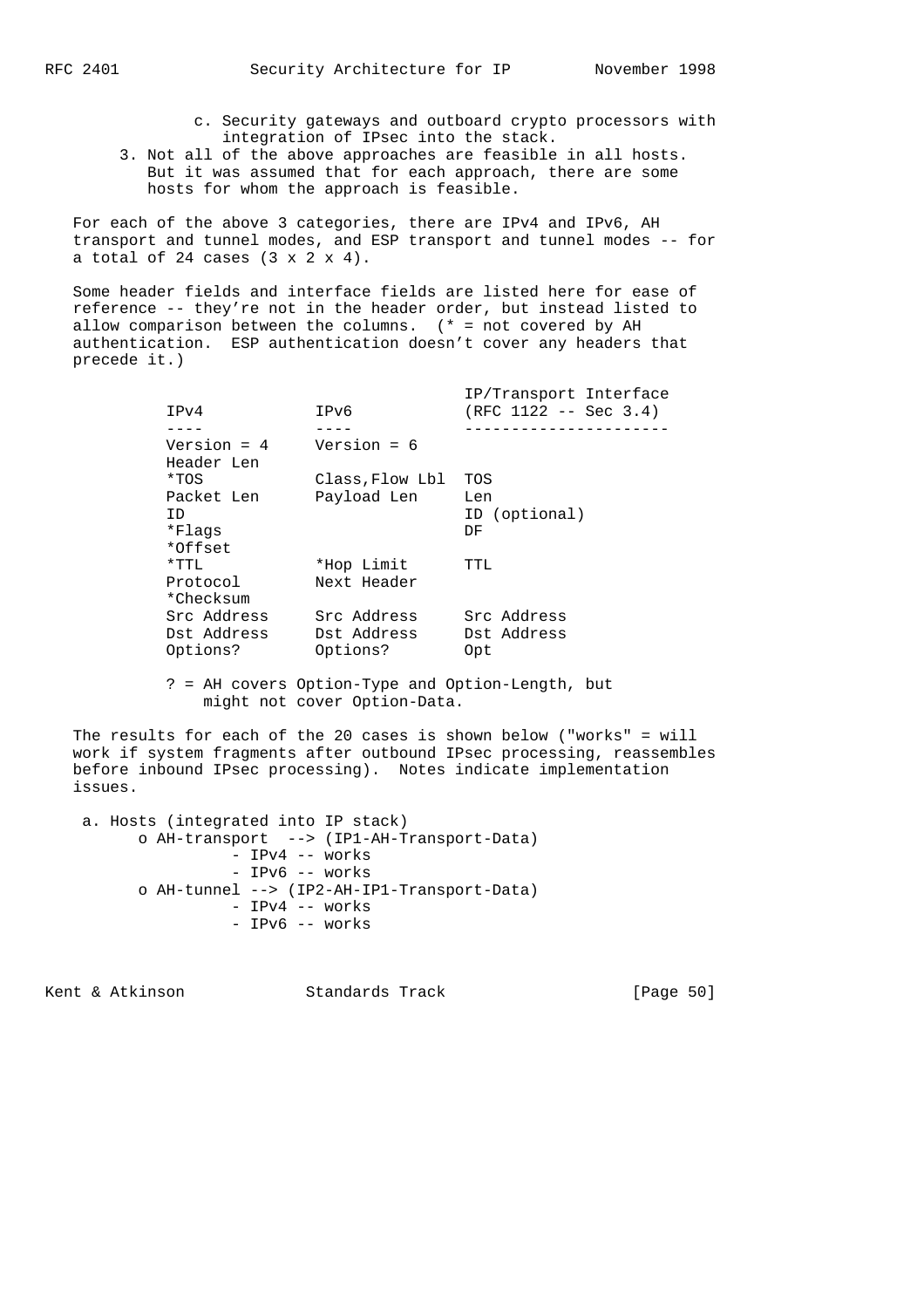| o ESP-transport --> (IP1-ESP_hdr-Transport-Data-ESP_trailer)  |
|---------------------------------------------------------------|
| - IPv4 -- works                                               |
| - IPv6 -- works                                               |
| o ESP-tunnel --> (IP2-ESP hdr-IP1-Transport-Data-ESP trailer) |
| - IPv4 -- works                                               |
| - IPv6 -- works                                               |

- b. Hosts (Bump-in-the-stack) -- put IPsec between IP layer and network drivers. In this case, the IPsec module would have to do something like one of the following for fragmentation and reassembly.
	- do the fragmentation/reassembly work itself and send/receive the packet directly to/from the network layer. In AH or ESP transport mode, this is fine. In AH or ESP tunnel mode where the tunnel end is at the ultimate destination, this is fine. But in AH or ESP tunnel modes where the tunnel end is different from the ultimate destination and where the source host is multi-homed, this approach could result in sub-optimal routing because the IPsec module may be unable to obtain the information needed (LAN interface and next-hop gateway) to direct the packet to the appropriate network interface. This is not a problem if the interface and next-hop gateway are the same for the ultimate destination and for the tunnel end. But if they are different, then IPsec would need to know the LAN interface and the next-hop gateway for the tunnel end. (Note: The tunnel end (security gateway) is highly likely to be on the regular path to the ultimate destination. But there could also be more than one path to the destination, e.g., the host could be at an organization with 2 firewalls. And the path being used could involve the less commonly chosen firewall.) OR - pass the IPsec'd packet back to the IP layer where an
	- extra IP header would end up being pre-pended and the IPsec module would have to check and let IPsec'd fragments go by.
- **OR** STREET AND THE STREET AND THE STREET AND THE STREET AND THE STREET AND THE STREET AND THE STREET AND THE STREET AND THE STREET AND THE STREET AND THE STREET AND THE STREET AND THE STREET AND THE STREET AND THE STREET - pass the packet contents to the IP layer in a form such that the IP layer recreates an appropriate IP header

 At the network layer, the IPsec module will have access to the following selectors from the packet -- SRC address, DST address, Next Protocol, and if there's a transport layer header --> SRC port and DST port. One cannot assume IPsec has access to the Name. It is assumed that the available selector information is sufficient to figure out the relevant Security Policy entry and Security Association(s).

Kent & Atkinson Standards Track [Page 51]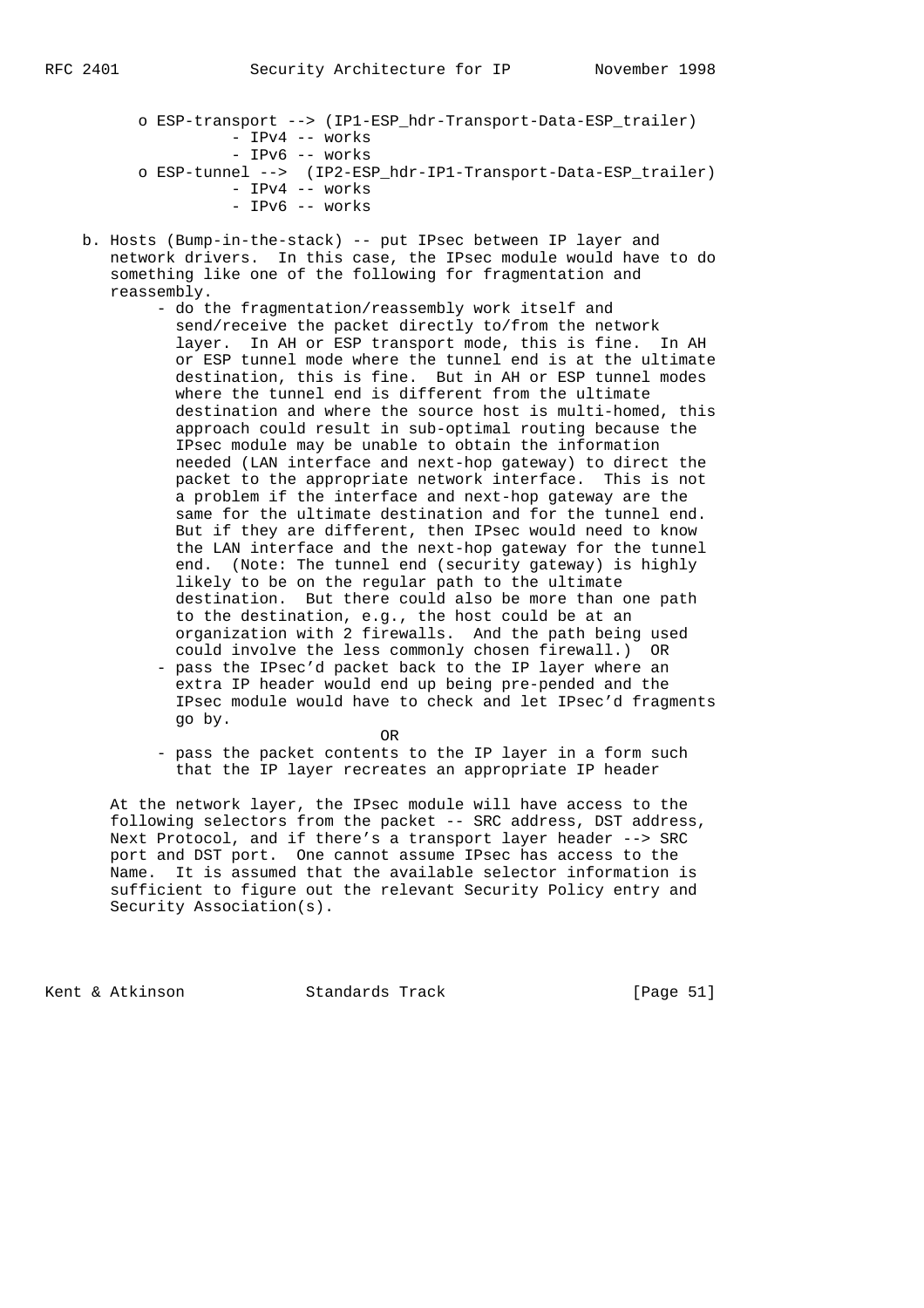```
 o AH-transport --> (IP1-AH-Transport-Data)
           - IPv4 -- works
           - IPv6 -- works
 o AH-tunnel --> (IP2-AH-IP1-Transport-Data)
           - IPv4 -- works
           - IPv6 -- works
 o ESP-transport --> (IP1-ESP_hdr-Transport-Data-ESP_trailer)
           - IPv4 -- works
           - IPv6 -- works
 o ESP-tunnel --> (IP2-ESP_hdr-IP1-Transport-Data-ESP_trailer)
           - IPv4 -- works
           - IPv6 -- works
```
c. Security gateways -- integrate IPsec into the IP stack

 NOTE: The IPsec module will have access to the following selectors from the packet -- SRC address, DST address, Next Protocol, and if there's a transport layer header --> SRC port and DST port. It won't have access to the User ID (only Hosts have access to User ID information.) Unlike some Bump-in-the stack implementations, security gateways may be able to look up the Source Address in the DNS to provide a System Name, e.g., in situations involving use of dynamically assigned IP addresses in conjunction with dynamically updated DNS entries. It also won't have access to the transport layer information if there is an ESP header, or if it's not the first fragment of a fragmented message. It is assumed that the available selector information is sufficient to figure out the relevant Security Policy entry and Security Association(s).

 o AH-tunnel --> (IP2-AH-IP1-Transport-Data) - IPv4 -- works - IPv6 -- works o ESP-tunnel --> (IP2-ESP\_hdr-IP1-Transport-Data-ESP\_trailer) - IPv4 -- works - IPv6 -- works

\*\*\*\*\*\*\*\*\*\*\*\*\*\*\*\*\*\*\*\*\*\*\*\*\*\*\*\*\*\*\*\*\*\*\*\*\*\*\*\*\*\*\*\*\*\*\*\*\*\*\*\*\*\*\*\*\*\*\*\*\*\*\*\*\*\*\*\*\*\*

B.3 Path MTU Discovery

 As mentioned earlier, "ICMP PMTU" refers to an ICMP message used for Path MTU Discovery.

 The legend for the diagrams below in B.3.1 and B.3.3 (but not B.3.2) is:

==== = security association (AH or ESP, transport or tunnel)

Kent & Atkinson Standards Track [Page 52]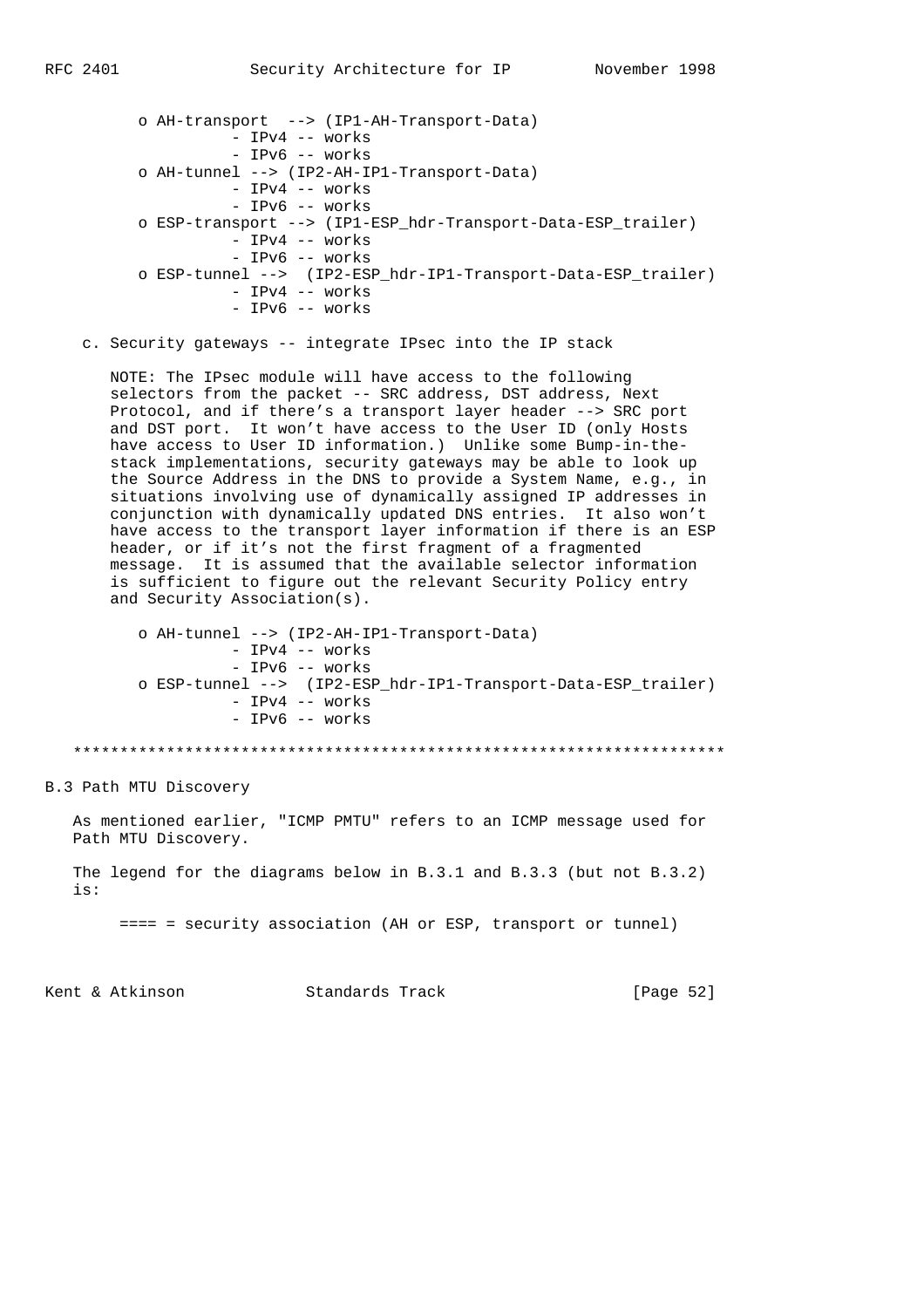---- = connectivity (or if so labelled, administrative boundary) .... = ICMP message (hereafter referred to as ICMP PMTU) for  $TPy4:$  - Type = 3 (Destination Unreachable) - Code = 4 (Fragmentation needed and DF set) - Next-Hop MTU in the low-order 16 bits of the second word of the ICMP header (labelled unused in RFC 792), with high-order 16 bits set to zero IPv6 (RFC 1885): - Type = 2 (Packet Too Big) - Code = 0 (Fragmentation needed and DF set) - Next-Hop MTU in the 32 bit MTU field of the ICMP6  $Hx = host x$  Rx = router x SGx = security gateway x X\* = X supports IPsec

B.3.1 Identifying the Originating Host(s)

The amount of information returned with the ICMP message is limited and this affects what selectors are available to identify security associations, originating hosts, etc. for use in further propagating the PMTU information.

In brief... An ICMP message must contain the following information from the "offending" packet: - IPv4 (RFC 792) -- IP header plus a minimum of 64 bits

Accordingly, in the IPv4 context, an ICMP PMTU may identify only the first (outermost) security association. This is because the ICMP PMTU may contain only 64 bits of the "offending" packet beyond the IP header, which would capture only the first SPI from AH or ESP. In the IPv6 context, an ICMP PMTU will probably provide all the SPIs and the selectors in the IP header, but maybe not the SRC/DST ports (in the transport header) or the encapsulated (TCP, UDP, etc.) protocol. Moreover, if ESP is used, the transport ports and protocol selectors may be encrypted.

Looking at the diagram below of a security gateway tunnel (as mentioned elsewhere, security gateways do not use transport mode)...

Kent & Atkinson Standards Track [Page 53]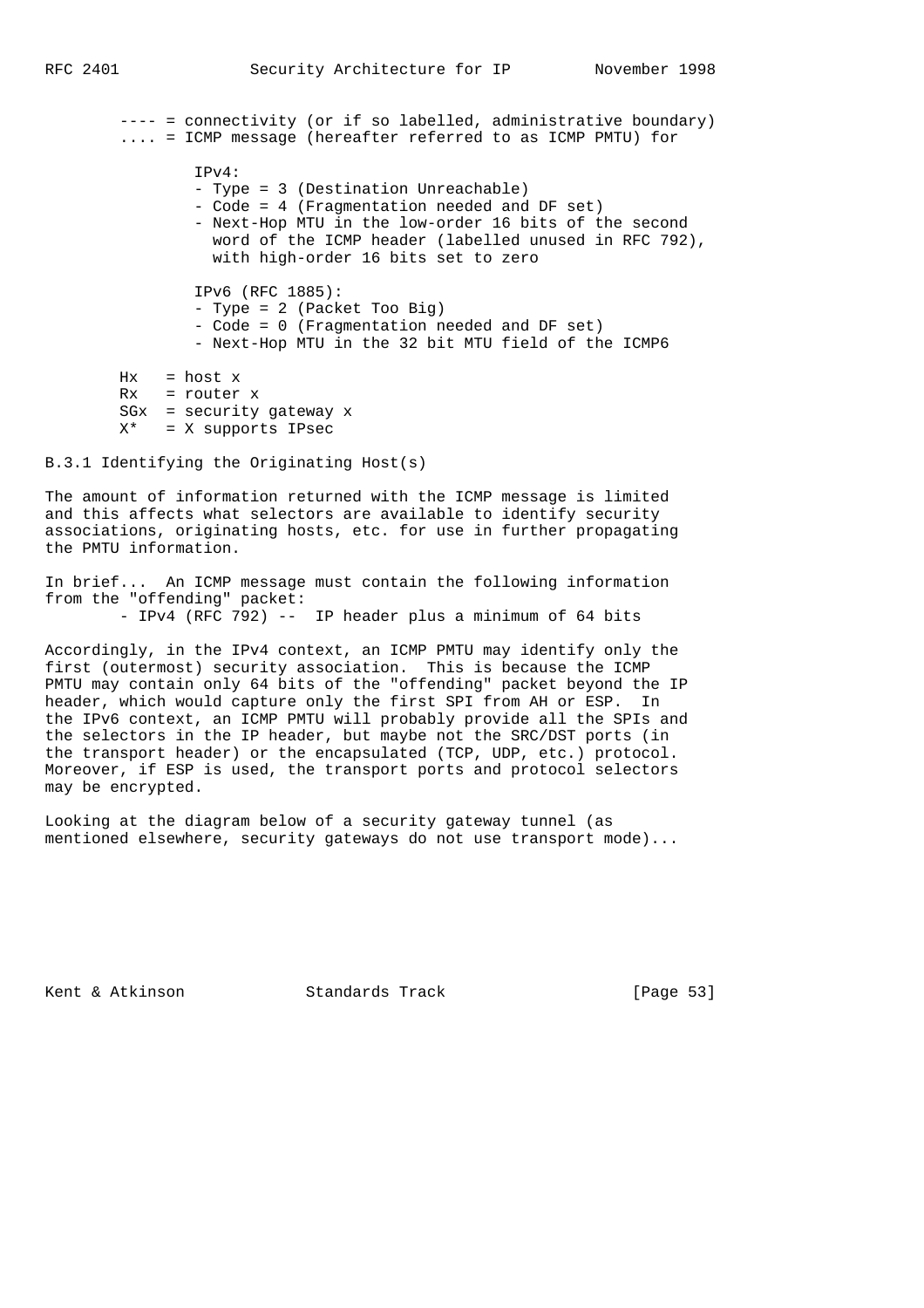

 Suppose that the security policy for SG1 is to use a single SA to SG2 for all the traffic between hosts H0, H1, and H2 and hosts H3, H4, and H5. And suppose H0 sends a data packet to H5 which causes R1 to send an ICMP PMTU message to SG1. If the PMTU message has only the SPI, SG1 will be able to look up the SA and find the list of possible hosts (H0, H1, H2, wildcard); but SG1 will have no way to figure out that H0 sent the traffic that triggered the ICMP PMTU message.

| original<br>packet                    | after IPsec<br>processing                                          | ICMP<br>packet                                                                                     |
|---------------------------------------|--------------------------------------------------------------------|----------------------------------------------------------------------------------------------------|
|                                       | $IP-2$ header                                                      | IP-3 header $(S = R1, D = SG1)$<br>ICMP header (includes PMTU)<br>IP-2 header $(S = SG1, D = SG2)$ |
| IP-1 header<br>TCP header<br>TCP data | ESP header<br>IP-1 header<br>TCP header<br>TCP data<br>ESP trailer | minimum of 64 bits of ESP hdr (*)                                                                  |

- (\*) The 64 bits will include enough of the ESP (or AH) header to include the SPI.
	- ESP -- SPI (32 bits), Seq number (32 bits) - AH -- Next header (8 bits), Payload Len (8 bits), Reserved (16 bits), SPI (32 bits)

 This limitation on the amount of information returned with an ICMP message creates a problem in identifying the originating hosts for the packet (so as to know where to further propagate the ICMP PMTU information). If the ICMP message contains only 64 bits of the IPsec header (minimum for IPv4), then the IPsec selectors (e.g., Source and Destination addresses, Next Protocol, Source and Destination ports, etc.) will have been lost. But the ICMP error message will still provide SG1 with the SPI, the PMTU information and the source and destination gateways for the relevant security association.

 The destination security gateway and SPI uniquely define a security association which in turn defines a set of possible originating hosts. At this point, SG1 could:

Kent & Atkinson Standards Track [Page 54]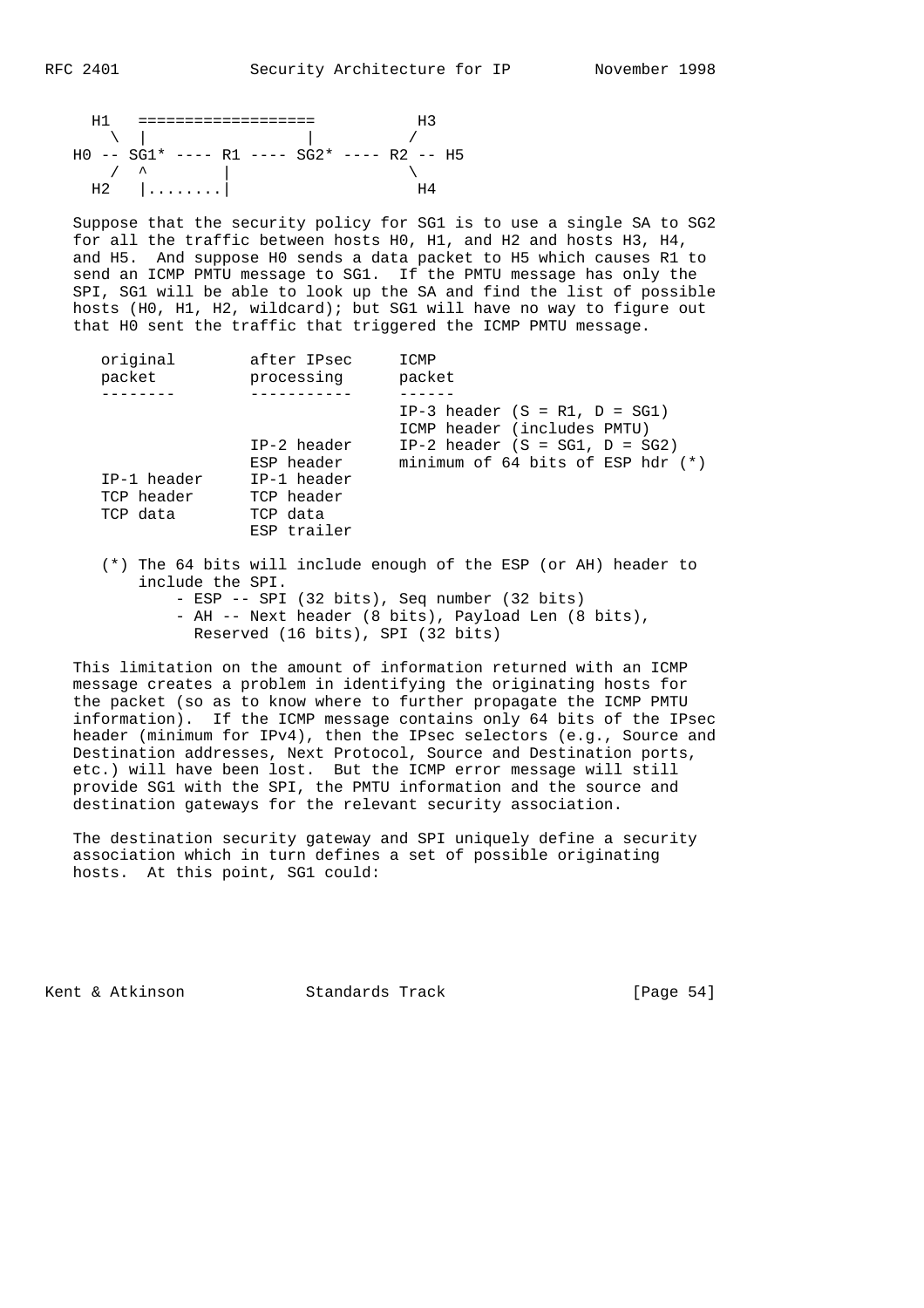- a. send the PMTU information to all the possible originating hosts. This would not work well if the host list is a wild card or if many/most of the hosts weren't sending to SG1; but it might work if the SPI/destination/etc mapped to just one or a small number of hosts.
- b. store the PMTU with the SPI/etc and wait until the next packet(s) arrive from the originating host(s) for the relevant security association. If it/they are bigger than the PMTU, drop the packet(s), and compose ICMP PMTU message(s) with the new packet(s) and the updated PMTU, and send the originating host(s) the ICMP message(s) about the problem. This involves a delay in notifying the originating host(s), but avoids the problems of  $(a)$ .

 Since only the latter approach is feasible in all instances, a security gateway MUST provide such support, as an option. However, if the ICMP message contains more information from the original packet, then there may be enough information to immediately determine to which host to propagate the ICMP/PMTU message and to provide that system with the 5 fields (source address, destination address, source port, destination port, and transport protocol) needed to determine where to store/update the PMTU. Under such circumstances, a security gateway MUST generate an ICMP PMTU message immediately upon receipt of an ICMP PMTU from further down the path. NOTE: The Next Protocol field may not be contained in the ICMP message and the use of ESP encryption may hide the selector fields that have been encrypted.

#### B.3.2 Calculation of PMTU

 The calculation of PMTU from an ICMP PMTU has to take into account the addition of any IPsec header by H1 -- AH and/or ESP transport, or ESP or AH tunnel. Within a single host, multiple applications may share an SPI and nesting of security associations may occur. (See Section 4.5 Basic Combinations of Security Associations for description of the combinations that MUST be supported). The diagram below illustrates an example of security associations between a pair of hosts (as viewed from the perspective of one of the hosts.) (ESPx or AHx = transport mode)

```
 Socket 1 -------------------------|
 |
        Socket 2 (ESPx/SPI-A) ---------- AHx (SPI-B) -- Internet
```
 In order to figure out the PMTU for each socket that maps to SPI-B, it will be necessary to have backpointers from SPI-B to each of the 2 paths that lead to it -- Socket 1 and Socket 2/SPI-A.

Kent & Atkinson Standards Track [Page 55]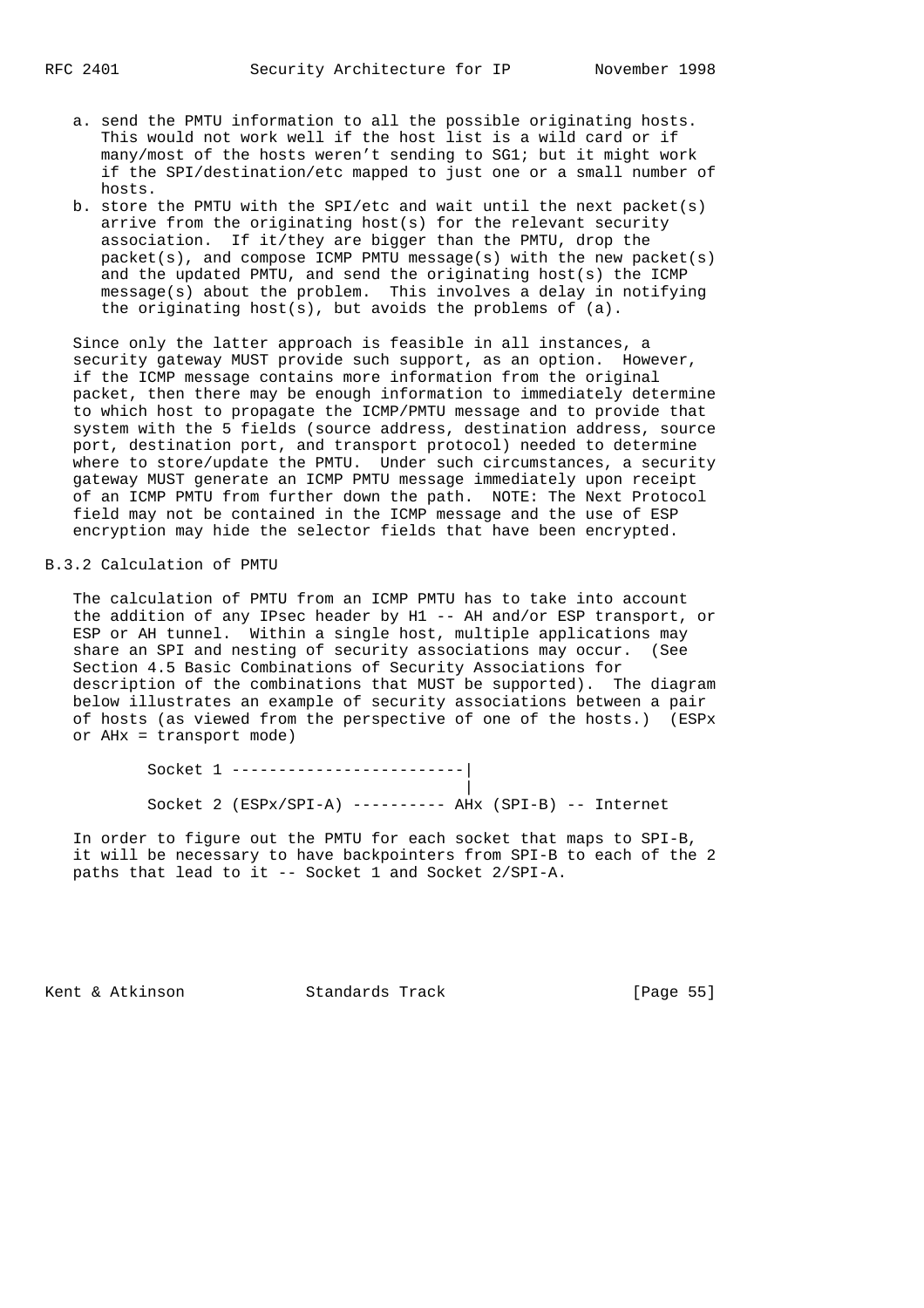# B.3.3 Granularity of Maintaining PMTU Data

 In hosts, the granularity with which PMTU ICMP processing can be done differs depending on the implementation situation. Looking at a host, there are three situations that are of interest with respect to PMTU issues:

- a. Integration of IPsec into the native IP implementation
- b. Bump-in-the-stack implementations, where IPsec is implemented "underneath" an existing implementation of a TCP/IP protocol stack, between the native IP and the local network drivers
- c. No IPsec implementation -- This case is included because it is relevant in cases where a security gateway is sending PMTU information back to a host.

 Only in case (a) can the PMTU data be maintained at the same granularity as communication associations. In the other cases, the IP layer will maintain PMTU data at the granularity of Source and Destination IP addresses (and optionally TOS/Class), as described in RFC 1191. This is an important difference, because more than one communication association may map to the same source and destination IP addresses, and each communication association may have a different amount of IPsec header overhead (e.g., due to use of different transforms or different algorithms). The examples below illustrate this.

 In cases (a) and (b)... Suppose you have the following situation. H1 is sending to H2 and the packet to be sent from R1 to R2 exceeds the PMTU of the network hop between them.

 ================================== | | H1\* --- R1 ----- R2 ---- R3 ---- H2\* ^ | |.......|

 If R1 is configured to not fragment subscriber traffic, then R1 sends an ICMP PMTU message with the appropriate PMTU to H1. H1's processing would vary with the nature of the implementation. In case (a) (native IP), the security services are bound to sockets or the equivalent. Here the IP/IPsec implementation in H1 can store/update the PMTU for the associated socket. In case (b), the IP layer in H1 can store/update the PMTU but only at the granularity of Source and Destination addresses and possibly TOS/Class, as noted above. So the result may be sub-optimal, since the PMTU for a given SRC/DST/TOS/Class will be the subtraction of the largest amount of IPsec header used for any communication association between a given source and destination.

Kent & Atkinson Standards Track [Page 56]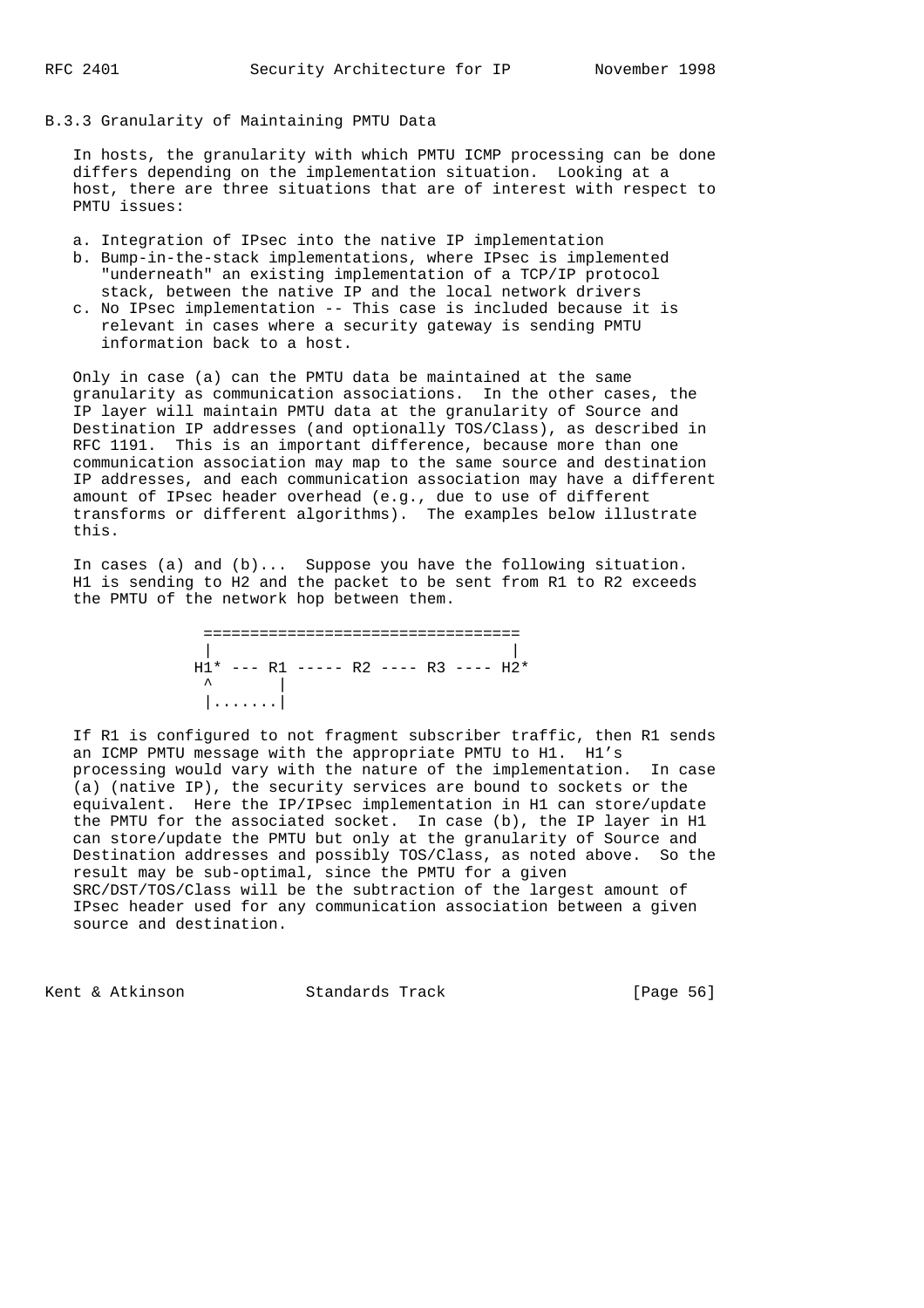In case (c), there has to be a security gateway to have any IPsec processing. So suppose you have the following situation. H1 is sending to H2 and the packet to be sent from SG1 to R exceeds the PMTU of the network hop between them.

> ================ | | H1 ---- SG1\* --- R --- SG2\* ---- H2  $\sim$   $\sim$   $\sim$   $\sim$ |.......|

 As described above for case (b), the IP layer in H1 can store/update the PMTU but only at the granularity of Source and Destination addresses, and possibly TOS/Class. So the result may be sub-optimal, since the PMTU for a given SRC/DST/TOS/Class will be the subtraction of the largest amount of IPsec header used for any communication association between a given source and destination.

B.3.4 Per Socket Maintenance of PMTU Data

 Implementation of the calculation of PMTU (Section B.3.2) and support for PMTUs at the granularity of individual "communication associations" (Section B.3.3) is a local matter. However, a socket based implementation of IPsec in a host SHOULD maintain the information on a per socket basis. Bump in the stack systems MUST pass an ICMP PMTU to the host IP implementation, after adjusting it for any IPsec header overhead added by these systems. The determination of the overhead SHOULD be determined by analysis of the SPI and any other selector information present in a returned ICMP PMTU message.

B.3.5 Delivery of PMTU Data to the Transport Layer

 The host mechanism for getting the updated PMTU to the transport layer is unchanged, as specified in RFC 1191 (Path MTU Discovery).

B.3.6 Aging of PMTU Data

This topic is covered in Section 6.1.2.4.

Kent & Atkinson Standards Track [Page 57]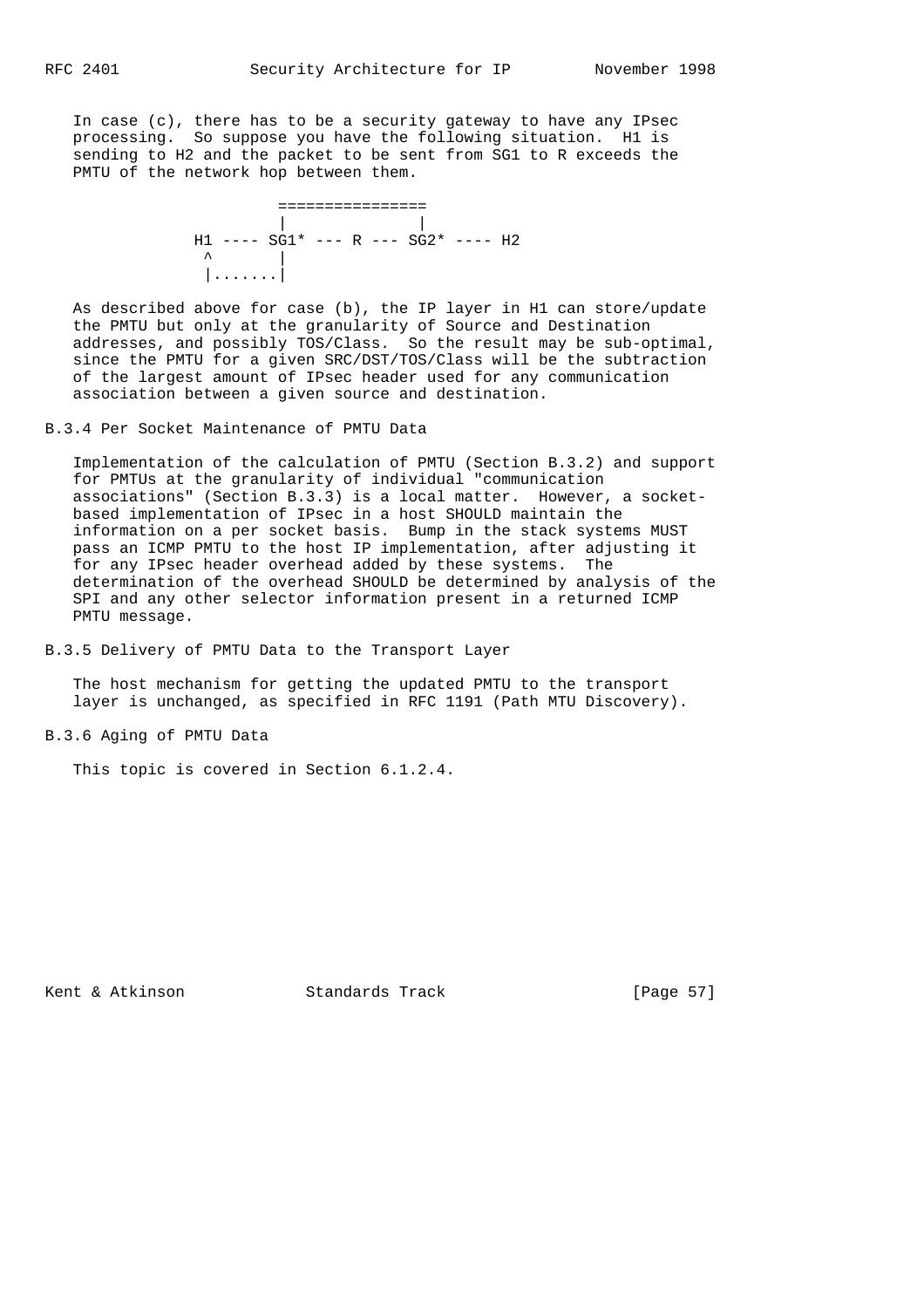Appendix C -- Sequence Space Window Code Example

```
 This appendix contains a routine that implements a bitmask check for
   a 32 packet window. It was provided by James Hughes
    (jim_hughes@stortek.com) and Harry Varnis (hgv@anubis.network.com)
   and is intended as an implementation example. Note that this code
   both checks for a replay and updates the window. Thus the algorithm,
   as shown, should only be called AFTER the packet has been
   authenticated. Implementers might wish to consider splitting the
   code to do the check for replays before computing the ICV. If the
   packet is not a replay, the code would then compute the ICV, (discard
   any bad packets), and if the packet is OK, update the window.
#include <stdio.h>
#include <stdlib.h>
typedef unsigned long u_long;
enum {
   ReplayWindowSize = 32
};
u_long bitmap = 0; \overline{\phantom{a}} /* session state - must be 32 bits */
u_long lastSeq = 0; \frac{1}{2} /* session state */
/* Returns 0 if packet disallowed, 1 if packet permitted */
int ChkReplayWindow(u_long seq);
int ChkReplayWindow(u_long seq) {
    u_long diff;
   if (seq == 0) return 0; \frac{1}{2} /* first == 0 or wrapped */<br>if (seq > lastSeq) { \frac{1}{2} /* new larger sequence number
                                      i^* new larger sequence number i^*diff = seq - lastSeq;
        if (diff < ReplayWindowSize) { /* In window */
            bitmap <<= diff;
bitmap |= 1; / * set bit for this packet * / } else bitmap = 1; /* This packet has a "way larger" */
 lastSeq = seq;
return 1; \frac{1}{2} /* larger is good */
     }
   diff = lastSeq - seq; if (diff >= ReplayWindowSize) return 0; /* too old or wrapped */
    if (bitmap & ((u_long)1 << diff)) return 0; /* already seen */
bitmap | = ((u_{long})1 \lt\lt diff); /* mark as seen */
 return 1; /* out of order but good */
}
char string buffer[512];
Kent & Atkinson               Standards Track                   [Page 58]
```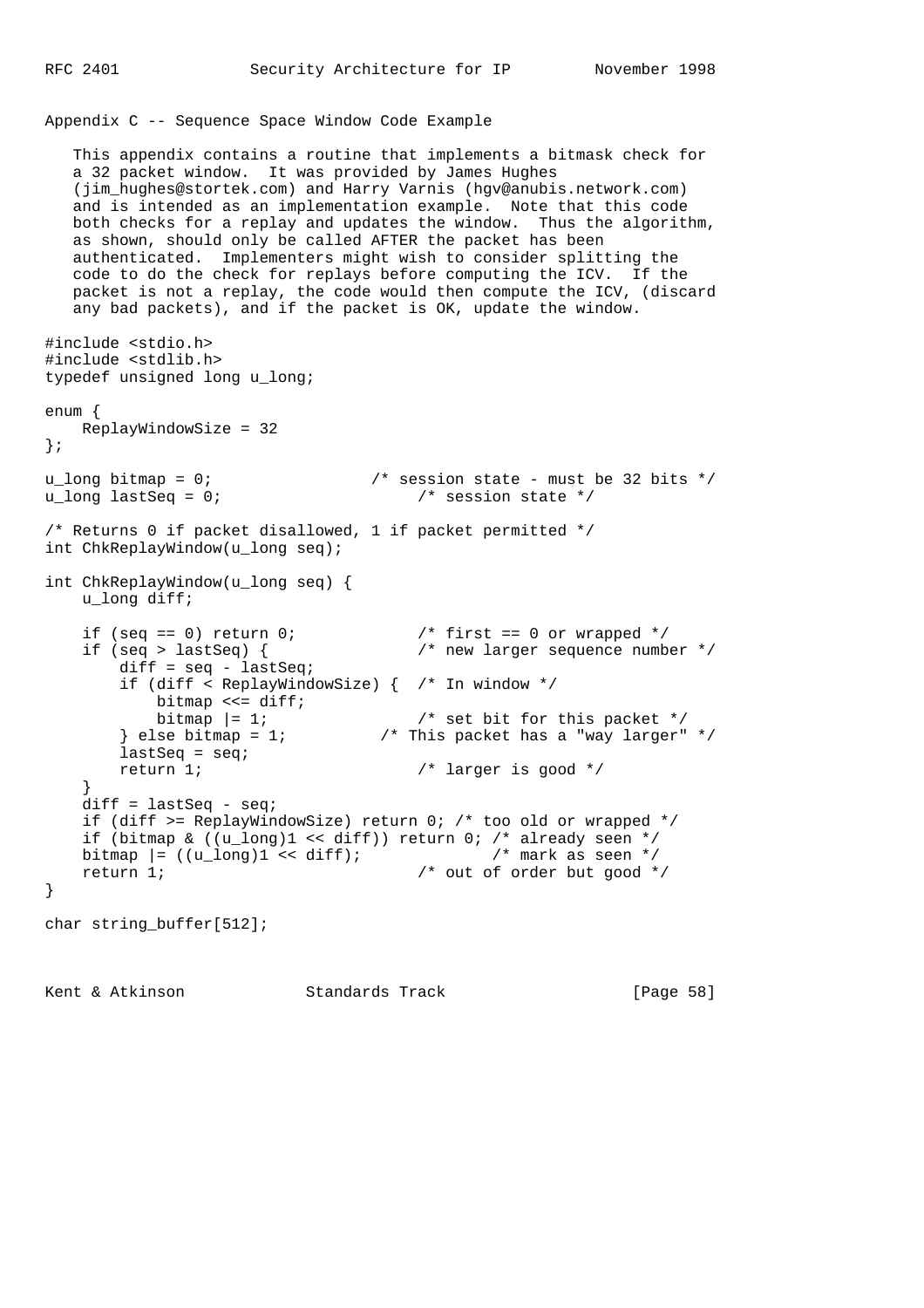```
#define STRING_BUFFER_SIZE sizeof(string_buffer)
int main() {
     int result;
     u_long last, current, bits;
   printf("Input initial state (bits in hex, last msgnum):\n");
    if (!fgets(string_buffer, STRING_BUFFER_SIZE, stdin)) exit(0);
     sscanf(string_buffer, "%lx %lu", &bits, &last);
    if (\text{last } != 0)bits = 1;
   bitmap = bits;lastSeq = last; printf("bits:%08lx last:%lu\n", bitmap, lastSeq);
   \text{print}(\text{Input value to test (current)}: \n});
     while (1) {
         if (!fgets(string_buffer, STRING_BUFFER_SIZE, stdin)) break;
        sscanf(string_buffer, "%lu", &current);
         result = ChkReplayWindow(current);
         printf("%-3s", result ? "OK" : "BAD");
        printf(" bits:%08lx last:%lu\n", bitmap, lastSeq);
     }
     return 0;
}
```
Kent & Atkinson Standards Track [Page 59]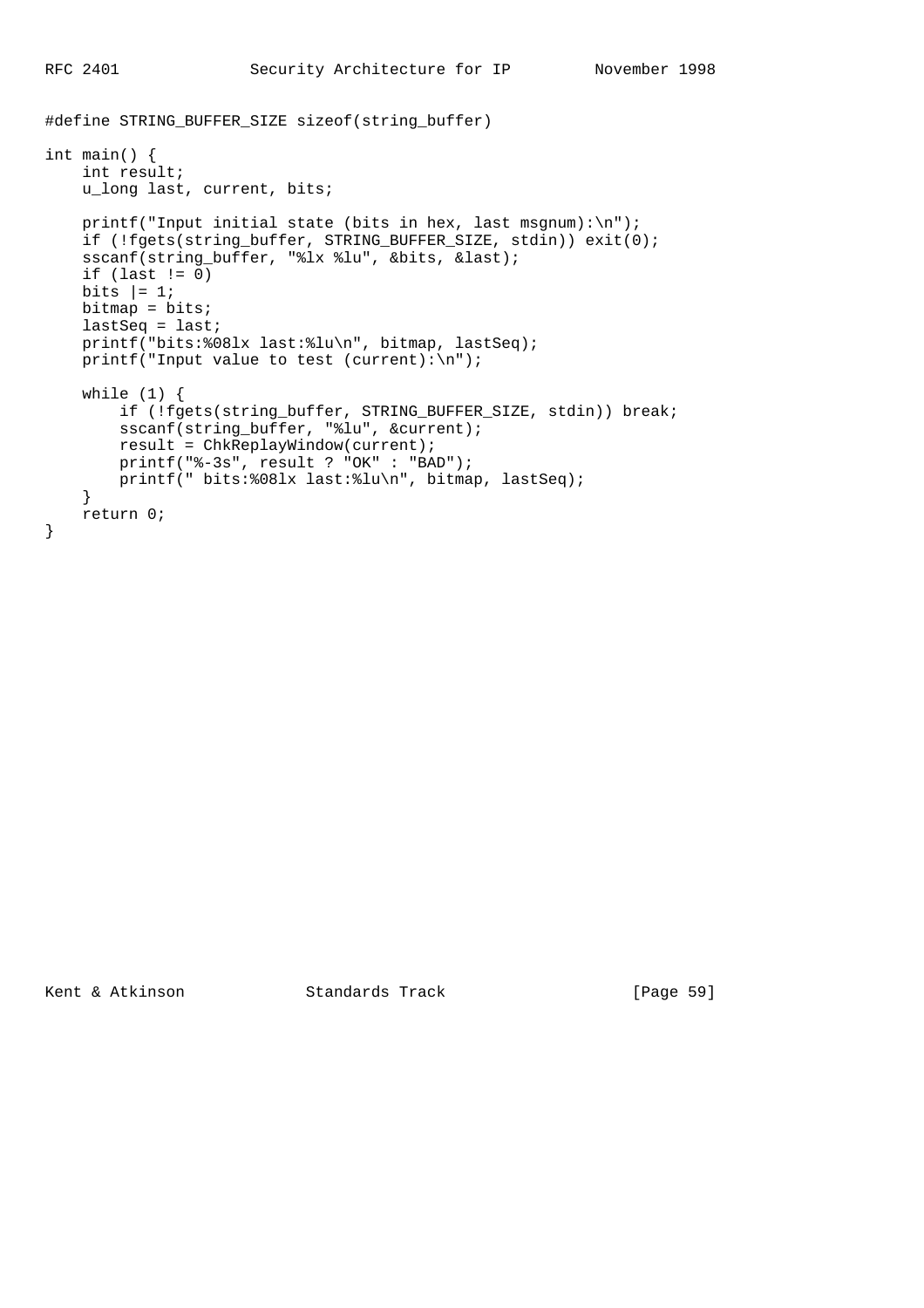# Appendix D -- Categorization of ICMP messages

The tables below characterize ICMP messages as being either host generated, router generated, both, unassigned/unknown. The first set are IPv4. The second set are IPv6.

| IPv4 |
|------|
|      |

| Type |                 | Name/Codes                   | Reference |
|------|-----------------|------------------------------|-----------|
|      | HOST GENERATED: |                              |           |
| 3    |                 | Destination Unreachable      |           |
|      |                 | Protocol Unreachable         | [RFC792]  |
|      | २               | Port Unreachable             | [RFC792]  |
|      | 8               | Source Host Isolated         | [RFC792]  |
|      |                 | 14 Host Precedence Violation | [RFC1812] |
| 1 O  |                 | Router Selection             | [RFC1256] |

| Type   |    | Name/Codes                                                  | Reference |
|--------|----|-------------------------------------------------------------|-----------|
| ROUTER |    | GENERATED:                                                  |           |
| 3      |    | Destination Unreachable                                     |           |
|        | 0  | Net Unreachable                                             | [RFC792]  |
|        | 4  | Fragmentation Needed, Don't Fragment was Set                | [RFC792]  |
|        | 5  | Source Route Failed                                         | [RFC792]  |
|        | 6  | Destination Network Unknown                                 | [RFC792]  |
|        | 7  | Destination Host Unknown                                    | [RFC792]  |
|        | 9  | Comm. w/Dest. Net. is Administratively Prohibited           | [RFC792]  |
|        | 11 | Destination Network Unreachable for Type of Service RFC792] |           |
| 5      |    | Redirect                                                    |           |
|        | 0  | Redirect Datagram for the Network (or subnet)               | [RFC792]  |
|        | 2  | Redirect Datagram for the Type of Service & Network[RFC792] |           |
| 9      |    | Router Advertisement                                        | [RFC1256] |
| 18     |    | Address Mask Reply                                          | [RFC950]  |

Kent & Atkinson Standards Track [Page 60]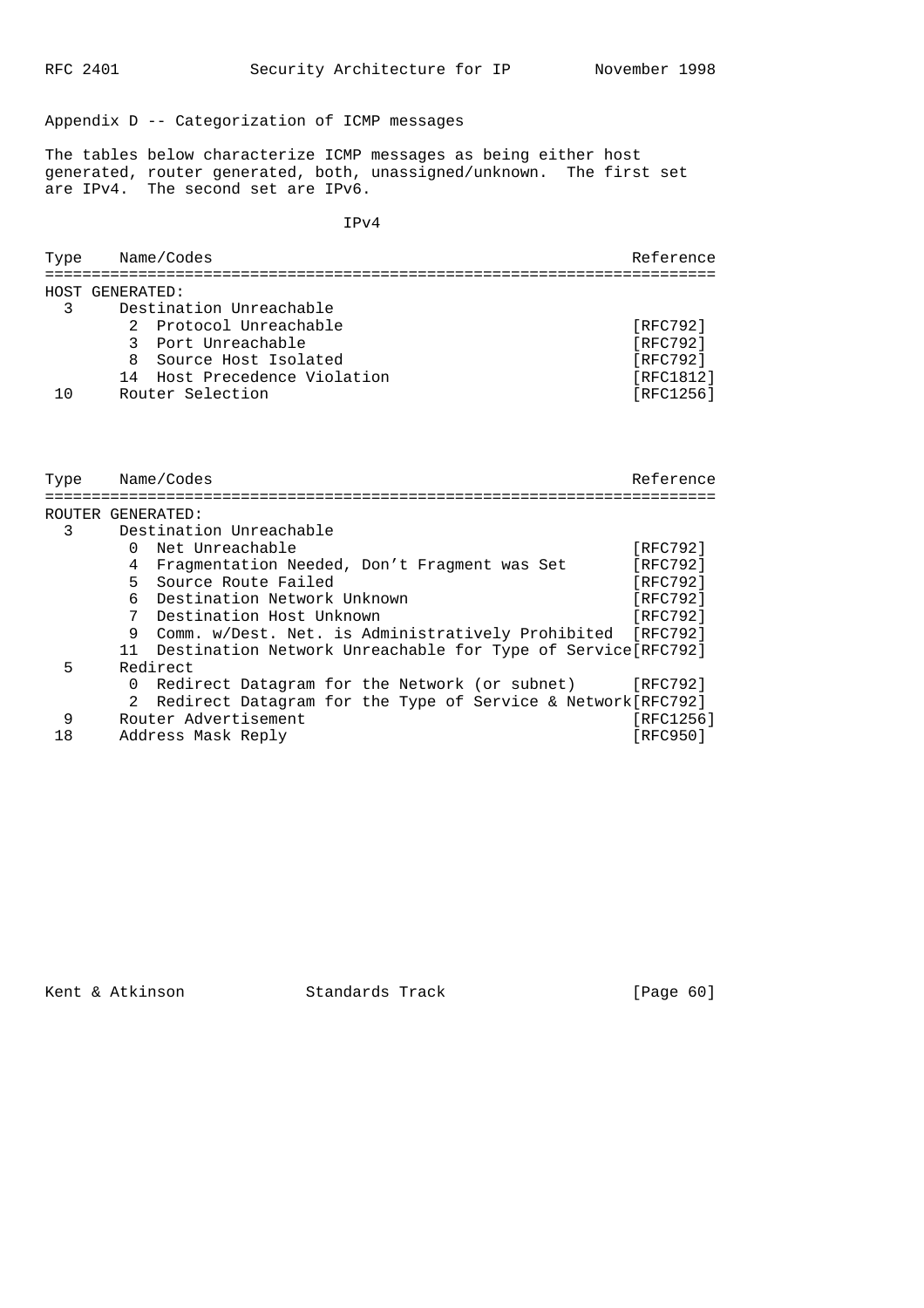|           | IPv4                                                                |                   |
|-----------|---------------------------------------------------------------------|-------------------|
| Type      | Name/Codes                                                          | Reference         |
|           | BOTH ROUTER AND HOST GENERATED:                                     |                   |
| 0         | Echo Reply                                                          | [RFC792]          |
| 3         | Destination Unreachable                                             |                   |
|           | Host Unreachable<br>$\mathbf{1}$                                    | [RFC792]          |
|           | 10<br>Comm. w/Dest. Host is Administratively Prohibited             | [RFC792]          |
|           | 12 <sup>°</sup><br>Destination Host Unreachable for Type of Service | [RFC792]          |
|           | 13<br>Communication Administratively Prohibited                     | [RFC1812]         |
|           | 15<br>Precedence cutoff in effect                                   | [RFC1812]         |
| 4         | Source Ouench                                                       | [RFC792]          |
| 5         | Redirect                                                            |                   |
|           | 1<br>Redirect Datagram for the Host                                 | [RFC792]          |
|           | 3<br>Redirect Datagram for the Type of Service and Host [RFC792]    |                   |
| 6         | Alternate Host Address                                              | [JBP]             |
| 8         | Echo                                                                | [RFC792]          |
| 11        | Time Exceeded                                                       | [RFC792]          |
| 12        | Parameter Problem                                                   | [RFC792, RFC1108] |
| 13        | Timestamp                                                           | [RFC792]          |
| 14        | Timestamp Reply                                                     | [RFC792]          |
| 15        | Information Request                                                 | [RFC792]          |
| 16        | Information Reply                                                   | [RFC792]          |
| 17        | Address Mask Request                                                | [RFC950]          |
| 30        | Traceroute                                                          | [RFC1393]         |
| 31        | Datagram Conversion Error                                           | [RFC1475]         |
| 32        | Mobile Host Redirect                                                | [Johnson]         |
| 39        | SKIP                                                                | [Markson]         |
| 40        | Photuris                                                            | [Simpson]         |
| Type      | Name/Codes                                                          | Reference         |
|           |                                                                     |                   |
|           | UNASSIGNED TYPE OR UNKNOWN GENERATOR:                               |                   |
| 1         | Unassigned                                                          | [JBP]             |
| 2         | Unassigned                                                          | [JBP]             |
| 7         | Unassigned                                                          | [JBP]             |
| 19        | Reserved (for Security)                                             | [Solo]            |
| $20 - 29$ | Reserved (for Robustness Experiment)                                | [ZSu]             |
| 33        | IPv6 Where-Are-You                                                  | [Simpson]         |
| 34        | IPv6 I-Am-Here                                                      | [Simpson]         |
| 35        | Mobile Registration Request                                         | [Simpson]         |
| 36        | Mobile Registration Reply                                           | [Simpson]         |
| 37        | Domain Name Request                                                 | [Simpson]         |
| 38        | Domain Name Reply                                                   | [Simpson]         |

Kent & Atkinson Standards Track [Page 61]

41-255 Reserved [JBP]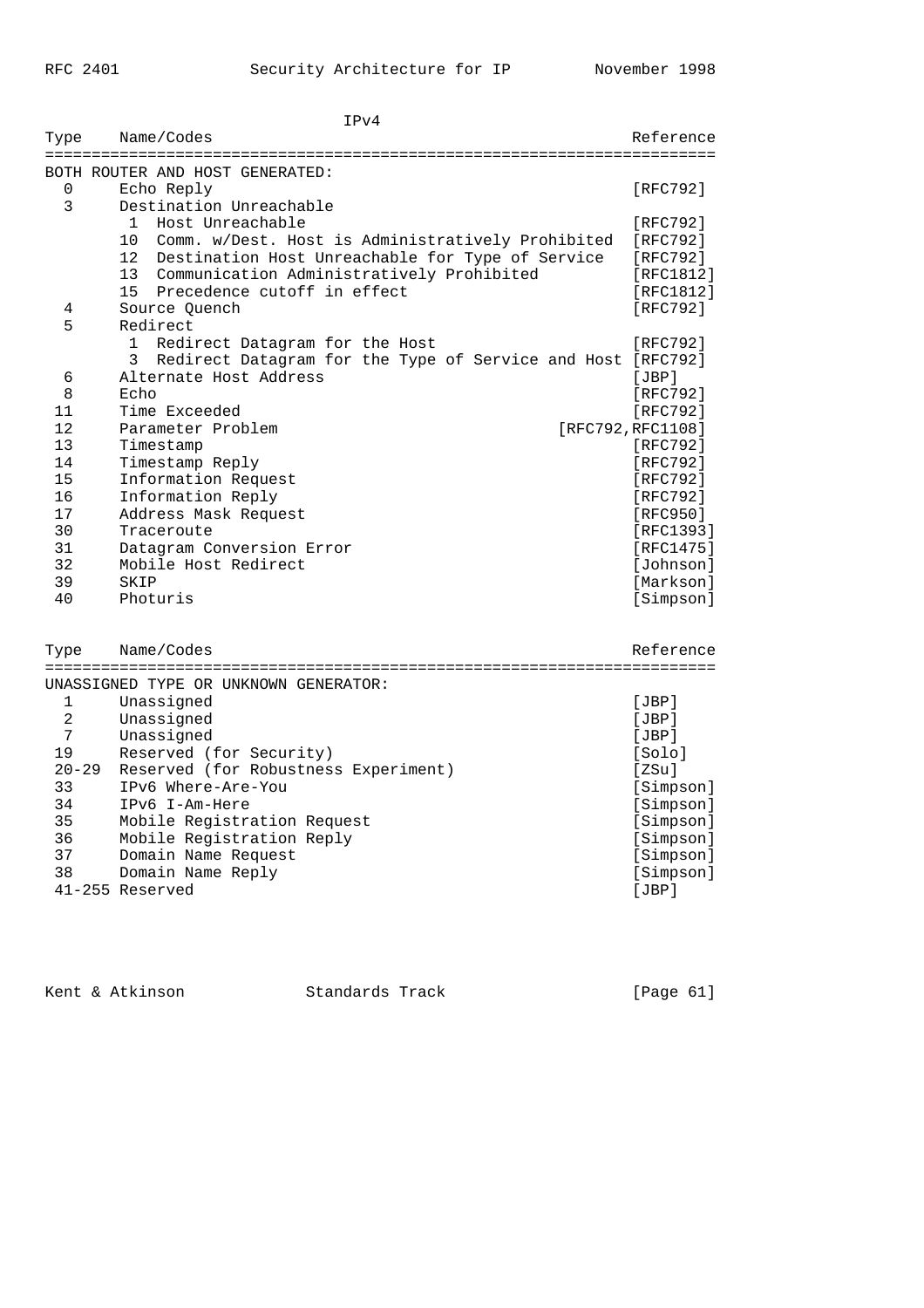# IPv6

| Type                            | Name/Codes      | Reference                                          |            |  |
|---------------------------------|-----------------|----------------------------------------------------|------------|--|
|                                 | HOST GENERATED: |                                                    |            |  |
| 1                               |                 | Destination Unreachable                            | FRFC 18851 |  |
|                                 | $\overline{4}$  | Port Unreachable                                   |            |  |
| Type                            |                 | Name/Codes                                         | Reference  |  |
|                                 |                 |                                                    |            |  |
| ROUTER GENERATED:               |                 |                                                    |            |  |
| 1.                              |                 | Destination Unreachable                            | [RFC1885]  |  |
|                                 | 0               | No Route to Destination                            |            |  |
|                                 | $\mathbf{1}$    | Comm. w/Destination is Administratively Prohibited |            |  |
|                                 | $\overline{2}$  | Not a Neighbor                                     |            |  |
|                                 | २               | Address Unreachable                                |            |  |
| $\mathfrak{D}$                  |                 | Packet Too Big                                     | [RFC1885]  |  |
|                                 | $\Omega$        |                                                    |            |  |
| 3                               |                 | Time Exceeded                                      | [RFC1885]  |  |
|                                 | 0               | Hop Limit Exceeded in Transit                      |            |  |
|                                 | $\mathbf{1}$    | Fragment reassembly time exceeded                  |            |  |
|                                 |                 |                                                    |            |  |
| Type                            |                 | Name/Codes                                         | Reference  |  |
|                                 |                 |                                                    |            |  |
| BOTH ROUTER AND HOST GENERATED: |                 |                                                    |            |  |
| 4                               |                 | Parameter Problem                                  | [RFC1885]  |  |
|                                 | 0               | Erroneous Header Field Encountered                 |            |  |
|                                 | 1               | Unrecognized Next Header Type Encountered          |            |  |
|                                 | $\mathfrak{D}$  | Unrecognized IPv6 Option Encountered               |            |  |

Kent & Atkinson Standards Track [Page 62]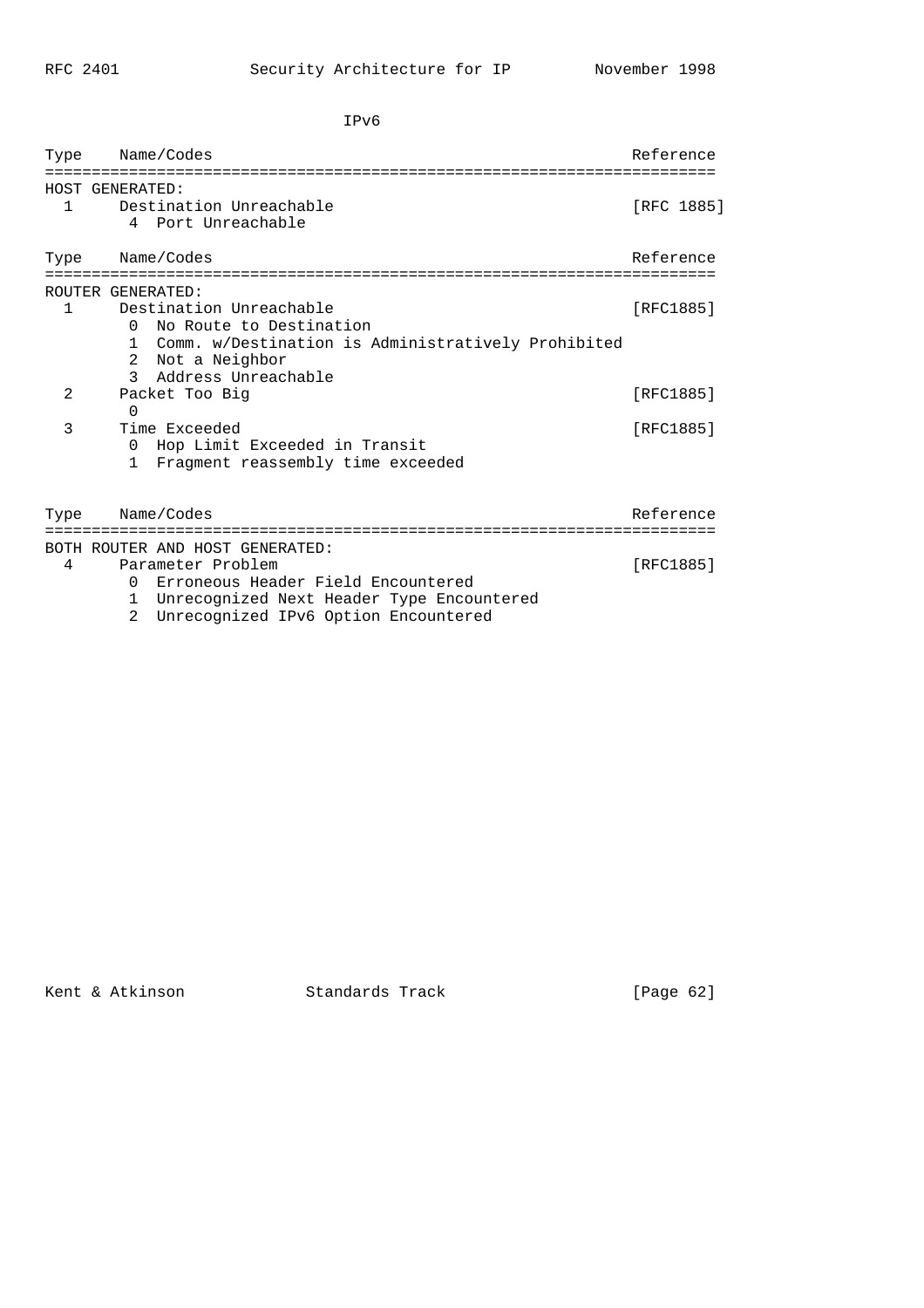#### References

- [BL73] Bell, D.E. & LaPadula, L.J., "Secure Computer Systems: Mathematical Foundations and Model", Technical Report M74- 244, The MITRE Corporation, Bedford, MA, May 1973.
- [Bra97] Bradner, S., "Key words for use in RFCs to Indicate Requirement Level", BCP 14, RFC 2119, March 1997.
- [DoD85] US National Computer Security Center, "Department of Defense Trusted Computer System Evaluation Criteria", DoD 5200.28-STD, US Department of Defense, Ft. Meade, MD., December 1985.
- [DoD87] US National Computer Security Center, "Trusted Network Interpretation of the Trusted Computer System Evaluation Criteria", NCSC-TG-005, Version 1, US Department of Defense, Ft. Meade, MD., 31 July 1987.
- [HA94] Haller, N., and R. Atkinson, "On Internet Authentication", RFC 1704, October 1994.
- [HC98] Harkins, D., and D. Carrel, "The Internet Key Exchange (IKE)", RFC 2409, November 1998.
	- [HM97] Harney, H., and C. Muckenhirn, "Group Key Management Protocol (GKMP) Architecture", RFC 2094, July 1997.
	- [ISO] ISO/IEC JTC1/SC6, Network Layer Security Protocol, ISO-IEC DIS 11577, International Standards Organisation, Geneva, Switzerland, 29 November 1992.
	- [IB93] John Ioannidis and Matt Blaze, "Architecture and Implementation of Network-layer Security Under Unix", Proceedings of USENIX Security Symposium, Santa Clara, CA, October 1993.
	- [IBK93] John Ioannidis, Matt Blaze, & Phil Karn, "swIPe: Network- Layer Security for IP", presentation at the Spring 1993 IETF Meeting, Columbus, Ohio
	- [KA98a] Kent, S., and R. Atkinson, "IP Authentication Header", RFC 2402, November 1998.
	- [KA98b] Kent, S., and R. Atkinson, "IP Encapsulating Security Payload (ESP)", RFC 2406, November 1998.

Kent & Atkinson Standards Track [Page 63]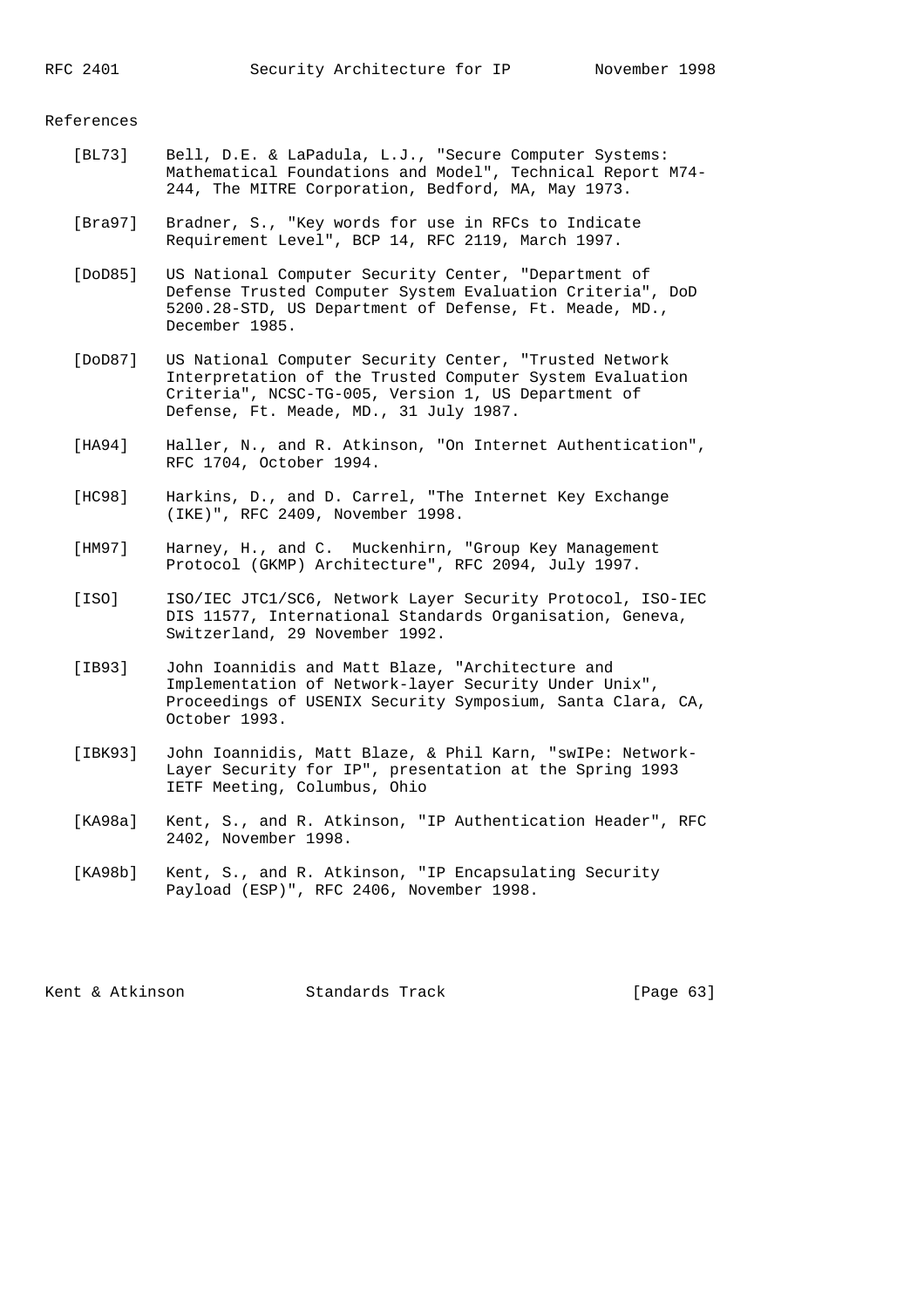- [Ken91] Kent, S., "US DoD Security Options for the Internet Protocol", RFC 1108, November 1991.
	- [MSST97] Maughan, D., Schertler, M., Schneider, M., and J. Turner, "Internet Security Association and Key Management Protocol (ISAKMP)", RFC 2408, November 1998.
	- [Orm97] Orman, H., "The OAKLEY Key Determination Protocol", RFC 2412, November 1998.
	- [Pip98] Piper, D., "The Internet IP Security Domain of Interpretation for ISAKMP", RFC 2407, November 1998.
	- [Sch94] Bruce Schneier, Applied Cryptography, Section 8.6, John Wiley & Sons, New York, NY, 1994.
	- [SDNS] SDNS Secure Data Network System, Security Protocol 3, SP3, Document SDN.301, Revision 1.5, 15 May 1989, published in NIST Publication NIST-IR-90-4250, February 1990.
	- [SMPT98] Shacham, A., Monsour, R., Pereira, R., and M. Thomas, "IP Payload Compression Protocol (IPComp)", RFC 2393, August 1998.
	- [TDG97] Thayer, R., Doraswamy, N., and R. Glenn, "IP Security Document Roadmap", RFC 2411, November 1998.
	- [VK83] V.L. Voydock & S.T. Kent, "Security Mechanisms in High level Networks", ACM Computing Surveys, Vol. 15, No. 2, June 1983.

# Disclaimer

 The views and specification expressed in this document are those of the authors and are not necessarily those of their employers. The authors and their employers specifically disclaim responsibility for any problems arising from correct or incorrect implementation or use of this design.

Kent & Atkinson Standards Track [Page 64]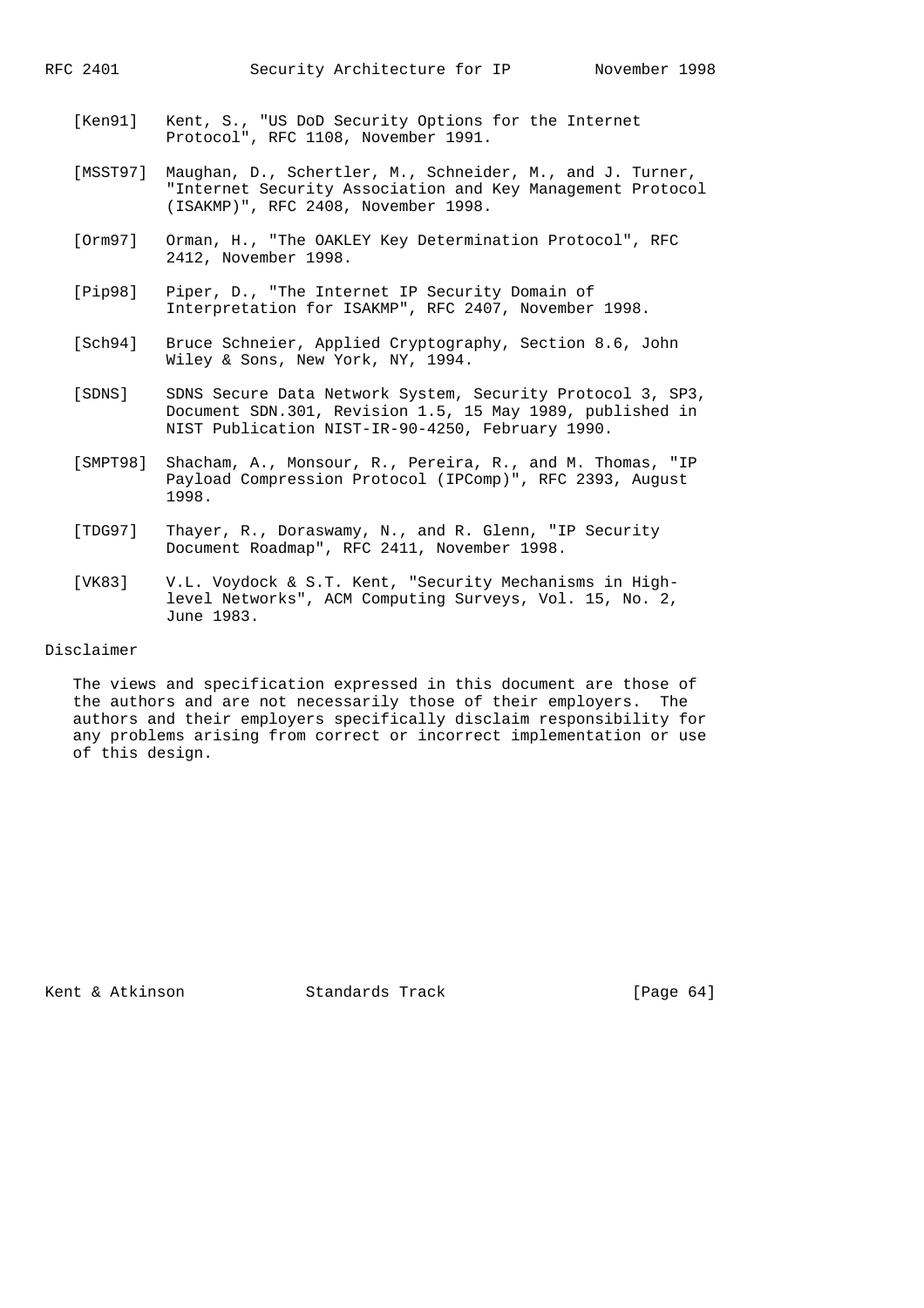Author Information

 Stephen Kent BBN Corporation 70 Fawcett Street Cambridge, MA 02140 USA Phone: +1 (617) 873-3988 EMail: kent@bbn.com Randall Atkinson @Home Network 425 Broadway Redwood City, CA 94063 USA

 Phone: +1 (415) 569-5000 EMail: rja@corp.home.net

Kent & Atkinson Standards Track [Page 65]